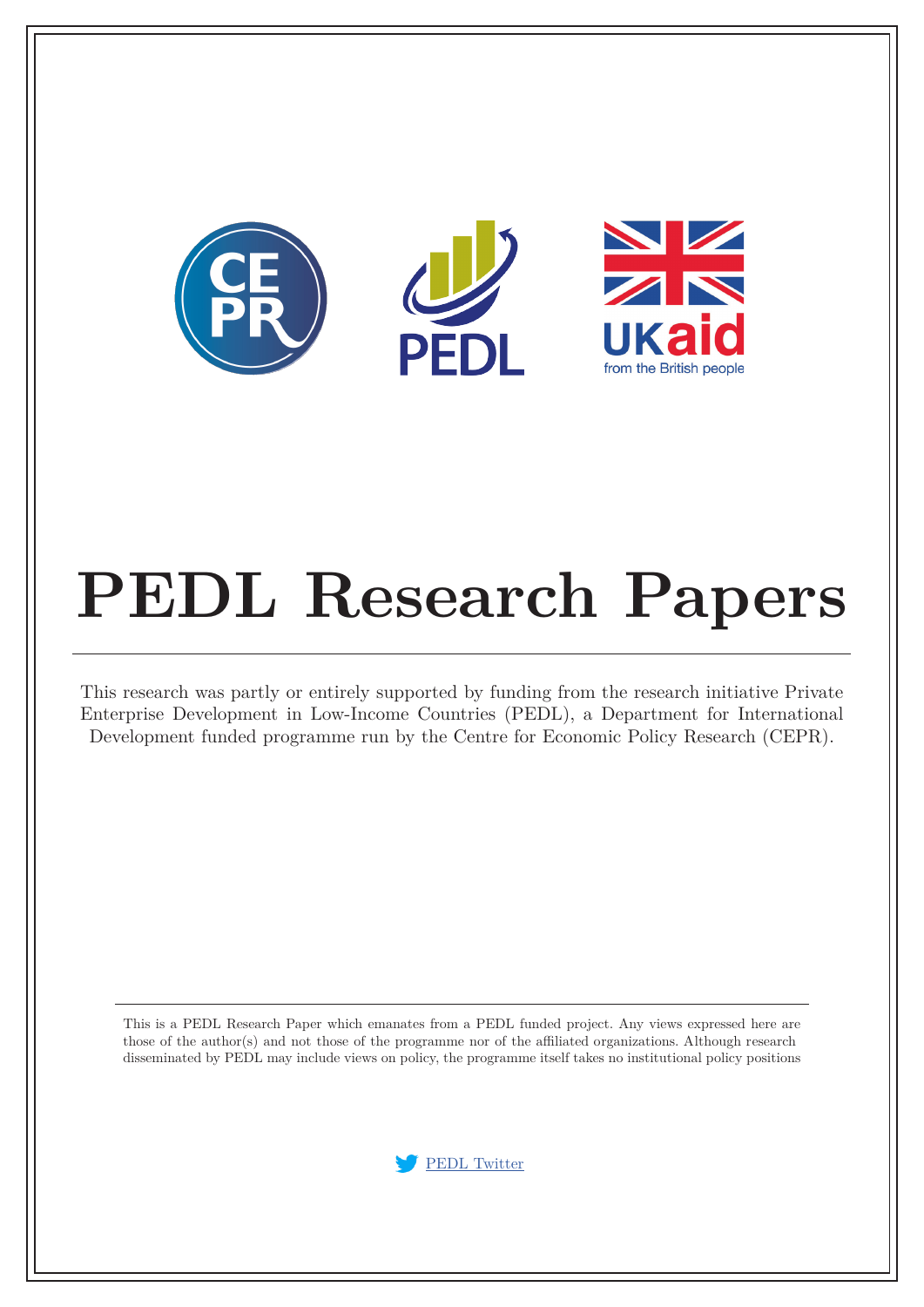#### NBER WORKING PAPER SERIES

#### FOREIGN DIRECT INVESTMENT AND KNOWLEDGE DIFFUSION IN POOR LOCATIONS: EVIDENCE FROM ETHIOPIA

Girum Abebe Margaret S. McMillan Michel Serafinelli

Working Paper 24461 http://www.nber.org/papers/w24461

#### NATIONAL BUREAU OF ECONOMIC RESEARCH 1050 Massachusetts Avenue Cambridge, MA 02138 March 2018

We thank Nathaniel Baum-Snow, Loren Brandt, Pamela Campa, David Card, Kunal Dasgupta, Enrico Moretti, Marco Gonzales Navarro, Peter Morrow, Jonas Hjort, Thierry Mayer, Seyhun Orcan Sakalli, William Strange, Petra Thiemann, Eric Verhoogen, Genet Zinabou and seminar participants at Universitat Autonoma de Barcelona, Oxford, NBER Summer Institute PRDP, CEPR - PEDL Research Workshop, IGC Growth Week, Trinity College Dublin, SAEe 2017, RCEF 2016, University of Toronto, York University, University of Bristol, CEMFI,Wilfrid Laurier University and the Asian Investment and Structural Transformation in Africa workshop in Addis Ababa for suggestions, and Yiwei Jiang, Jed Silver and Genet Zinabou for excellent research assistance. Thanks are also due to plants' employees who have generously given their time in interviews. We thank the International Food Policy Research Institute's program Policies, Institutions and Markets, PEDL, and the University of Toronto Connaught Fund for financial support. The views expressed herein are those of the authors and do not necessarily reflect the views of the National Bureau of Economic Research.

NBER working papers are circulated for discussion and comment purposes. They have not been peer-reviewed or been subject to the review by the NBER Board of Directors that accompanies official NBER publications.

© 2018 by Girum Abebe, Margaret S. McMillan, and Michel Serafinelli. All rights reserved. Short sections of text, not to exceed two paragraphs, may be quoted without explicit permission provided that full credit, including © notice, is given to the source.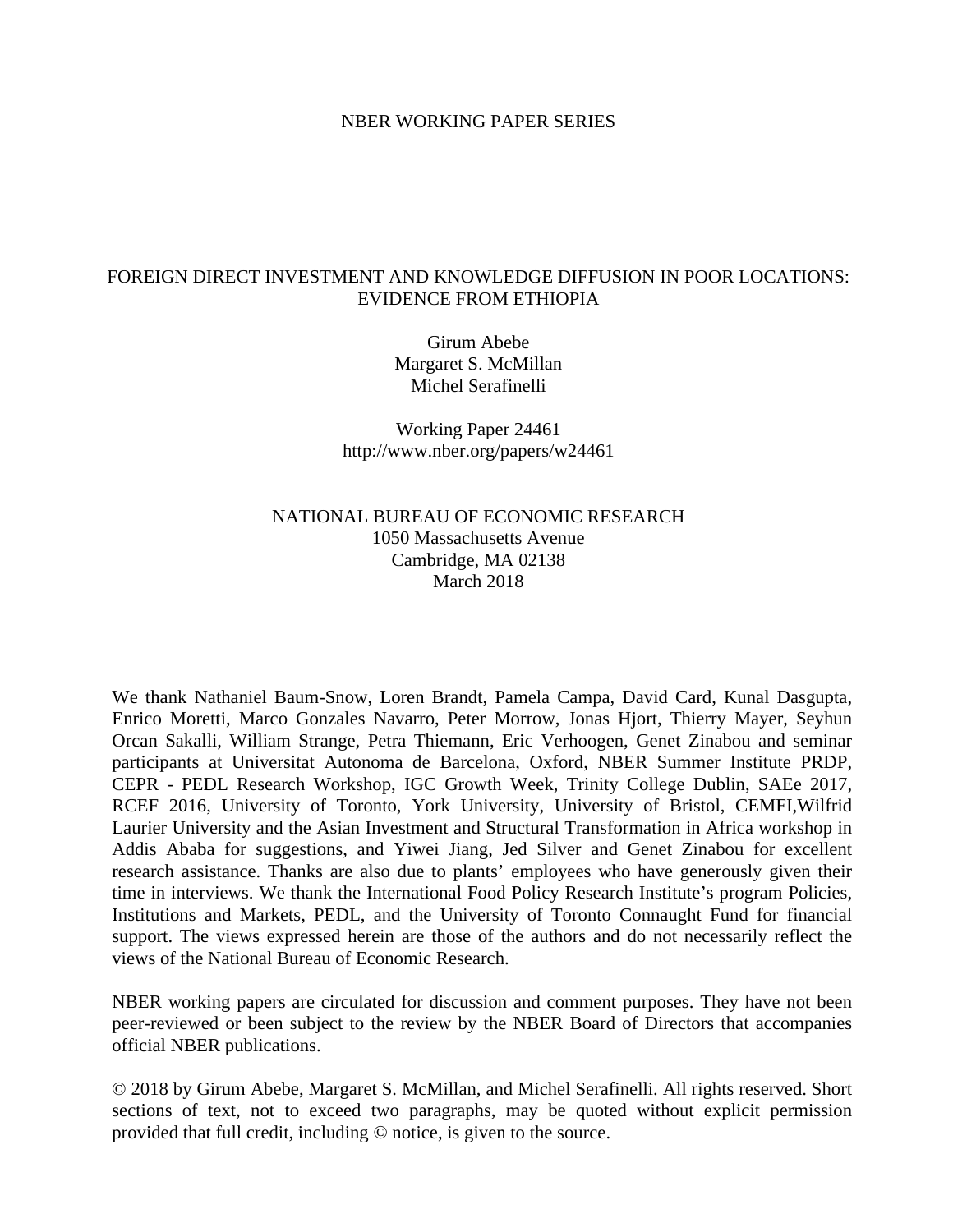Foreign Direct Investment and Knowledge Diffusion in Poor Locations: Evidence from Ethiopia Girum Abebe, Margaret S. McMillan, and Michel Serafinelli NBER Working Paper No. 24461 March 2018 JEL No. D24,F21,R10

#### **ABSTRACT**

We quantify foreign direct investment (FDI) spillovers by comparing changes in total factor productivity (TFP) among domestic plants in districts that attracted a large greenfield foreign plant and districts where greenfield FDI was licensed but not yet operational. Treated and untreated districts have similar trends in TFP prior to the opening of the large greenfield foreign plant. Over the four years starting with the year of the opening, TFP of domestic plants is 8% higher in treated districts. Using an alternative identification strategy that exploits the assignment of land for FDI by the Ethiopian Government, we obtain similar results. Foreign plants also attract new economic activity to treated districts. Exposure to foreign firms enhances domestic firms': (i) production processes; (ii) managerial and organizational practices; (iii) logistics and; (iv) knowledge about exporting. Knowledge transfer is more likely among labor or vertically linked firms but also occurs outside these channels.

Girum Abebe EDRI Addis Ababa Ethiopia girumpop@yahoo.com Michel Serafinelli Department of Economics University of Toronto Max Gluskin House, 150 St. George Street, 270 Toronto, Ontario M5S 3G7, Canada michel.serafinelli@utoronto.ca

Margaret S. McMillan Tufts University Department of Economics 114a Braker Hall Medford, MA 02155 and International Food Policy Research Institute and also NBER margaret.mcmillan@tufts.edu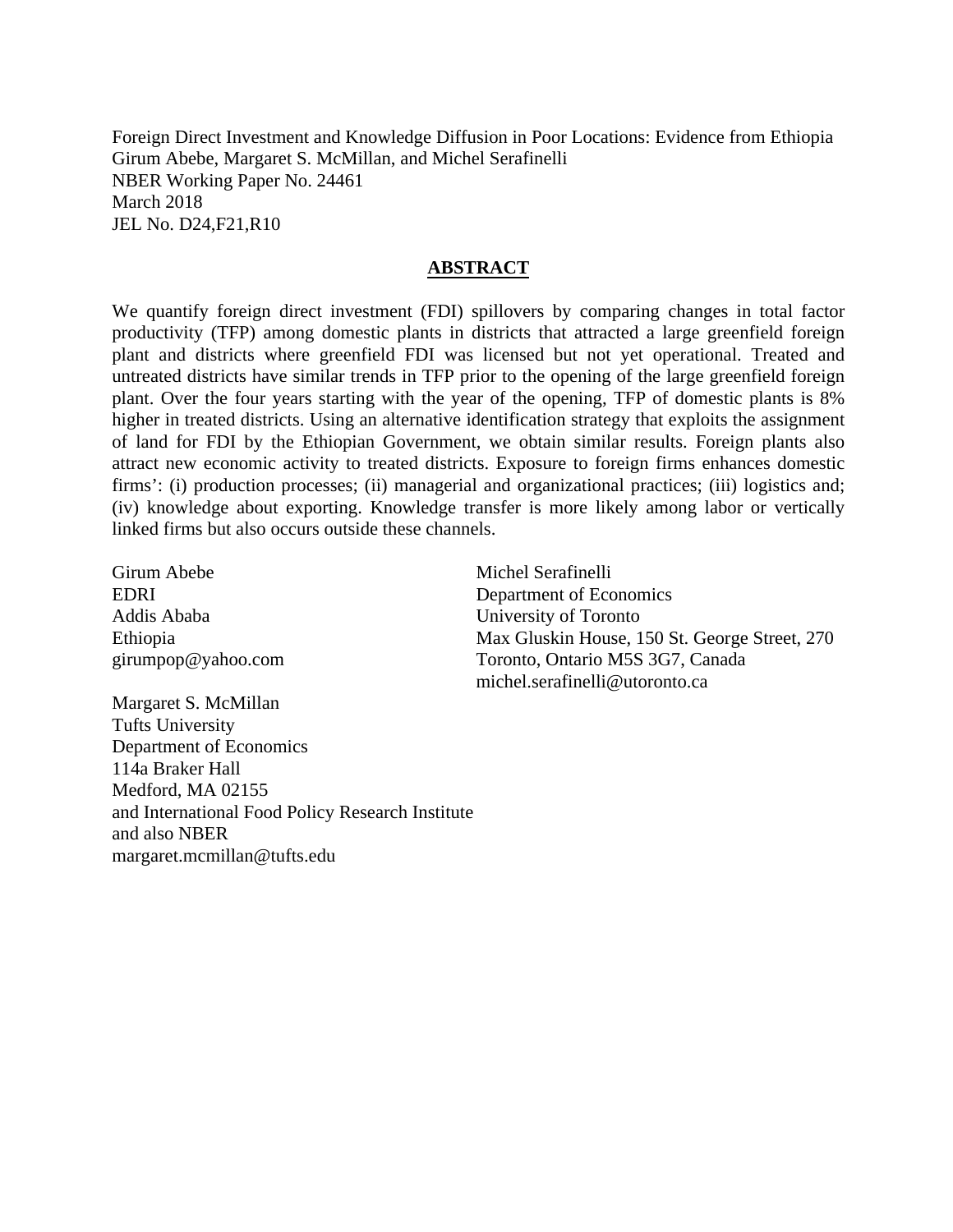## 1 Introduction

The gaps in productivity between developed and developing countries are large; the poorer the country, the larger the gap. Foreign direct investment (FDI) could be a powerful tool for reducing these productivity gaps. Standard means of raising productivity such as investments in education and health are obviously important but they are costly and typically take a long time to bear fruit. By contrast on-the-job training and other types of learning by doing could be less costly and have more immediate payoffs [\(Romer, 1992\)](#page-42-0). Many developing countries including Ethiopia have policies designed to attract FDI [\(Harrison and](#page-40-0) Rodríguez-Clare, 2010).

Despite their theoretical and practical importance, the existence and magnitude of knowledge spillovers from foreign to domestic plants in poor countries are considered open ques-tions. In a review of the literature on FDI spillovers, Harrison and Rodríguez-Clare [\(2010\)](#page-40-0) argue that there is little evidence of spillovers among plants in the same line of business and a lot of evidence of spillovers between foreign plants and their suppliers. However, they also note that much of the literature suffers from a lack of proper identification because FDI is likely to be attracted to the most productive industries and the most productive plants. There is also very little systematic evidence on the mechanisms by which knowledge is transferred from foreign to domestic plants [\(Balsvik, 2011;](#page-38-0) [Poole, 2013;](#page-42-1) [Newman, Rand, Talbot, and](#page-42-2) [Tarp, 2015\)](#page-42-2).

In this literature, interactions between foreign and domestic plants are typically classified into horizontal and vertical spillovers. Horizontal spillovers occur between plants classified in the same industry while vertical spillovers occur between foreign plants and their suppliers or their customers (Harrison and Rodríguez-Clare, 2010). While these definitions are analytically useful, they may be too restrictive. For example, [Poole](#page-42-1) [\(2013\)](#page-42-1) finds evidence of knowledge sharing through labor movements from foreign to domestic plants irrespective of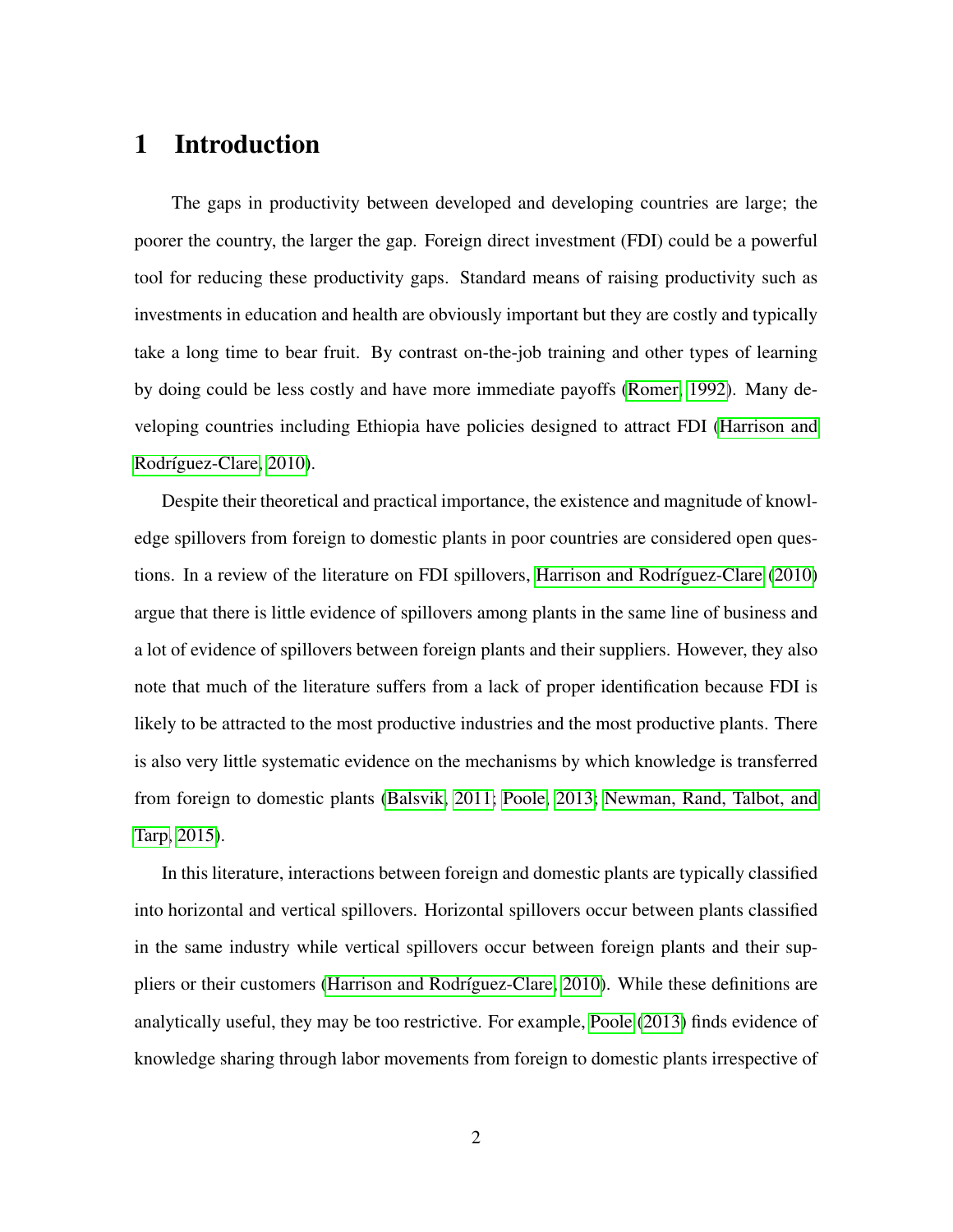industry. Moreover, recent evidence indicates that managerial skills which are not a priori industry specific are a key determinant of plant productivity [\(Bloom and Van Reenen, 2010\)](#page-38-1). For example, human resource management in the textile industry may not be that different from human resource management in the food and beverages industry.

The key question is whether knowledge from foreign plants can be assimilated by domestic plants through observation and imitation. When put in these terms, the similarity between research that investigates knowledge diffusion between foreign and domestic plants and research on agglomeration externalities becomes evident. For example, [Duranton and](#page-39-0) [Puga](#page-39-0) [\(2004\)](#page-39-0), explain that geographic proximity plays a key role in the acquisition of skills and that one of the benefits of clustering is that it facilitates learning.<sup>1</sup> Thus, one may expect that the externalities stemming from the presence of foreign plants would be obtained first by nearby domestic plants, and maybe slowly diffuse to other, more distant domestic plants. This is likely to be the case for instance if trained employees move from a foreign plant to a neighboring domestic plant or if the foreign plant uses a product, production process, managerial technique, organizational form, or export market formerly unknown to domestic plants. A geography based approach is also supported by our data; the evidence in Figure 1 indicates that more than 90% of domestic plants in labor, customer and supply linkages with foreign plants are physically located in a geographic area with FDI.

This paper has two objectives. First, we test for and quantify the magnitude of spillovers from FDI in manufacturing by estimating how the productivity of domestic plants changes when a large greenfield foreign plant opens in an Ethiopian district (Woreda). We estimate augmented Cobb-Douglas production functions that allow the TFP of domestic plants to depend on the presence of the new foreign plant using plant-level data from Ethiopia's Annual Census of Manufactures. Second, we examine the mechanisms by which knowledge is trans-

<sup>&</sup>lt;sup>1</sup>[Greenstone, Hornbeck, and Moretti](#page-40-1) [\(2010\)](#page-40-1) quantify these agglomeration spillovers by comparing changes in total factor productivity (TFP) among incumbent plants in "winning" counties that attracted a large manufacturing plant and "losing" counties that were the new plant's runner-up choice.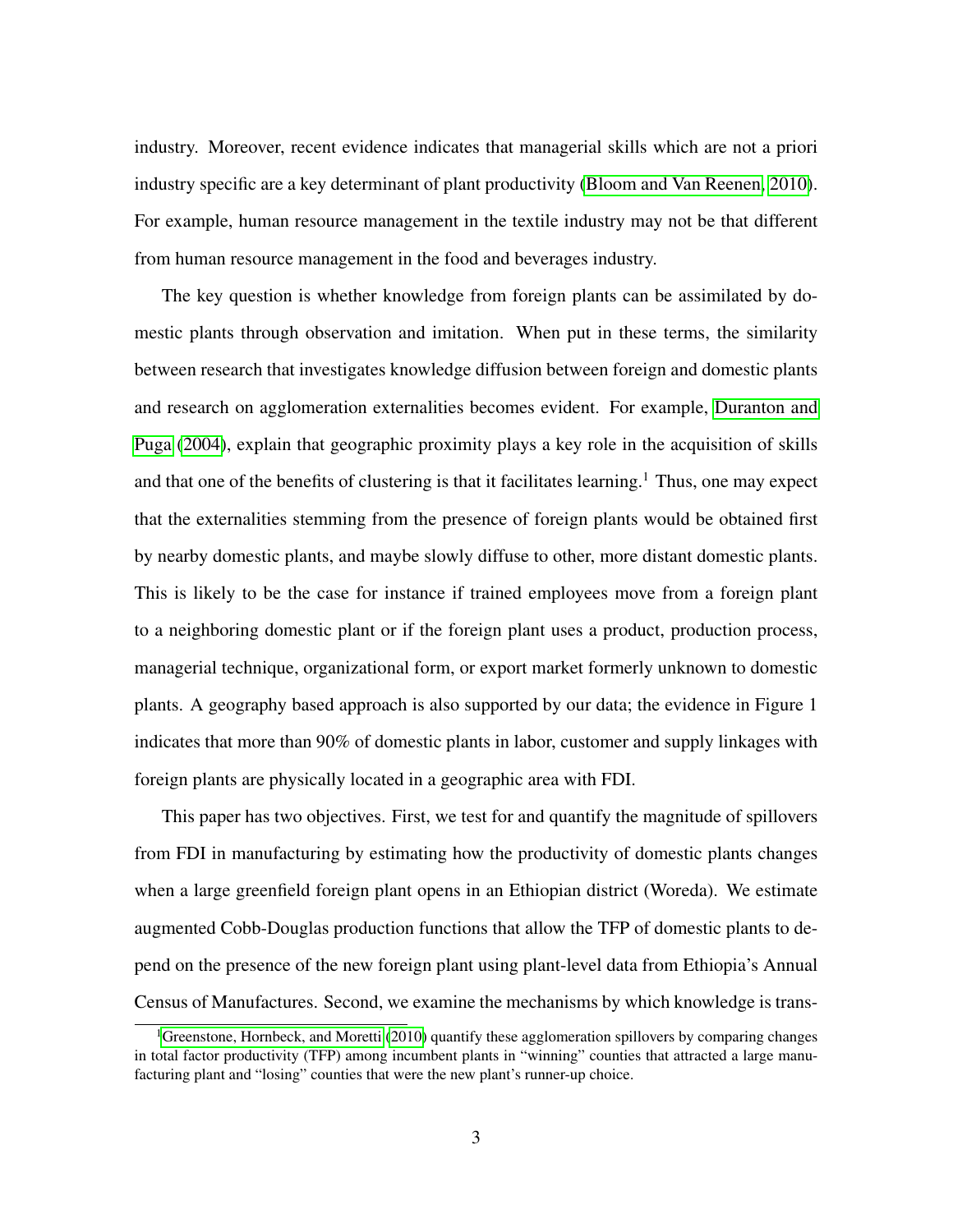ferred using a survey designed by us and administered as part of the manufacturing census by Ethiopia's Central Statistical Agency in 2013. The module contains a host of questions designed to identify linkages between foreign and domestic plants. We consider several different forms of knowledge transfer including: (i) labor flows from foreign to domestic plants; (ii) learning by observation and; (iii) customer and supplier relationships.

Because the foreign plant's location decision is made to maximize profits, the chosen district may differ substantially from an average or randomly chosen district, both at the time of opening and in future periods. District characteristics that affect the foreign and domestic plant's TFP and that are difficult to measure include local transportation infrastructure, current and future costs of factors of production, quality of the workforce, presence of intermediate input suppliers, and any other local cost shifters. Valid estimates of the plant opening's spillover effect must account for these characteristics directly or indirectly.

We use two alternative strategies to identify the causal relationship between the opening of a foreign plant and domestic plants' productivity. First, we compare changes in TFP among domestic plants in "treatment" districts to changes in TFP in "control" districts. Treatment districts are defined as districts in which a large greenfield foreign plant opened. Using restricted-access administrative data from the Ethiopian Investment Commission, we define a control district as a location in which a foreign plant in the same industry and around the same time, applied for a license, got approval but then did not open the plant during the period in which the foreign plant was operating in the treated district.<sup>2</sup> The pre-trends in the treatment and control districts look similar; this finding is consistent with our identifying assumption that plants in the control districts form a valid counterfactual for the plants in the treated districts. Our baseline estimates show an increase in TFP for local domestic plants following the opening of a greenfield foreign plant. Over the four years starting with the year in which the foreign plant opens the average increase in the TFP of domestic plants is

<sup>&</sup>lt;sup>2</sup>As explained below, bureaucratic hurdles, foreign currency shortages and financing issues are the most cited explanations why there exists a lag in investment translations.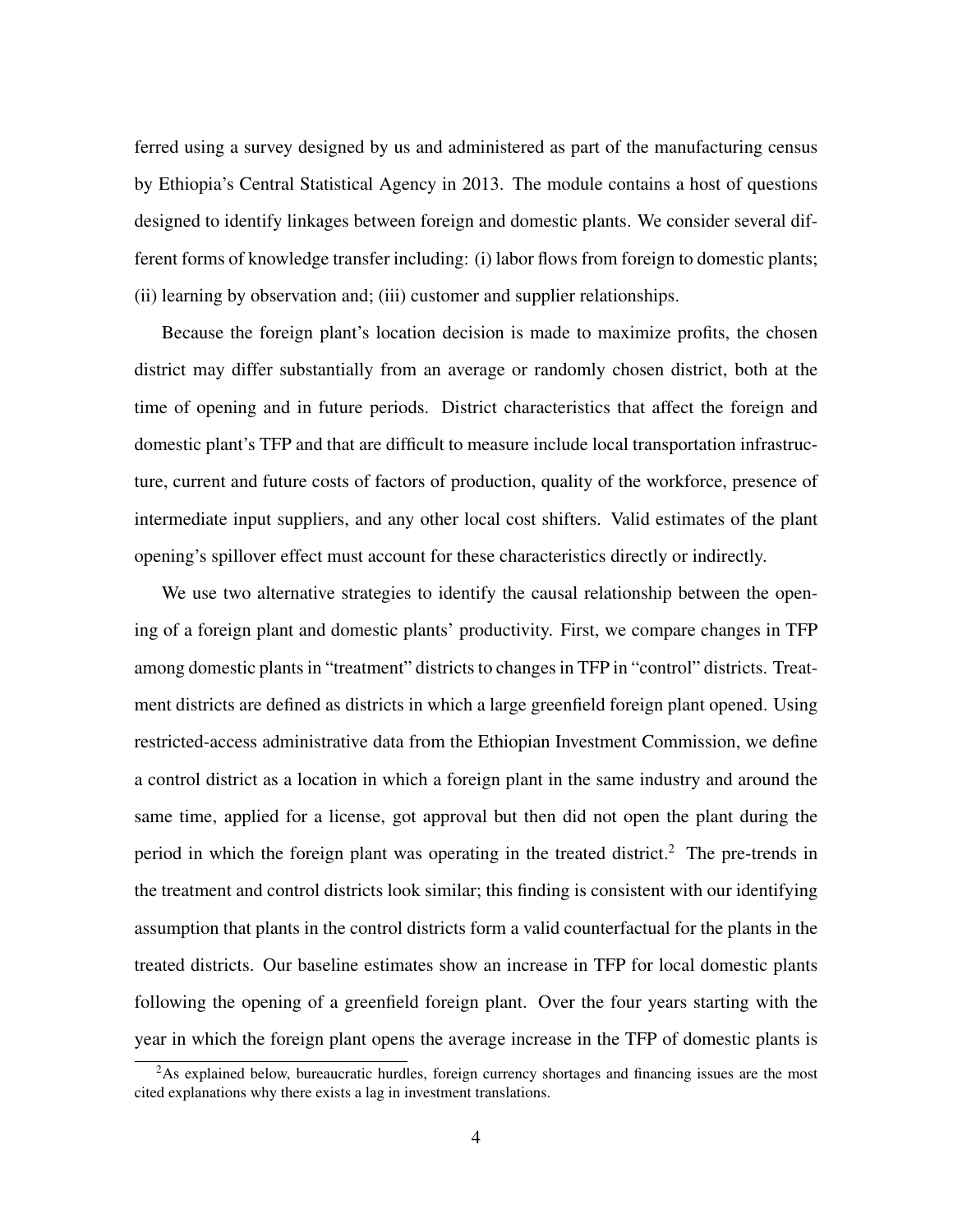8 percent. These results are robust to alternative specifications addressing the issue of the endogeneity of inputs, and are not driven by attrition of domestic plants, government expenditures, or changes in the intensity of capital usage. In addition, the estimated FDI effect does not appear to reflect higher output prices. We also find that following the entry of the foreign plant in a district there is an increase in the number of domestic plant openings.

Our second identification strategy exploits the government designation of locations for greenfield foreign plants, in combination with an event study research design.<sup>3</sup> We consider as valid events the openings of foreign plants reporting that their location was allocated by the authorities – information which is reported in our knowledge transfer survey. Our research design then compares the TFP of domestic plants within a district before and after the opening. The regions targeted by the government are arguably non-random. In particular the government often targets regions with lower levels of pre-existing investment.<sup>4</sup> However, the exact geographic location within a broader region is typically determined by the timing of the availability of land. Moreover, there is often uncertainty about the exact year in which the foreign plant will start production. We estimate our econometric model with and without the never treated localities; in the latter case identification comes from the differential timing of treatment onset among the treated localities. The estimates using this second research design are qualitatively similar to those using the first research design.<sup>5</sup>

Having found evidence of spillovers between foreign and domestic plants that are geographically close, we use information from the knowledge transfer survey to explore the mechanisms driving the productivity increases. Overall, evidence from the survey clearly indicates the existence of knowledge diffusion. Labor flows from foreign to domestic plants

<sup>&</sup>lt;sup>3</sup>In this respect, our paper is also related to the growing literature on place-based policies [\(Glaeser and](#page-40-2) [Gottlieb, 2008;](#page-40-2) [Kline, 2010;](#page-41-0) [Kline and Moretti, 2014;](#page-41-1) [Neumark and Simpson, 2015\)](#page-42-3).

<sup>4</sup>We include region trends in all our specifications.

<sup>5</sup>We conduct a falsification test in order to verify that our results do not capture a general pattern in local outcomes following designation of plant locations according to government plans of regional development, unrelated to the presence of a large foreign plant. We consider the entry of large *domestic* plants that report "Did not choose the location, was allocated by the authorities." We fail to reject the null hypothesis of no local impact of these domestic openings.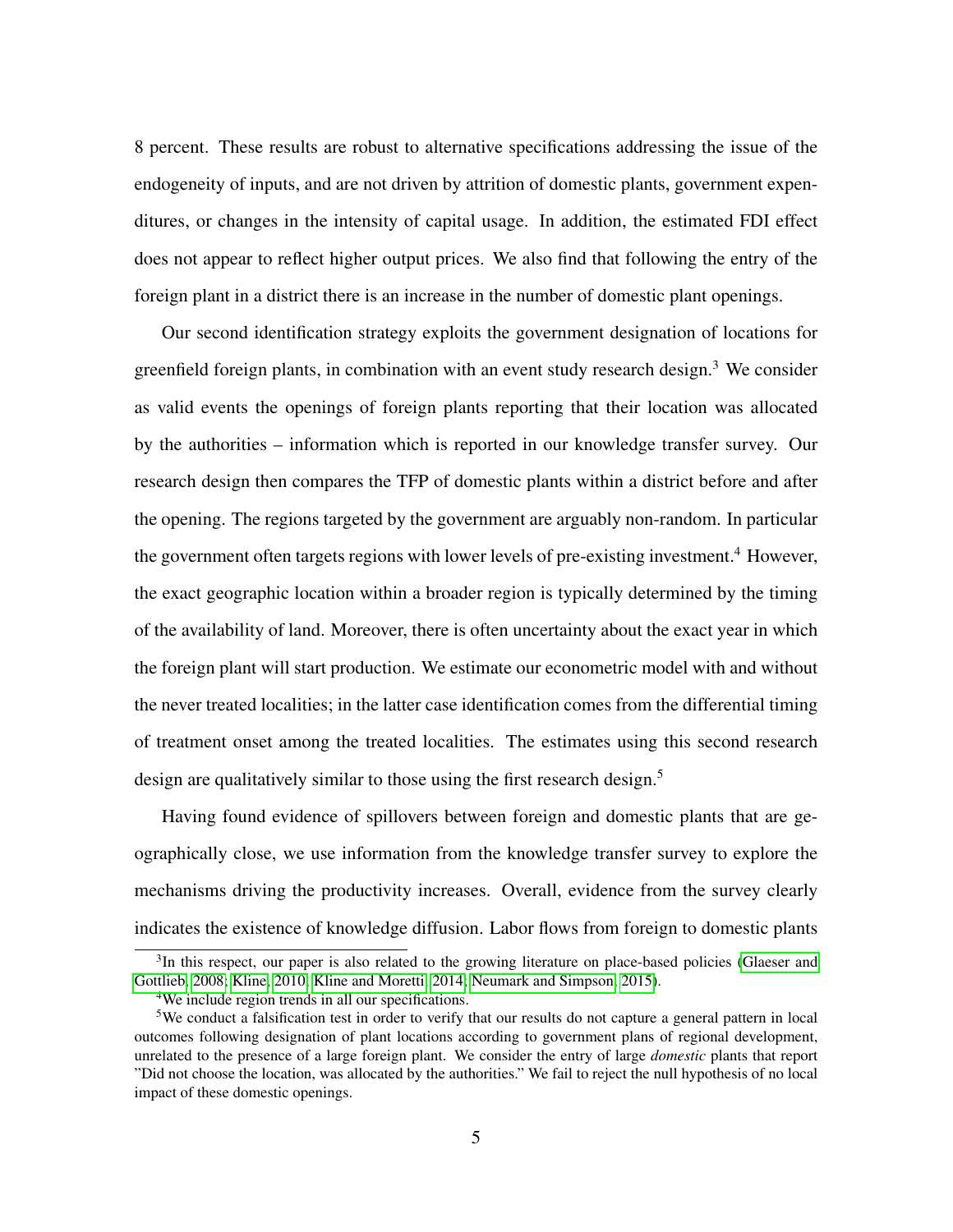emerge as a clear mechanism, but there is also suggestive evidence of a role for learning by observation and backward and forward linkages in the supply chain.

Our work contributes to the literature on knowledge spillovers from FDI. The resulting evidence has been mixed, with studies in developed countries more likely to show evidence of positive FDI effects than those in developing countries. Overall, because of non-trivial measurement challenges, disagreement remains over the existence and magnitude of these effects. Additionally, although a large body of work has been devoted to estimating the effect of FDI on the productivity of host country plants - see for example, Haddad and [Harrison](#page-40-3) [\(1993\)](#page-40-3); Aitken and [Harrison](#page-38-2) [\(1999\)](#page-38-2); [Javorcik](#page-41-2) [\(2004\)](#page-41-2); Haskel, Pereira, and [Slaughter](#page-41-3) [\(2007\)](#page-41-3); [Blalock](#page-38-3) and Gertler [\(2008\)](#page-38-3); Keller and [Yeaple](#page-41-4) [\(2009\);](#page-41-4) [Kosova](#page-41-5) [\(2010\);](#page-41-5) [Fons-Rosen,](#page-40-4) Kalemli-Ozcan, Sørensen, [Villegas-Sanchez,](#page-40-4) and Volosovych [\(2013\)](#page-40-4); Fons-Rosen, [Kalemli-Ozcan,](#page-40-5) Sorensen, [Villegas-Sanchez,](#page-40-5) and Volosovych [\(2017\)](#page-40-5) - we still have very little direct evidence on the mechanisms at work. Exceptions are the work by [Javorcik](#page-41-2) [\(2004\)](#page-41-2) and [Newman,](#page-42-2) Rand, [Talbot,](#page-42-2) and Tarp [\(2015\)](#page-42-2) who find evidence that plants in supply relationships with foreign plants experience enhanced productivity and the work by [Poole](#page-42-1) [\(2013\)](#page-42-1) and [Balsvik](#page-38-0) [\(2011\)](#page-38-0) who find evidence that labor linkages lead to productivity gains.

Our work also contributes to the empirical literature which examines the productivity advantages of agglomeration. Although there is evidence, mostly from analysis using data for developed countries, that significant advantages of agglomeration exist, the jury is still out over the nature of the microeconomic mechanisms that can account for these advantages [\(Rosenthal](#page-42-4) and Strange, [2003;](#page-42-4) Ellison, [Glaeser,](#page-40-6) and Kerr, [2010;](#page-40-6) Arzaghi and [Henderson,](#page-38-4) [2008;](#page-38-4) [Greenstone,](#page-40-1) Hornbeck, and Moretti, [2010;](#page-40-1) Combes, [Duranton,](#page-39-1) Gobillon, Puga, and [Roux,](#page-39-1) [2012;](#page-39-1) [Baum-Snow,](#page-38-5) [2013\)](#page-38-5)

The remainder of this paper is organized as follows. Section II presents our conceptual framework and a simple model. Section III presents the data. Section IV presents our estimating frameworks and econometric evidence on productivity spillovers. Section V presents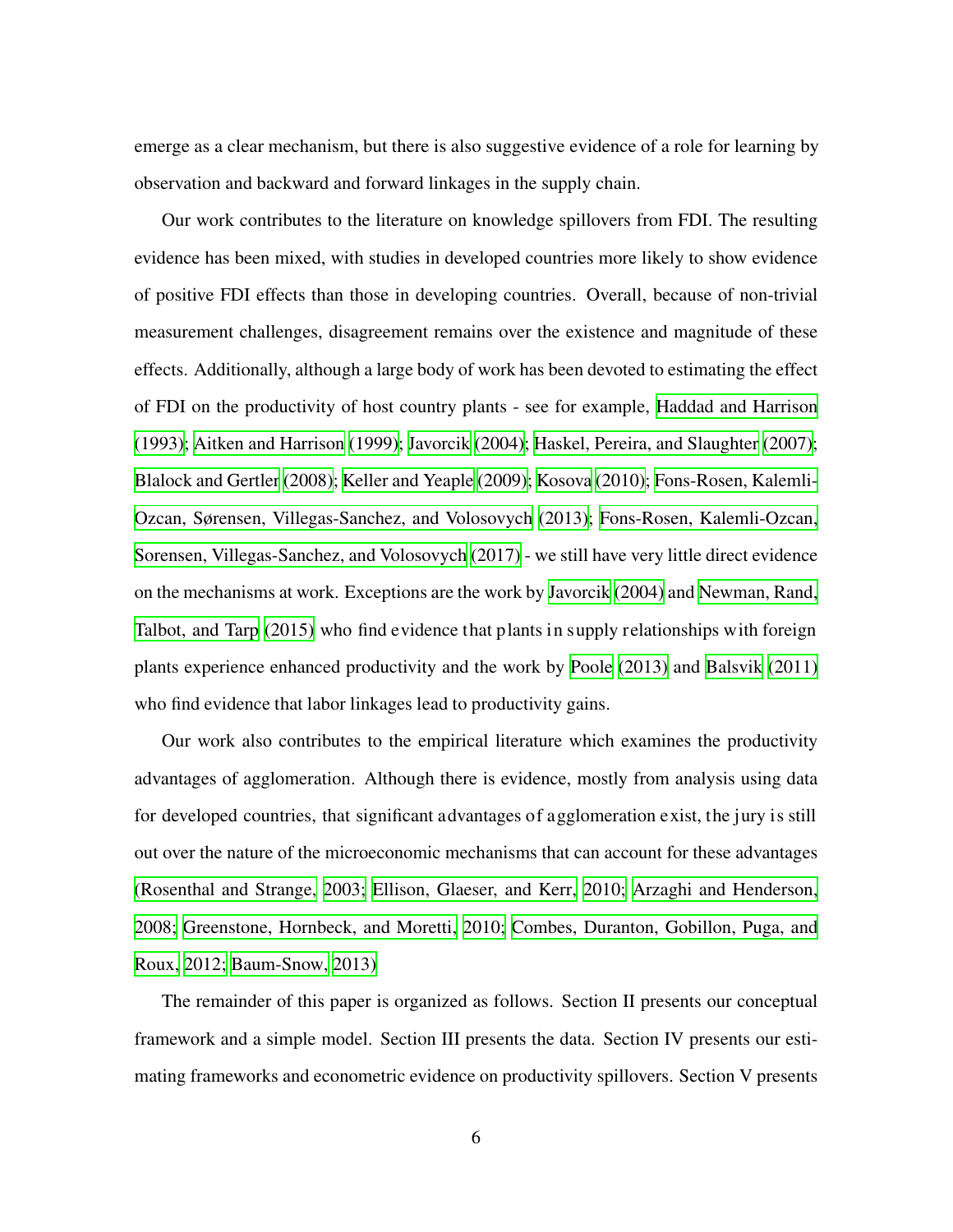evidence from the knowledge transfer module. Section VI concludes.

## 2 Theoretical Framework

Our goal is to identify how the opening of a foreign plant affects domestic plants' outcomes. Drawing on the large literature on this topic, we begin by reviewing the theory of linkages between domestic and foreign plants. We distinguish between linkages that are mediated through market mechanisms such as increases in input prices and externalities which are not mediated through market mechanisms such as knowledge spillovers. This is an important distinction because the existence of externalities can be a justification for subsidies to foreign plants from host country governments. A comparison between these theories and the literature on agglomeration reveals an overlap that we exploit in our empirical work. We end this section with a simple model that makes this overlap clear and which guides our empirical work.

#### 2.1 Theories of Linkages between Foreign and Domestic Plants

The extant literature on linkages between foreign and domestic plants tends to group linkages into the following categories: vertical linkages and horizontal linkages. Horizontal linkages are defined as interactions between foreign and domestic plants that operate in the same industry. Vertical linkages are defined as linkages between foreign plants and the plants to which they sell (forward linkages) and the plants from which they source inputs (backward linkages).

Horizontal linkages are thought to operate through a variety of channels. The first channel is direct competition between foreign and domestic plants in output markets and input markets. The second channel is often referred to as the knowledge spillover channel and occurs in a variety of ways including labor sharing, observation, informal communication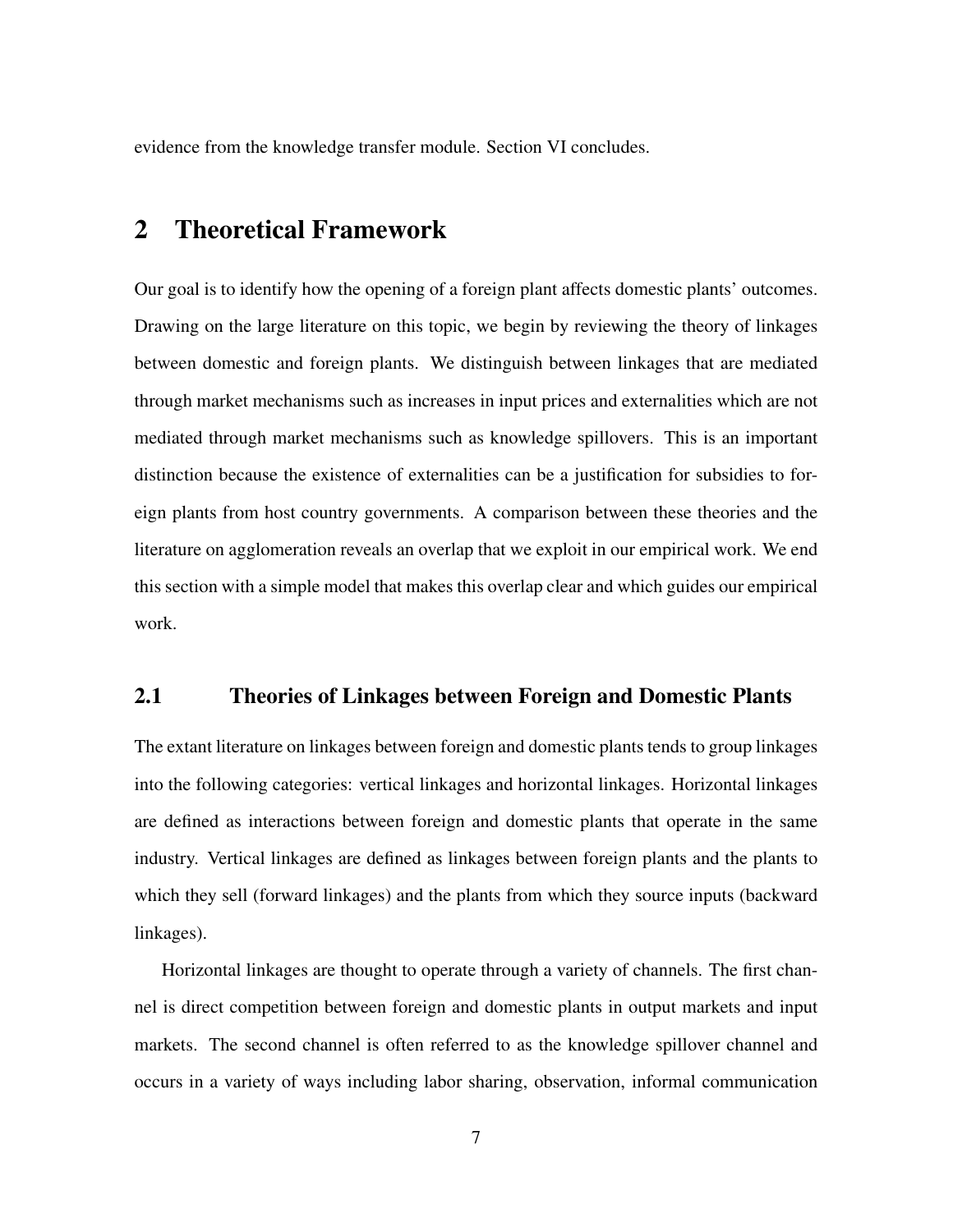and technology licensing. Empiricists typically look for these linkages between foreign and domestic plants in the same industry since two plants producing similar products are more likely to compete in output and input markets and since knowledge about production processes in foreign plants are thought to be more useful to domestic plants in the same industry. However, it is clear that these kinds of linkages need not be confined to plants in similar industries. For example, plants in different industries are likely to compete for the same pool of unskilled workers and workers trained in management practices such as accounting and bookkeeping have skills that could be applied in a wide range of industries.

Vertical linkages are thought to operate primarily between foreign plants and their domestic suppliers. The logic for the existence of such spillovers is that foreign plants have an incentive to upgrade both the quality of the inputs purchased domestically as well as the efficiency with which they are produced in order to boost their own profits. [Javorcik](#page-41-6) [\(2008\)](#page-41-6) explains that there is quite a lot of empirical evidence to support this hypothesis. [Abebe](#page-38-6) [and Schaefer](#page-38-6) [\(2014\)](#page-38-6) provide a nice example of this in the context of the Ethiopian leather industry. They explain that the recent entry of Chinese investment in the tanning sector has demonstrated that low grade skins and hides that were previously rejected could in fact be used with the correct technology. This technology has allowed domestic plants to utilize hides and skins that were previously thrown away. Forward linkages between foreign and domestic plants could occur if foreign plants engage in activities such as product demonstration or installation for domestic plants which purchase products from foreign plants.

#### 2.2 FDI Linkages and Theories of Agglomeration

Agglomeration economies are the benefits that come when plants and people locate near one another in cities and industrial clusters [\(Glaeser, 2010\)](#page-40-7). Some of the benefits of agglomeration that have been highlighted by researchers in this area are: (i) labor market pooling; (ii) reduced transportation costs; (iii) increased likelihood of knowledge spillovers; (iv) in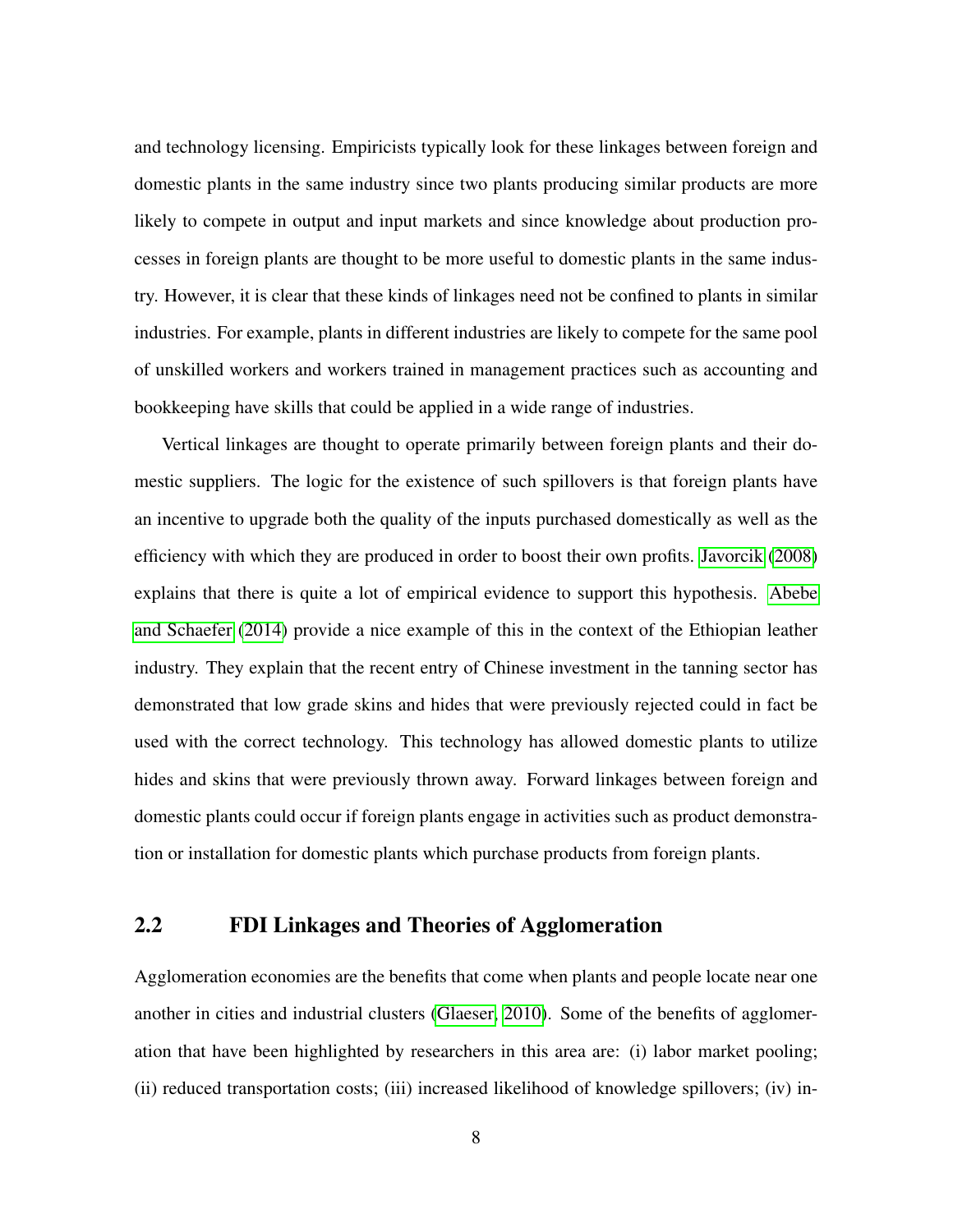creased access to local amenities and; (v) natural advantages or productive amenities like access to natural resources. An implication of this literature for research on linkages between foreign and domestic plants is that domestic plants which are 'closer' to foreign plants are more likely to benefit (or be harmed by) FDI. In particular, a model by [Rosenthal and](#page-42-5) [Strange](#page-42-5) [\(2004\)](#page-42-5) raises that domestic plants are more likely to be affected by FDI when they are geographically and economically close to foreign plants, and closer to the time when foreign plants open in a locality.

#### 2.3 A Simple Model

Our model adapts insights from [Rosenthal and Strange](#page-42-5) [\(2004\)](#page-42-5) and Greenstone, Hornbeck and Moretti (2010, henceforth GHM). Like GHM (2010) and for the sake of simplicity, we focus on the case of Hicks neutral technological progress. Instead of focusing on the number of plants in a county, we allow linkages between domestic and foreign plants to depend upon the geographical, economic and temporal distance between foreign and domestic plants. Thus, we are not strictly testing for agglomeration economies; instead we are using relevant insights from this literature to set up our model.

We assume that all domestic plants use a production technology that employs labor, capital, land and other material inputs to produce a nationally traded good whose price is normalized to one. Domestic plants choose the amount of inputs to maximize the following expression:

$$
\max_{L,K,T} f(A, L, K, T) - wL - rK - qT,
$$

where w, r, and q are input prices and A is a productivity shifter. A includes all factors that affect the productivity of labor, capital and land equally such as knowledge spillovers from FDI.

We model A as a function of the geographic proximity between domestic and foreign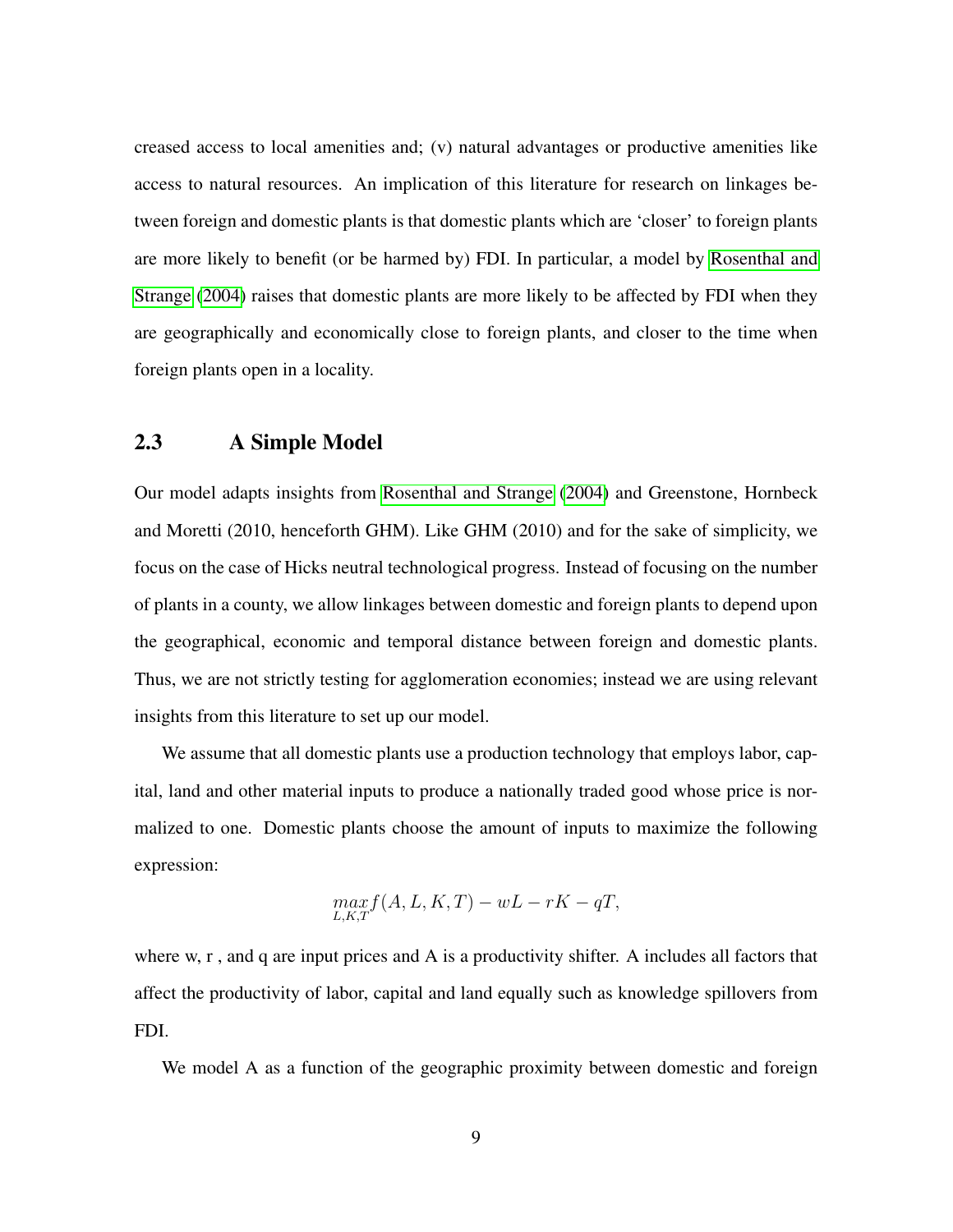plants, the economic proximity between domestic and foreign plants and the temporal proximity between domestic and foreign plants. To keep the equation manageable, we denote these three distances as lower case  $p$  but in our empirical work, we will distinguish between these three types of distance. Thus we can write the expression for A in the following way:

$$
A = A(p) \tag{1}
$$

We define factor neutral knowledge spillovers as the case in which an increase in the proximity of domestic to foreign plants increases the knowledge spillovers from foreign to domestic plants so that  $\partial A/\partial p > 0$ .

We define  $L^*(w,r,q)$  as the optimal level of labor inputs, given market wages, the cost of capital and the cost of industrial land. Similarly, we define  $K^*(w,r,q)$  and  $T^*(w,r,q)$  as the optimal levels of capital and land respectively. In equilibrium, L\*, K\* and T\* are chosen so that the marginal product of each of the three factors is equal to its price. In Ethiopia, the markets for credit and land cannot be characterized as perfectly competitive. Instead, land and capital are typically allocated through a central mechanism with subsidies to both domestic and foreign plants in the manufacturing sector. According to the urban land lease proclamation, along with religious institutions and embassies, investments in the manufacturing sector are entitled to easy and cheap access to land directly from the government [\(FDRE,](#page-40-8) [2011\)](#page-40-8). Credit is also subsidized by the Development Bank of Ethiopia (DBE) through its generous 70 (loan):30 (equity) loan policy for priority sectors which include manufacturing [\(AFDB, 2014\)](#page-38-7). Thus, in our optimization, we do not allow the prices of land or capital paid by domestic plants to be influenced by the distance between foreign and domestic plants. Instead we take the prices of land and capital as exogenous.

However, we allow for wages to depend on the proximity of domestic plants to foreign plants. The extent to which wages would rise as foreign plants enter local labor markets in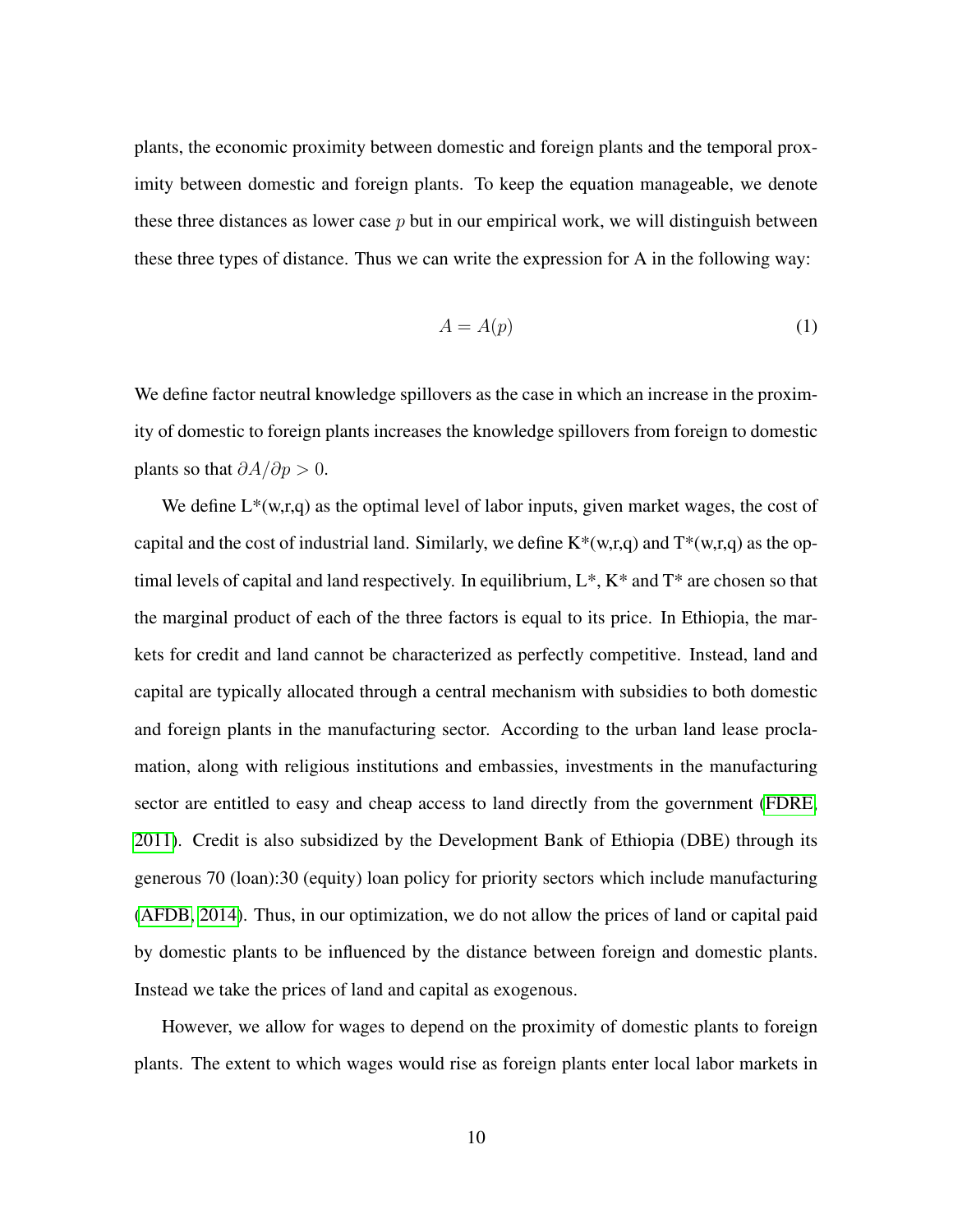Ethiopia is unclear. Job opportunities in Ethiopia's formal sector are limited and unemployment is high. At the same time, labor productivity in Ethiopia's traditional sectors is very low. Taken together, these facts suggest a relatively flat horizontal labor supply curve at a low level of wages. Indeed cheap labor is one of the reasons foreign firms are drawn to Ethiopia. On the other hand, the literature provides ample evidence from other albeit more developed countries that foreign plants pay a wage premium. Thus, domestic plants in close proximity to foreign plants may be forced to pay higher wages to keep or attract labor, especially in managerial or administrative positions.

Summarizing, we allow w to vary as a function of  $p$  writing this as  $w(p)$  and we take r and q as fixed by the central government. Note that although the prices of land and capital are set centrally, plants still choose quantities to employ in the production process. Thus, we can write equilibrium profits in the following way:

$$
\pi^* = f[A(p), L^*(w(p), r, q), K^*(w(p), r, q), T^*(w(p), r, q)] +
$$
  

$$
-w(p)L^*(w(p), r, q) - rK^*(w(p), r, q) - qT^*(w(p), r, q)
$$
 (2)

Equation (2) makes it clear that domestic plants' profits, TFP and wages depend on their proximity to foreign plants.

To understand the relationship between domestic plants' profits and changes in domestic plants' proximity to foreign plants, we totally differentiate equilibrium profits. This yields the following expression:

<span id="page-12-0"></span>
$$
\frac{d\pi^*}{dp} = \frac{\partial f}{\partial A} \frac{\partial A}{\partial p} + \frac{\partial w}{\partial p} \{ \left[ \frac{\partial L^*}{\partial w} (\frac{\partial f}{\partial L} - w) - L^* \right] + \left[ (\frac{\partial K^*}{\partial w}) (\frac{\partial f}{\partial K} - r) \right] + \left[ (\frac{\partial T^*}{\partial w}) (\frac{\partial f}{\partial T} - q) \right] \} (3)
$$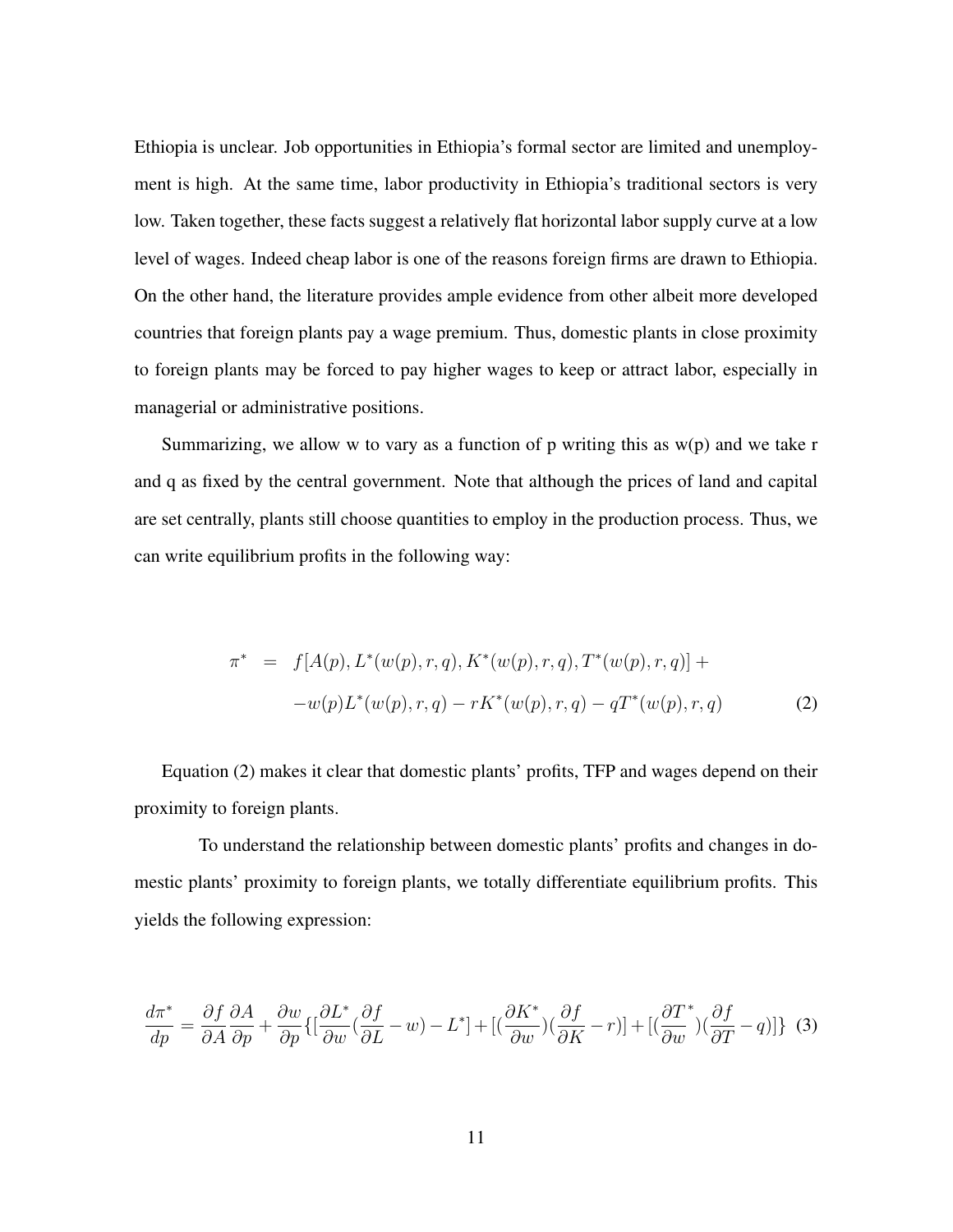If domestic plants are price takers, and factors are employed until their marginal value product equals their price, equation [\(3\)](#page-12-0) simplifies to the following:

<span id="page-13-0"></span>
$$
\frac{d\pi^*}{dp} = \frac{\partial f}{\partial A} \frac{\partial A}{\partial p} - \frac{\partial w}{\partial p} L^*
$$
\n(4)

Equation [\(4\)](#page-13-0) makes it clear that being closer to foreign plants has two opposing effects on domestic plants. If there are knowledge spillovers from foreign plants to domestic plants, the first term in equation [\(4\)](#page-13-0) will be positive raising the profits of domestic plants. The second term in equation [\(4\)](#page-13-0) represents the negative effect that foreign plants could have on domestic plants if being close to foreign plants implies an increase in wages that domestic plants must pay to keep labor. Note that although we did not include material costs in our specification, this result would generalize to the cost of other inputs. In other words, the demand by foreign plants for material inputs which are produced locally could raise the prices of these inputs.

### 2.4 Empirical Predictions

The simple framework above leads to predictions that inform our empirical analysis. In particular, the opening of a foreign plant may change:

- 1. the TFP of domestic plants;
- 2. the entry of domestic plants in a location new manufacturing domestic plants may choose to locate in the districts receiving FDI to gain access to these productivity advantages and;
- 3. input prices and in particular wages.

In addition, our framework makes it clear that the magnitude of these effects are increasing in the domestic plants proximity – geographic, economic, temporal – to foreign plants.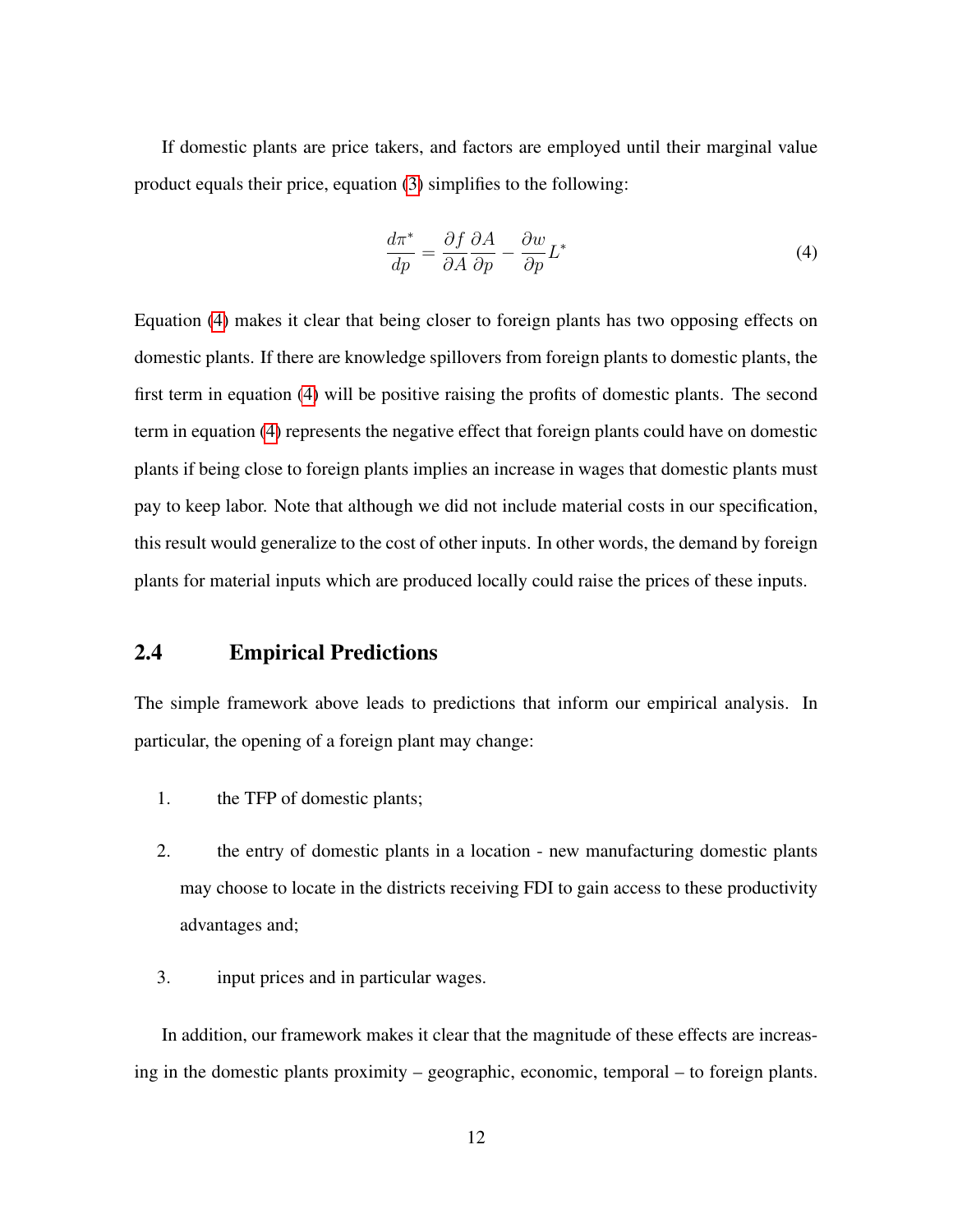These insights encourage an empirical analysis which takes into account the proximity of foreign plants to domestic plants.

## 3 Background and Data

#### 3.1 Background

The first recorded presence of FDI in the Ethiopian manufacturing sector dates back to the turn of the 20th century. In the first half of the 20th century, most of the new investment in the country was dominated by foreign capital [\(Chole, 1995\)](#page-39-2). Coinciding with the consecutive five year development plans between 1957 and 1974, the imperial regime enacted several investment proclamations and tax codes to promote the flow of both foreign and domestic investment towards the manufacturing sector. While private domestic investment slightly increased in this period, the manufacturing sector was largely dominated by foreign nationals. FDI inflows increased in subsequent decades until coming to an abrupt end in 1974 with the overthrow of the imperial regime by the military junta, also called the *Derg*.

The socialist economic system adopted by the military government led to the introduction of severe restrictions on private capital thereby driving away both existing and prospective FDI. With the collapse of the *Derg* regime in the late 1980s, the restrictions on private sector investment were gradually lifted and more market-friendly policies, such as the privatization of state owned enterprises and liberalization of both domestic and international trade, were introduced in the early 1990s.

In the same vein, during the past decades, there have been several reforms targeted at attracting foreign capital to the country. With the objective of creating a favorable investment environment for private businesses, the investment proclamation, for example, has been revised seven times between 1996 and 2014, and three times between 2008 and 2014. The revisions removed a myriad of restrictions on business areas open to foreign investment and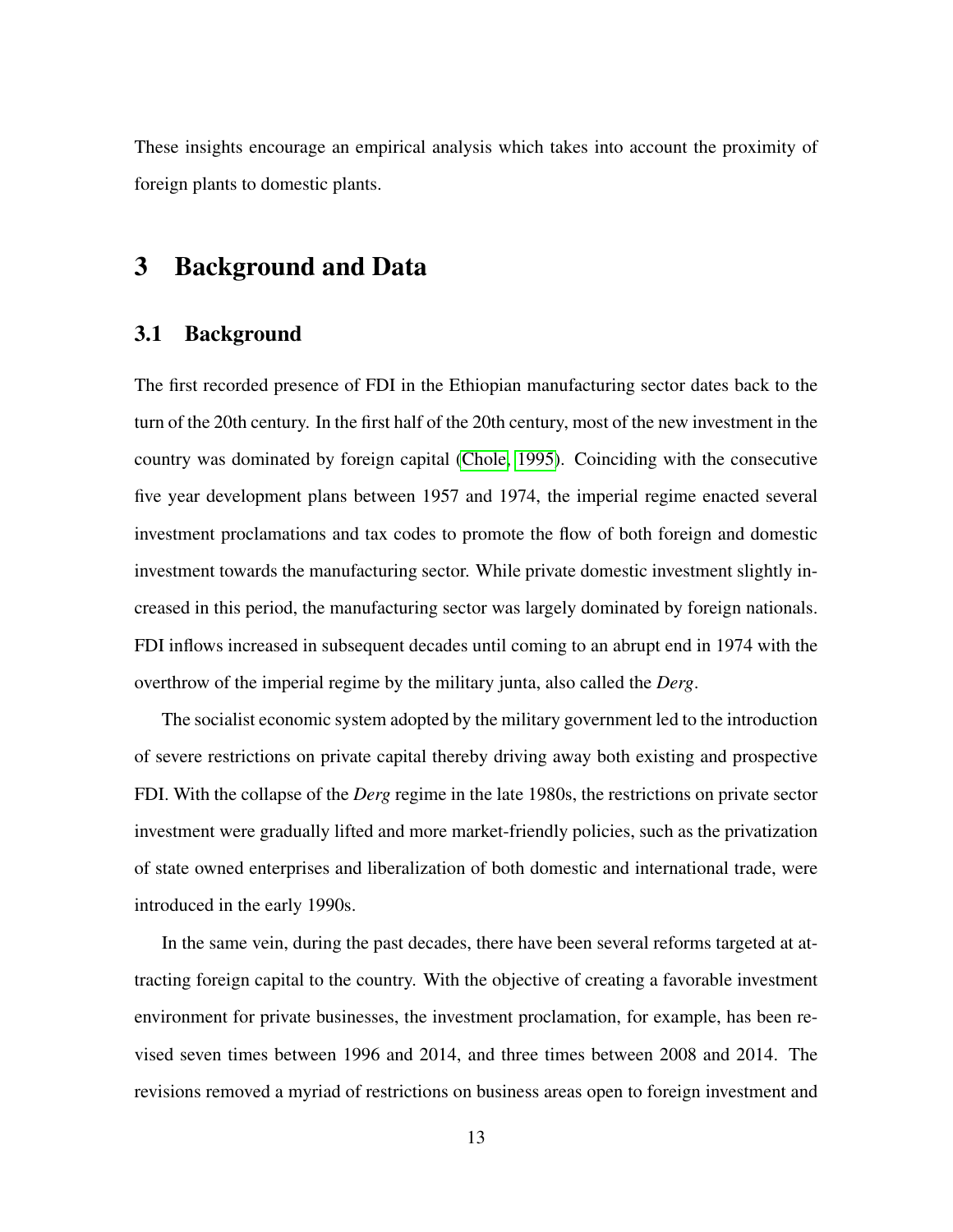introduced generous incentives for investors entering into the manufacturing and export sectors. Crucially, the first comprehensive industry strategy paper that carved out an important role for FDI in the industrialization effort of the country was drafted in 2002/03. More recently, FDI appears to increasingly flow from emerging countries, such as China, Turkey and India [\(EIC, 2016\)](#page-39-3).

In the government's recent five year development program called the Growth and Transformation Plan (GTP II) attracting quality FDI, defined as investments that generate positive spillover effects towards the local economy through both direct and indirect linkages, has been identified as a key priority to transform the manufacturing sector [\(FDRE, 2016\)](#page-40-9). Moreover, in the investment proclamation, there is a stipulation that foreign plants must transfer technology to local enterprises and to their workers. In practice, however, enforcement mechanisms are weak.<sup>6</sup>

#### <span id="page-15-0"></span>3.2 Data and Descriptive Statistics

This study uses three data sources: plant-level manufacturing census data for the years 1997- 2013 collected by the Central Statistical Agency (CSA), a knowledge transfer survey module designed by us and restricted-access administrative data from the Ethiopian Investment Commission. We describe these data below.

Manufacturing Census The source of manufacturing plant data is the annual Large and Medium Scale Manufacturing (LMSM) Establishment Census of the CSA. It consists of enterprises engaged in "the mechanical, physical, or chemical transformation of materials, substances, or components into new products and the assembling of component and parts

<sup>&</sup>lt;sup>6</sup>For example, the employment of expatriate workers is permitted conditional on the pledge by employers to transfer production and management skills to local workers. Such skills transfer schemes are aimed at replacing highly paid expat professionals with trained Ethiopian workers. Successful skills transfer schemes would thus not only build local production and managerial capacity but also help reduce repatriation of foreign currencies.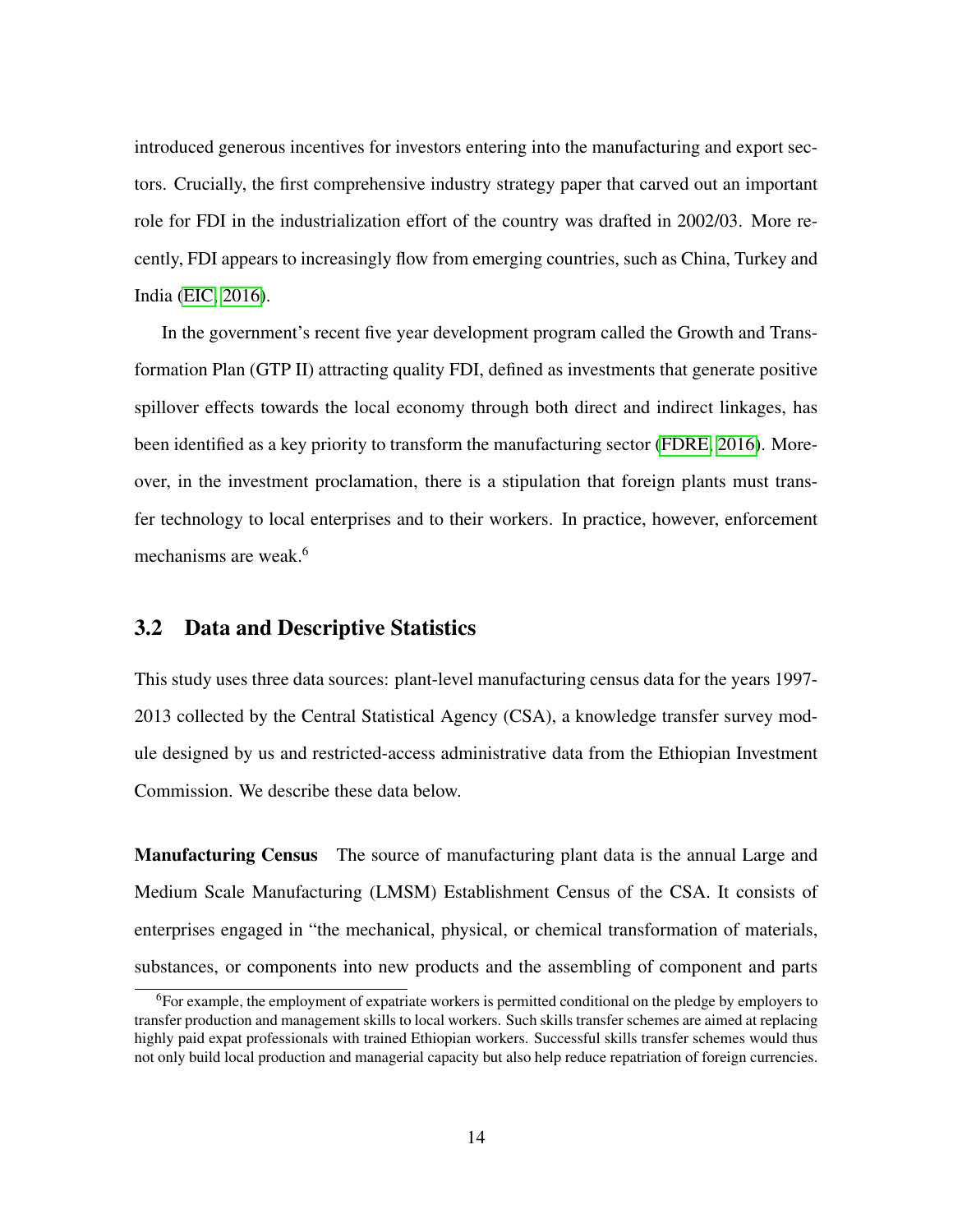of manufactured products"  $(CSA, 2015)$ .<sup>7</sup> The available information includes employment, material and non-material inputs, capital stock, sales, geographic location, date of plant establishment, and asset ownership. It is worth pointing out that with these records it is possible to construct a genuine panel of manufacturing plants. We faced three main challenges trying to link plant identifiers (IDs) across years: 1) verifying that, pre-2011/12, unique IDs were consistent across years, that is, that they identify the same plant across the different rounds; 2) doing the same for the 2011/12 and 2012/13 rounds independently of the pre-2011/12 data, and; 3) linking plants between these two separate datasets. During the first stage of creating the panel we checked the consistency of the existing unique plant ID numbers across pre-2011/12 and post 2011/12 rounds – independently, as there is no ID variable in the raw data to link plants between these two set of rounds. See Section [A.I](#page-57-0) for details on the data construction. Figure [A.1](#page-44-0) shows the count of plants and the total employment by year in the matched CSA sample. Table [A.1](#page-49-0) reports descriptive statistics.

Technology Transfer Survey The survey module contains a set of questions on FDIdomestic plant interactions for 1,708 manufacturing plants belonging to the CSA dataset, interviewed in February 2014.<sup>8</sup> An English translation of the document used in the survey is available at [this link. T](https://drive.google.com/uc?https://drive.google.com/uc?export=download&id=1uzo7Bw9Ii0zYkUYN22AgccSO6pGnJLVB)o bolster the analysis, in June 2016, we visited several plants and interviewed managers about the history of their enterprises and their current operations. In the following months, we also conducted targeted interviews with officials at the Ministry of Industry and the Ethiopian Investment Commission, and with owners and managers at

 $7$ In principle, any formal manufacturing plant in the country that employs at least 10 people and uses electricity in its production process forms part of the target population. In practice, out of the 20,711 plant-year observations, 5,445 feature a number of employees smaller than 10. These are observations for plants that at some point reach 10 employees (and therefore enter the business directory that CSA compiled as a "framework" for the census) but then have a lower number of employees at the date in which they are re-surveyed. In the TFP estimation, we remove domestic plant-year observations with remarkably high or low values (outside the 1% - 99% range) for the number of employees.

<sup>8</sup> In February 2014, these manufacturing plants were asked *both* the questions from the CSA usual survey instrument (whose answers represent the observations for year 2013) and the questions from our survey module.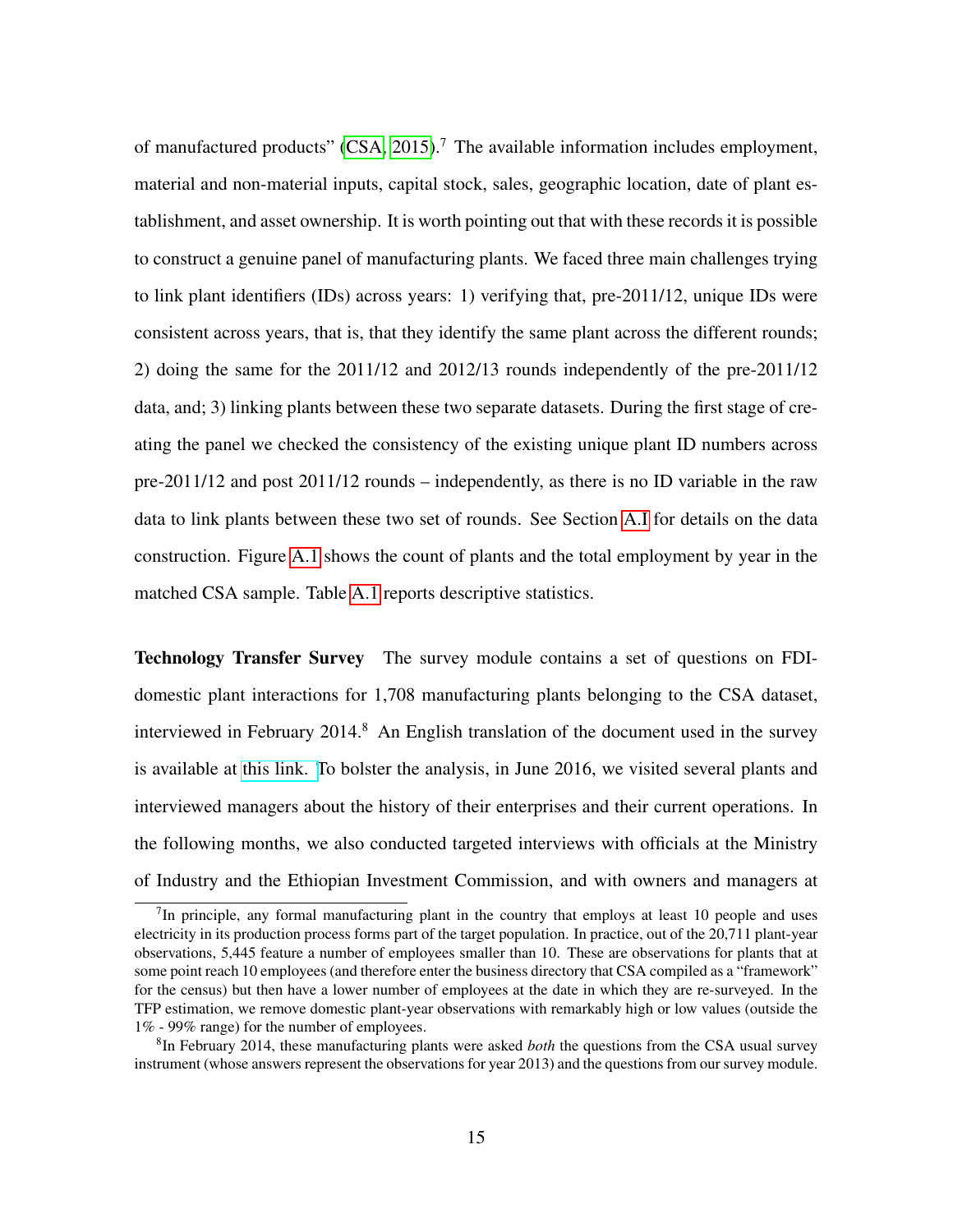foreign and domestic plants. We classify as FDI all plants that report a nationality of main owner (or owners if the plant is a joint venture) other than "Ethiopian" (e.g. Chinese, Indian, etc.) in answering our survey. For the years before our survey module, we define as foreign the plants for which at least 5 percent of assets are foreign owned [\(Aitken and](#page-38-2) [Harrison, 1999\)](#page-38-2).<sup>9</sup> For FDI presence to generate productivity spillovers, a plant-specific advantage should be observed at foreign plants that could be the basis for knowledge transfer to other local plants. In Table [1](#page-49-0) we directly compare plant size, performance and technology indicators between domestic and foreign plants in 2013. Foreign plants on average employ more workers than domestic plants and feature significantly larger value added per worker. Foreign plants are also more likely to export than local plants, to conduct in-house research and development (R&D), to hold internationally recognized patents and to use foreign technology licenses for their product or in production processes. Table [A.2](#page-50-0) shows that foreign plants pay significantly higher wages for workers in higher-skilled occupations and that their production workforce is on average better educated. The evidence in Table [1](#page-49-0) and Table [A.2](#page-50-0) is important for establishing the potential for knowledge transfer in Ethiopia.

As discussed at length in Section 2, linkages are important conduits of technology diffusion and spillover effects. Horizontal and vertical interactions in the input and product markets create opportunities for less expensive or advanced technological and managerial practices to diffuse from foreign to domestic plants. In our analysis, we characterize linkages between domestic and foreign plants in three ways. We define domestic plants as (a) labor-linked, if they have employed former workers of foreign plants; (b) backward-linked, if they directly sell their products to foreign plants; and (c) forward-linked, if they procure materials or inputs directly from foreign plants. Around 7 % of domestic plants are laborlinked, 3 % are backward-linked and 3.5 % are forward-linked.

<sup>&</sup>lt;sup>9</sup>Aside from asset ownership, the earlier CSA survey module did not ask detailed questions on the nature of ownership including nationality of the owner.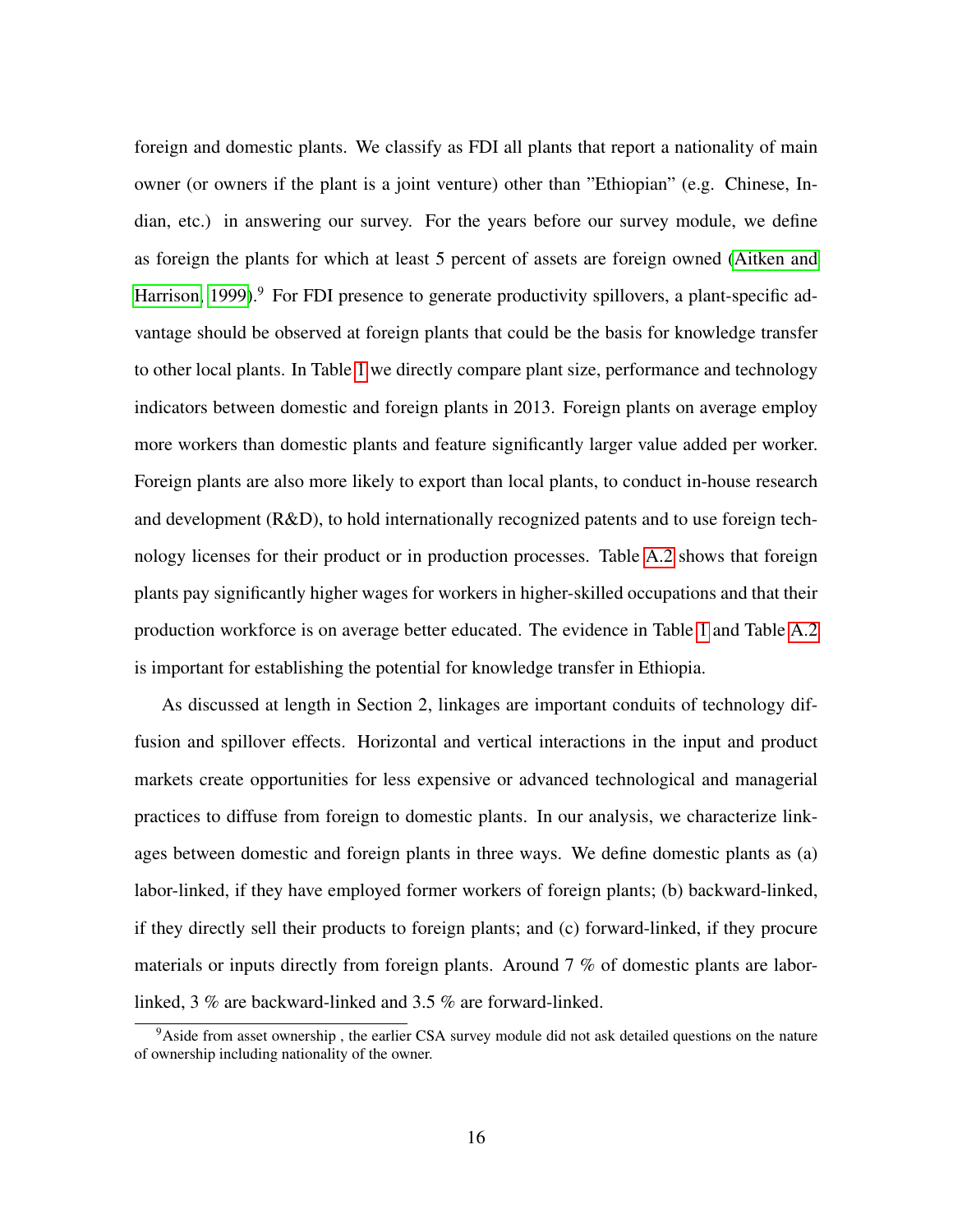Administrative Data For the first research design, we use restricted-access administrative data from the Ethiopian Investment Commission. This dataset contains the list of licensed FDI manufacturing investment projects during our sample period. It includes information on the date of permit, the industry, the location and the status of the investment (whether or not it is operational).

## <span id="page-18-0"></span>4 Estimating the magnitude of FDI spillovers

We now turn to an econometric analysis with the goal of estimating augmented Cobb-Douglas production functions that allow the TFP of domestic plants to depend on the presence of FDI in the district (Woreda) - see Figure [A.2](#page-45-0) for a map which shows Woreda boundaries. Specifically, we evaluate the changes in TFP when a foreign plant is added to a district. The underlying idea is that, presumably the benefits from FDI would be localized at least initially, with domestic plants in the same district to be better placed to benefit from FDI presence. The primary identification challenge is that foreign companies do not select the location for their greenfield plants randomly. Foreign companies' objective is to maximize profits and their location decision depends on local cost shifters (such as the quality of the labor force and transportation infrastructure) which are likely to be correlated with the TFP of domestic plants, and are often difficult to quantify. Consequently, a simple contrast of the TFP of domestic plants in districts where a greenfield foreign plant opens with the TFP of domestic plants in districts where a foreign plant does not open would probably produce biased estimates of FDI spillovers. We address this empirical challenge in two ways. First, we compare districts where an FDI plant actually invested to districts in which a foreign plant (in the same industry and around the same time) applied for a license, got approval but then did not open the plant during the period in which the foreign plant was operating in the treated district. Second, we exploit the government designation of locations for greenfield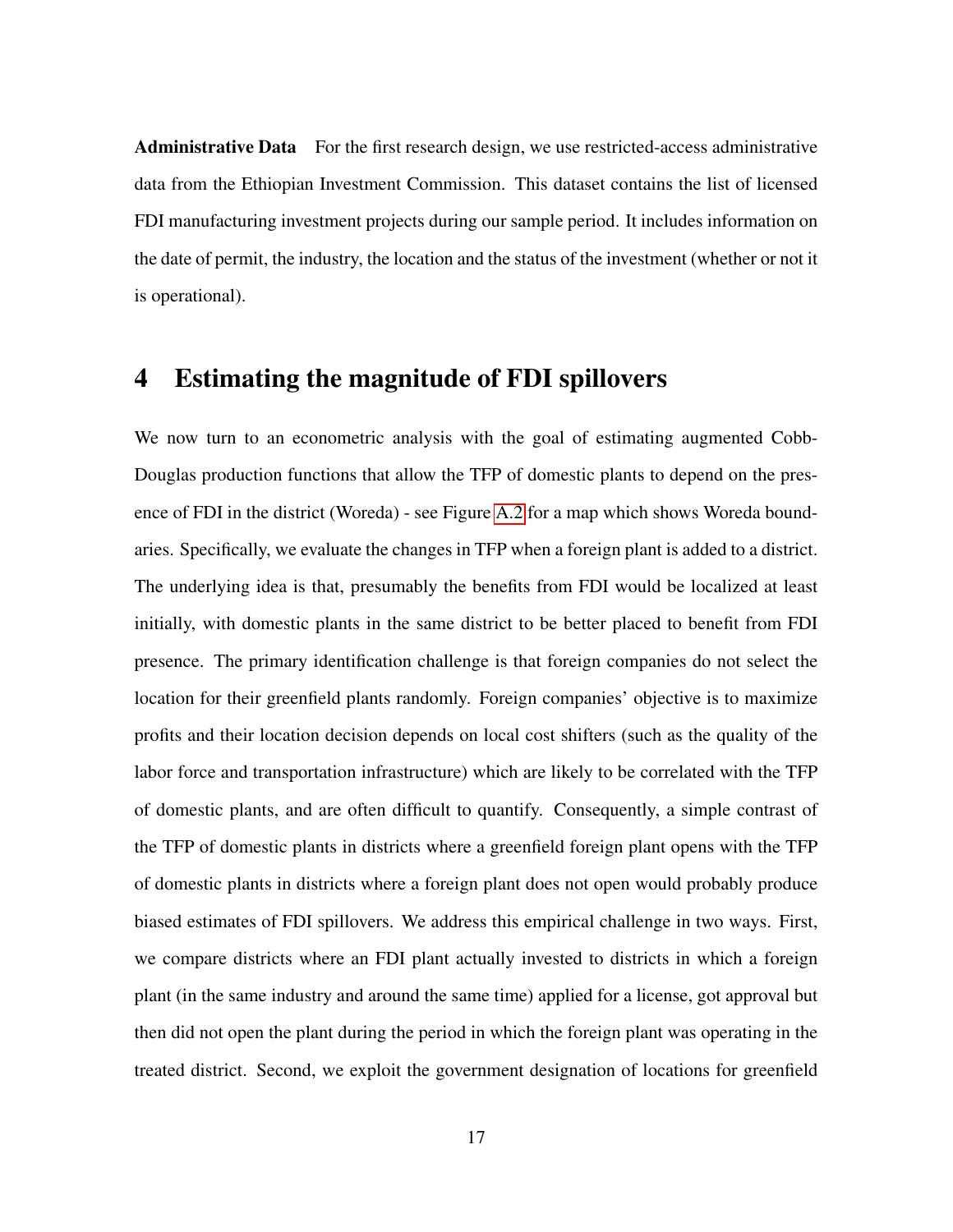foreign plants, in combination with an event study research design.

#### <span id="page-19-0"></span>4.1 Actual vs Planned FDI Investments

#### 4.1.1 Research Design, Econometric Model and Descriptive Statistics

We compare changes in TFP among domestic plants in "treatment" districts to changes in TFP in "control" districts. We define treatment districts as those districts where a foreign plant actually invested. For each treatment district, at least one control district is chosen as a location where a foreign plant in the same industry and around the same time, applied for a license, got approval but then did not open the plant during the period (going from one up to four years) in which the foreign plant was observed operating in the treatment district. The algorithm used to find control districts is described in Section [A.II.](#page-58-0) The identifying assumption is that the domestic plants in the control districts represent a valid counterfactual for the domestic plants in the treatment districts, after conditioning on plant fixed effects, industry by year fixed effects, and other control variables. Regarding the patterns of "conversion" from the investment stage to operational phase, the World bank concludes that:

Currently 2 out of 3 potential FDI firms do not reach the operational state. Even though an One Stop Shop service is operational its effectiveness record is mixed. Bureaucratic hurdles continue to affect project implementation [...]. Further research is needed to identify those factors that facilitate the conversion of successful FDI in Ethiopia [\(Geiger and Moller, 2015,](#page-40-10) p.44). <sup>10</sup>

Delays related to foreign currency shortages and financing issues are also sometimes cited as explanations as to why there exists a lag in investment translations - see [Altenburg](#page-38-8) [\(2010\)](#page-38-8), [USDOC](#page-43-0) [\(2017\)](#page-43-0) and [Moller and Wacker](#page-42-6) [\(2015\)](#page-42-6). As we show below, before the foreign plant opening, plants in treatment and control districts were similar along several key

 $10$ For a similar discussion see [Chen, Geiger, and Fu](#page-39-5) [\(2015\)](#page-39-5)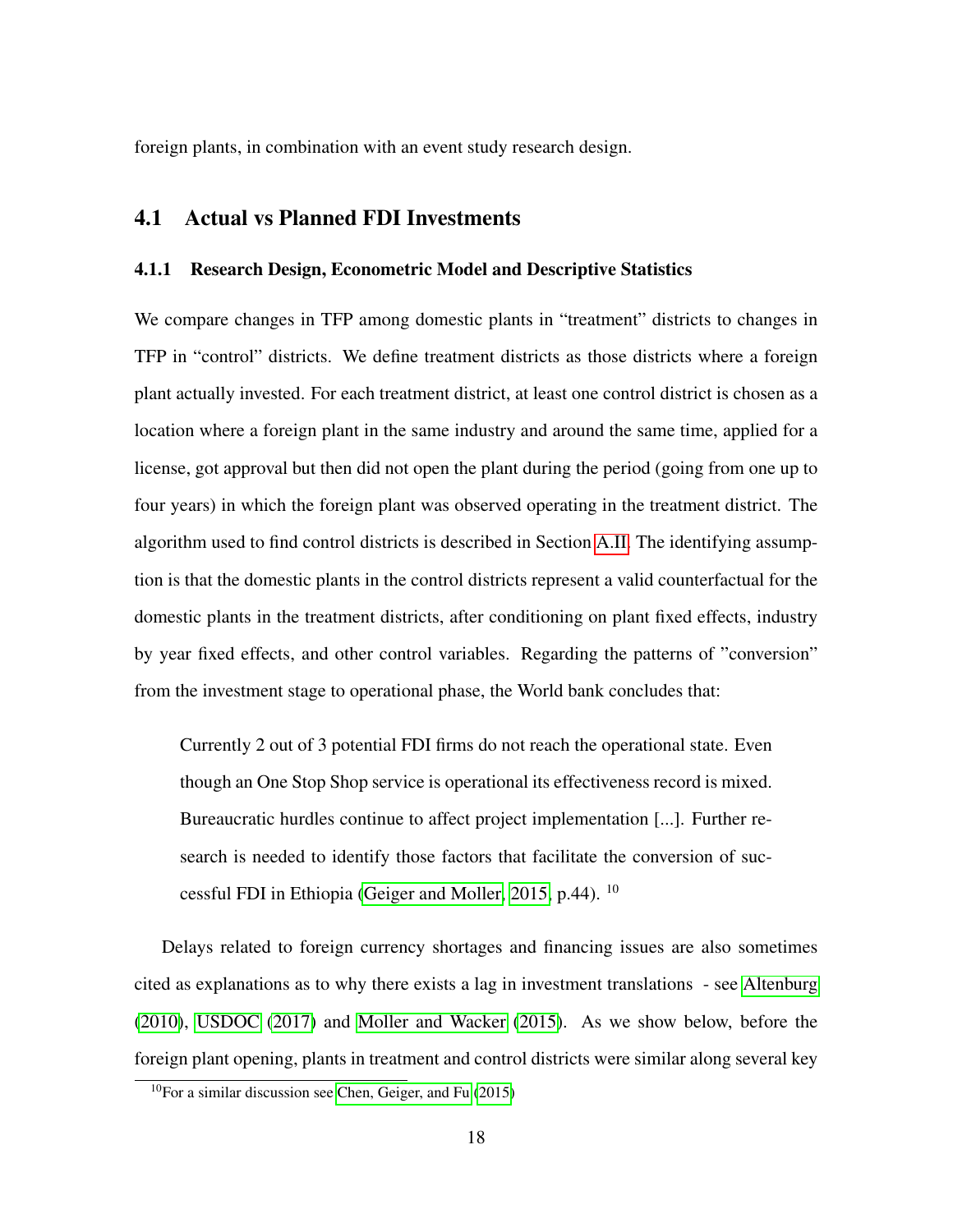dimensions, and there were not significant differences in TFP trends. This evidence supports the validity of our identifying assumption. Even if we cannot draw definite conclusions regarding the validity of our research design, we believe that the identifying assumptions are less stringent with our strategy than when using regression adjustment to compare the TFP of domestic plants in districts with new entrants to the other (nearly 300) districts in our data featuring manufacturing activity, or employing a matching approach based on observables.

<span id="page-20-0"></span>The regression equation that forms the basis of our empirical analysis on the sample of domestic plants is:

$$
\ln(Y_{pidrt}) = \beta_L \ln(L_{pidrt}) + \beta_K \ln(K_{pidrt}) + \beta_M \ln(M_{pidrt}) + \delta 1(OPENING)_p
$$
  
+ $\kappa 1(\tau \ge 0)_t + \varphi[1(OPENING)_p \cdot 1(\tau \ge 0)_t] + \alpha_p + \mu_{it} + Trend_{rt} + \varepsilon_{pidrt}$ , (5)

where p references plant, i industry, d district, r region and t year;  $Y_{pidrt}$  is the value of total plant production, and we allow the total number of employees  $L_{pidrt}$ , total capital inputs  $K_{pidrt}$  and material inputs  $M_{pidrt}$  to have separate impacts on output; we also allow for permanent differences across plants  $\alpha_p$ , and a stochastic error term  $\varepsilon_{pidrt}$ . We report results with and without allowing for industry-specific time-varying shocks  $\mu_{it}$ . The dummy  $1(OPENING)$  is equal to one if plant p is located in a treatment district;  $\tau$  denotes year, but it is normalized so that the year of the foreign plant opening is  $\tau = 0$ ; the variable  $Trend_{rt}$ is a region-specific trend. A concern for the validity of our interpretation of the estimates arises from the observation that the dependent variable in the econometric model is the *value* of output. Therefore, the estimated spillover effect may reflect higher output prices rather than higher productivity. We explore this possibility in Section [4.3.](#page-27-0) We report standard errors clustered at the district level. Given that the number of districts is equal to 27, we also report the p-values obtained using wild bootstrap [\(Wu, 1986\)](#page-43-1) with null imposed, as recommended by [Cameron, Gelbach, and Miller](#page-39-6) [\(2008\)](#page-39-6) - we use the *boottest* Stata routine developed by [Roodman](#page-42-7) [\(2018\)](#page-42-7).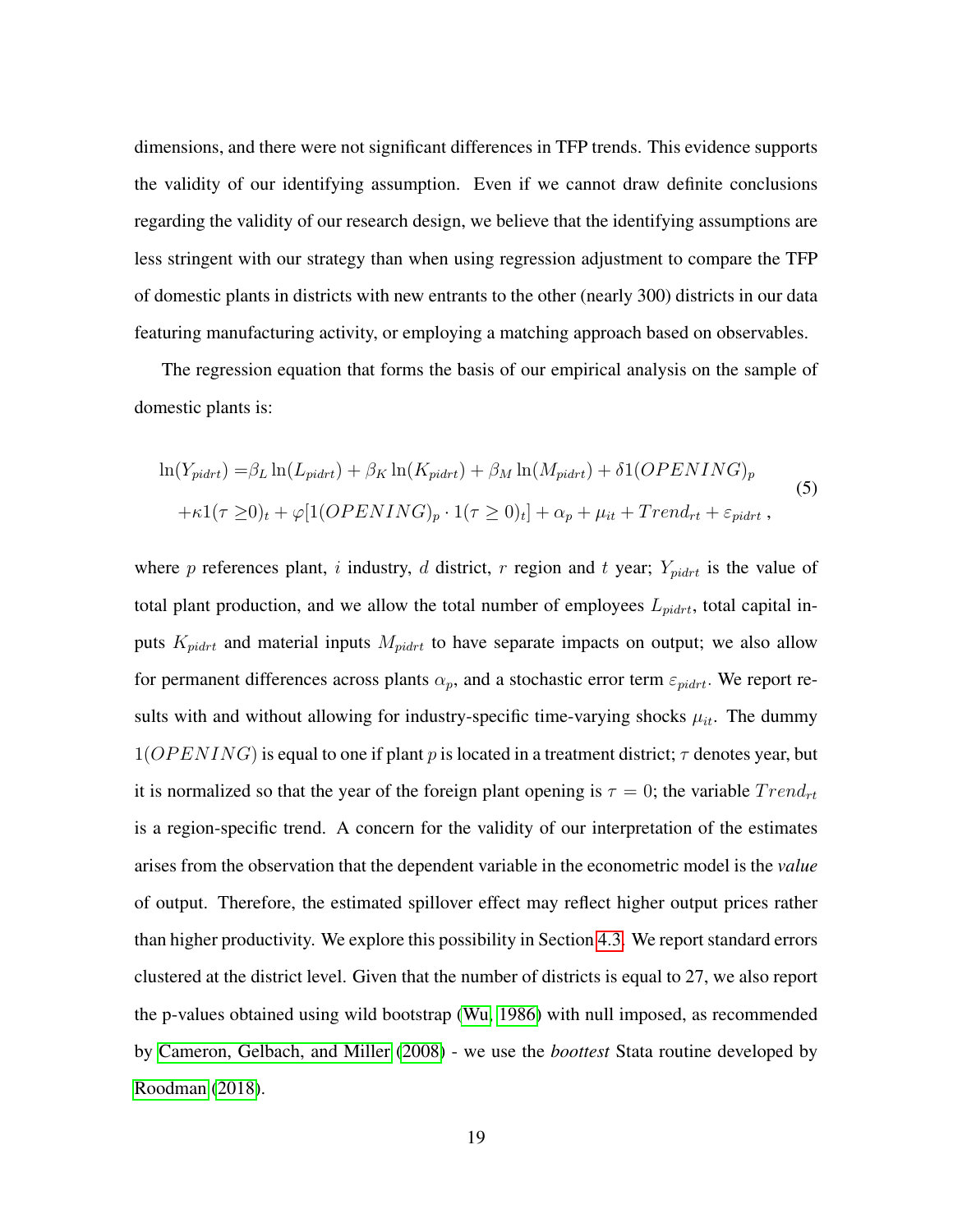Our aim is to identify a substantial shock to the district's economy. We therefore require a large relative increase in local employment. In order to qualify as a usable foreign manufacturing opening, we impose that the foreign plant's labour force is at least 100 employees or constitutes at least 1% of total employment in local manufacturing in  $\tau = 0$  or  $\tau = 1$ . We also impose that the location is not assigned by the government. Table [A.3](#page-51-0) displays descriptive information on the 12 usable openings. We have a total of 27 districts, 15 of which are controls. Openings tend to be in food and beverages (5), chemicals and chemical products (3), and other non-metallic mineral products (3). Table [2](#page-50-0) displays the means of plant-level variables across districts in the year before the opening. These means are shown for treatment and control districts in columns 1 and 2 respectively. Column 3 reports the p-value from a test of equality between columns 1 and 2. Column 4 reports the p-values obtained using the procedure recommended by [Cameron, Gelbach, and Miller](#page-39-6) [\(2008\)](#page-39-6). This exercise offers a chance to evaluate the soundness of the empirical strategy, as measured by preexisting observable plant characteristics. To the extent that these observable features are balanced among treated and control districts, this lends support to the research design. The table shows that plants in treated districts tend to be older (2 years). This difference is significant at 10% when clustering at the district level, and not significant when using the [Cameron, Gelbach, and Miller](#page-39-6) [\(2008\)](#page-39-6) procedure. There are not significant differences in output, capital, the number of employees, output per worker, capital per worker and plant level average wage (constructed as total wage bill divided by the number of employees). Overall we conclude that the covariates are balanced between plants in treatment and control districts.

#### 4.1.2 Main Results

Figures [2](#page-45-0) and [3](#page-46-0) plot the estimated coefficients from a version of equation [5](#page-20-0) where the natural log of output is regressed on the natural log of inputs, year by two-digit industry fixed effects,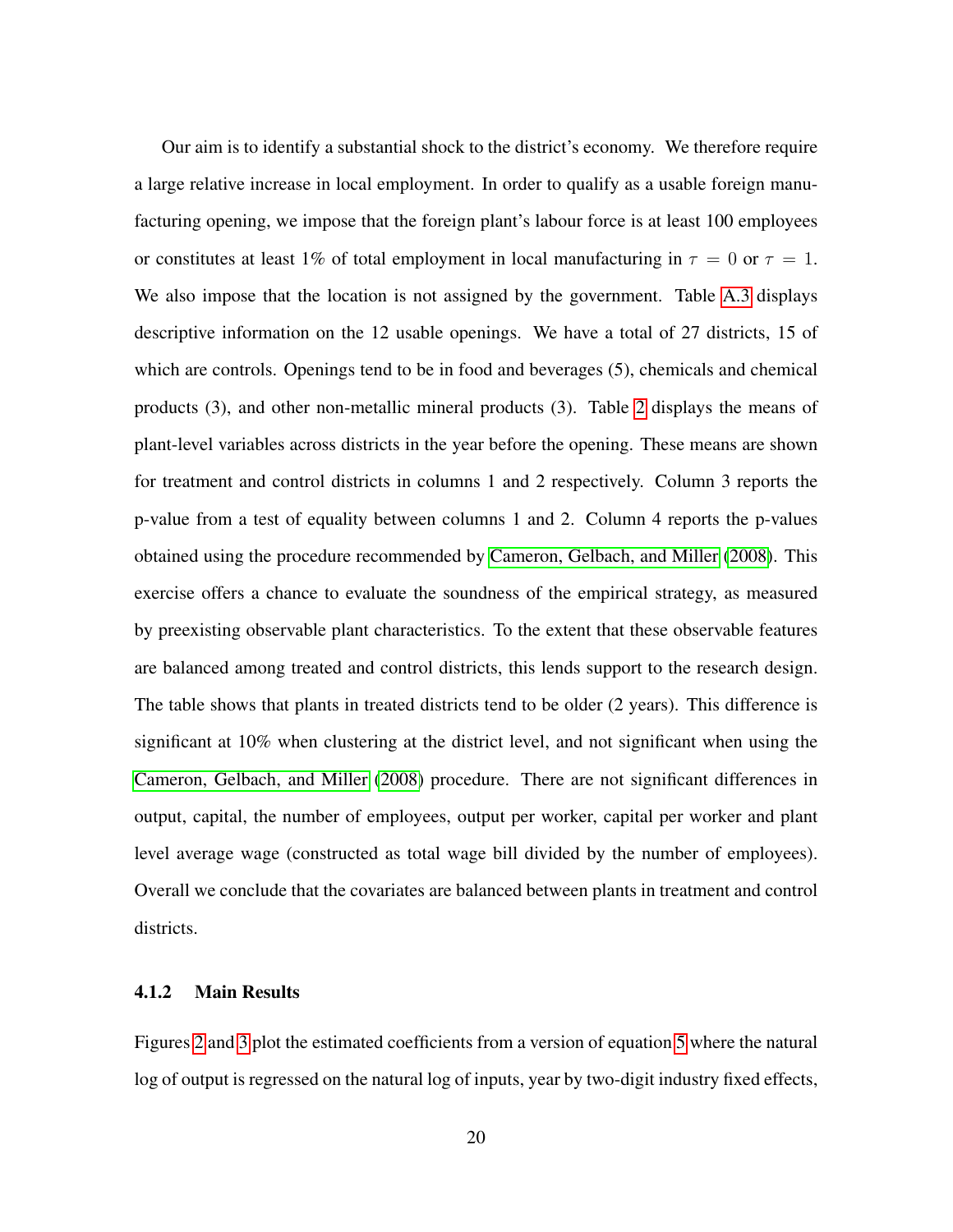plant fixed effects, and the event time indicators. The sample is restricted to include only plant by year observations within the period of interest (where  $\tau$  ranges from  $-4$  through 3). Figure [2](#page-45-0) reports the yearly difference between estimated mean TFP in treatment and control districts, with confidence intervals. The displayed coefficients on the event time dummies in Figure [3](#page-46-0) indicate yearly mean TFP in treatment districts and control districts, relative to the year before the foreign plant opened. In the years before the opening of the new plant, treatment and control districts do not have significantly different trends in productivity. This evidence brings support to the validity of the research design. Starting in the year of the FDI opening, there is a sharp upward break in the difference in TFP between the treatment and control districts.

Table [3](#page-51-0) shows the estimated mean shift parameter  $\varphi$  in equation [5](#page-20-0) in the mean shift row. Column 1 reports baseline estimates. Column 2 allows for industry-specific time-varying shocks  $\mu_{it}$  and is therefore the preferred specification. The estimates imply an increase in TFP of approximately 8 percent. Estimates are similar when domestic plants are required to be in the data for at least 3 years prior to the event, which addresses concerns related to the endogenous opening of new plants and compositional bias (Column 3).

#### <span id="page-22-0"></span>4.2 Making use of government designation of locations

#### 4.2.1 Research Design, Econometric Model and Descriptive Statistics

In order to implement this second empirical strategy, we asked plant managers what the most important reason for choosing the location for the production facility was. We consider as valid events for our identification strategy the openings of foreign plants reporting "Did not choose the location, was allocated by the authorities".<sup>11</sup> We now provide some institutional

<sup>&</sup>lt;sup>11</sup>The other possible answers are "Cheap labour", "Good infrastructure", "Located close to raw materials and input suppliers", "Located close to customers", "Located close to producers of similar products", "Expected that many more producers would be located in this site", "Others (specify)".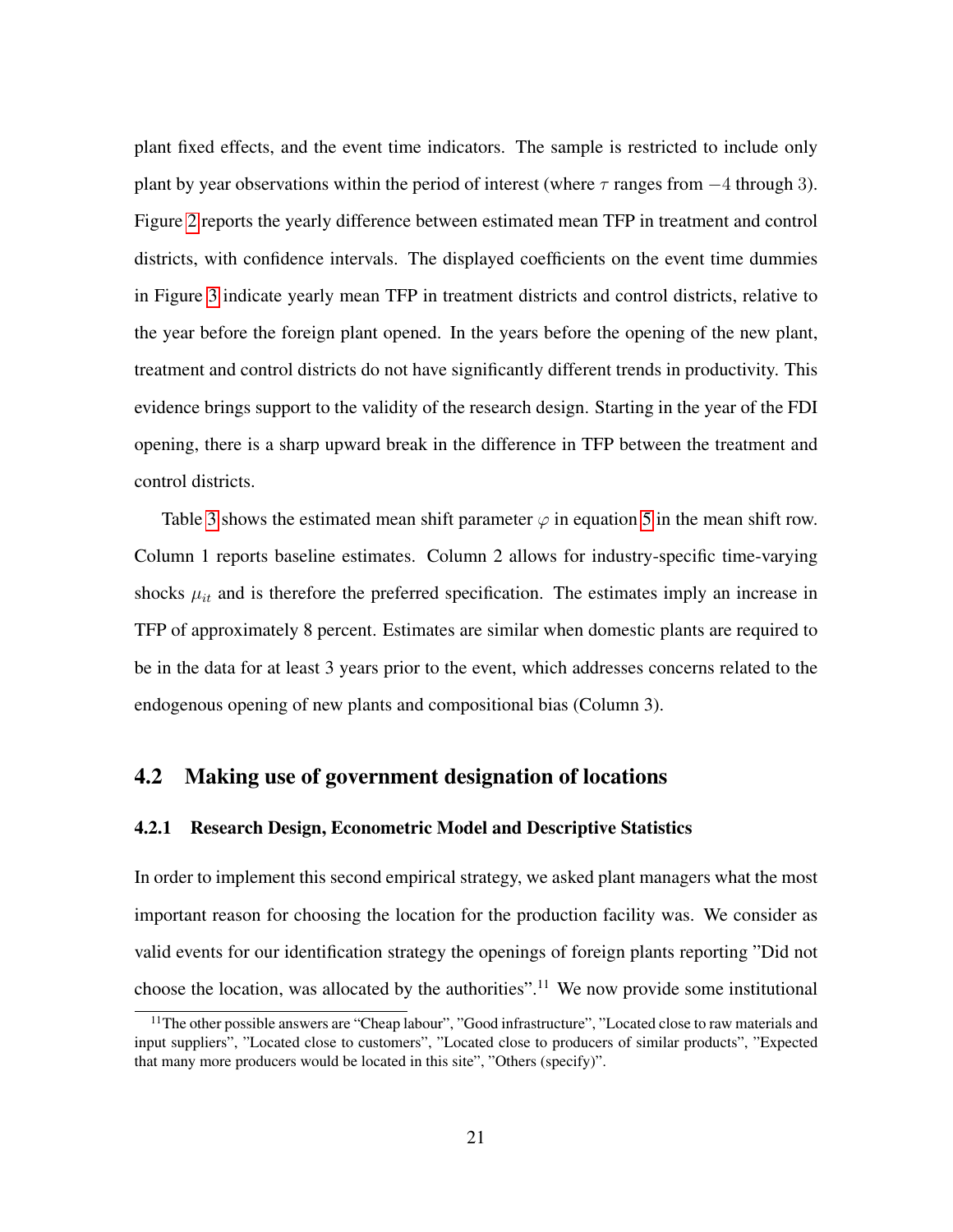background to the investment land allocation process. Both federal and regional offices are in many cases involved in the process. In an email interview (Dec 23, 2015), the General Director of Policy and Program Studies at the Ministry of Industry explained how the ministry, after receiving a request from a potential investor typically contacts a Regional office responsible for investment land administration. The Regional office then provides information on the land availability. The regions targeted by the federal government are arguably non-random. In particular, in order to foster equitable regional growth, the government often targets regions (outside Addis and its surrounding areas) with lower levels of pre-existing investment [\(FDRE, 2011\)](#page-40-8). However, during our period of analysis, the exact district within a broader region is typically determined by the timing of availability of land. As pointed out to us by the General Director of Policy and Program Studies in the same email interview, in no case is the process coercive. An investor can always refuse to carry on with the investment or choose some other location instead.<sup>12</sup> However, the fact that plant managers report that location was not chosen but allocated provides support to our strategy of using government designation to obtain quasi-experimental variation in the treatment. Moreover, there is often uncertainty in which year the foreign plant will start production.

In the words of a manager at a foreign plant:

It was not up to us to choose the location for our company. The government gave us the location that we have now. That is the case in many cases. [...] After asking for the land, we just waited for the responses of the government. After a long time they gave us the location. [...] The time we waited was two years. [..] This is because of the procedures that the offices of the government follow which often take time. [...] It has taken them long time to identify a location for us. That is because they were also looking for locations and land for many other

 $12$ If the investor is interested in the location, negotiations take place on the price and terms of lease. Note that in Ethiopia land is publicly owned and both local and foreign plants can enter into lease-hold or rental arrangements to acquire land for investment.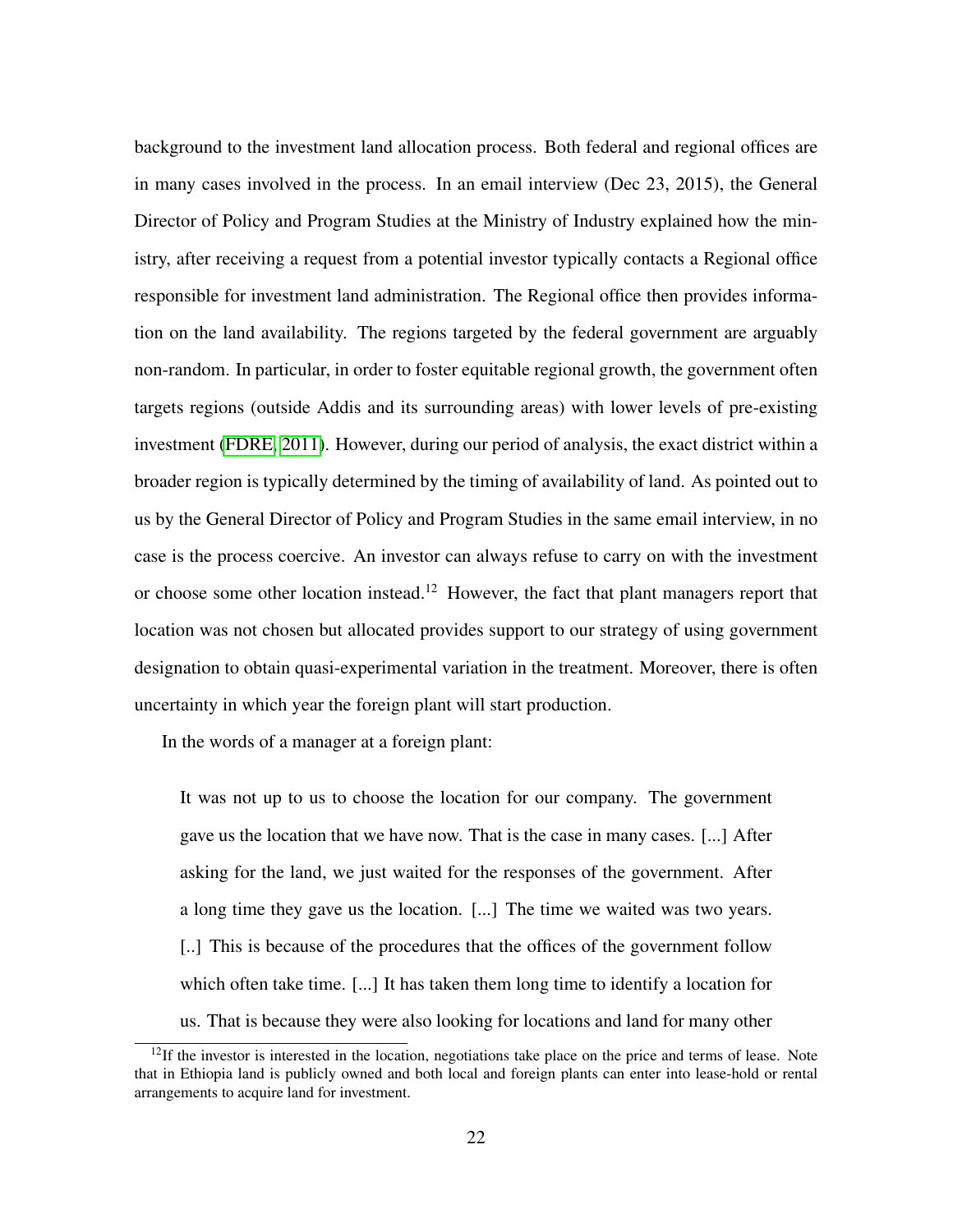investors and companies at that time. [...] I didn't think that it would take such a long period of time to get land for investment (Jan 10, 2017).

In general, the local TFP impact of the entry of the foreign plants may be identified provided that there are no district-specific pre-trends in the outcomes of interest, a condition that appears to be satisfied in the data. We evaluate the local impact of FDI using an "eventstudy" research design as in [Kline](#page-41-7) [\(2011\)](#page-41-7), whose exposition we follow here. This design allows us to test for the presence of district-specific pre-trends in the outcome of interest and to recover any dynamics of the opening effect. Our main approach is to compare the "treated" districts both to districts that have not yet been treated and districts that will never be treated during our sample period. We then re-estimate our econometric model without the never treated localities, so that identification comes from the differential timing of treatment onset among the treated. The regression equation that forms the basis of our empirical analysis is:

$$
\ln(Y_{pidrt}) = \beta_L \ln(L_{pidrt}) + \beta_K \ln(K_{pidrt}) + \beta_M \ln(M_{pidrt}) + \tau \beta_T D_{drt}^T + \alpha_p + \mu_{it} + Trend_{rt} + \varepsilon_{pidrt}
$$
\n(6)

where  $D_{drt}^{\tau}$  are a sequence of "event-time" dummies indicating that the foreign plant opened (in district d)  $\tau$  periods ago (where  $\tau$  may be negative). Formally:

<span id="page-24-0"></span>
$$
D_{drt}^{\tau} \equiv I[t - e = \tau],
$$

where  $I$ [.] is an indicator function for the expression in brackets being true, and  $e$  is the year of the plant entry. Therefore the  $\beta_{\tau}$  coefficients characterize the time path of TFP relative to the date of the foreign plant opening for treated districts. The results are obtained by estimating Equation [\(6\)](#page-24-0) by OLS, including a series of event-time dummies along with dummies for the plant and region-specific trends. We report results with and without including industry-year fixed effects. We normalize the first lead (-1 in event time) to zero, so that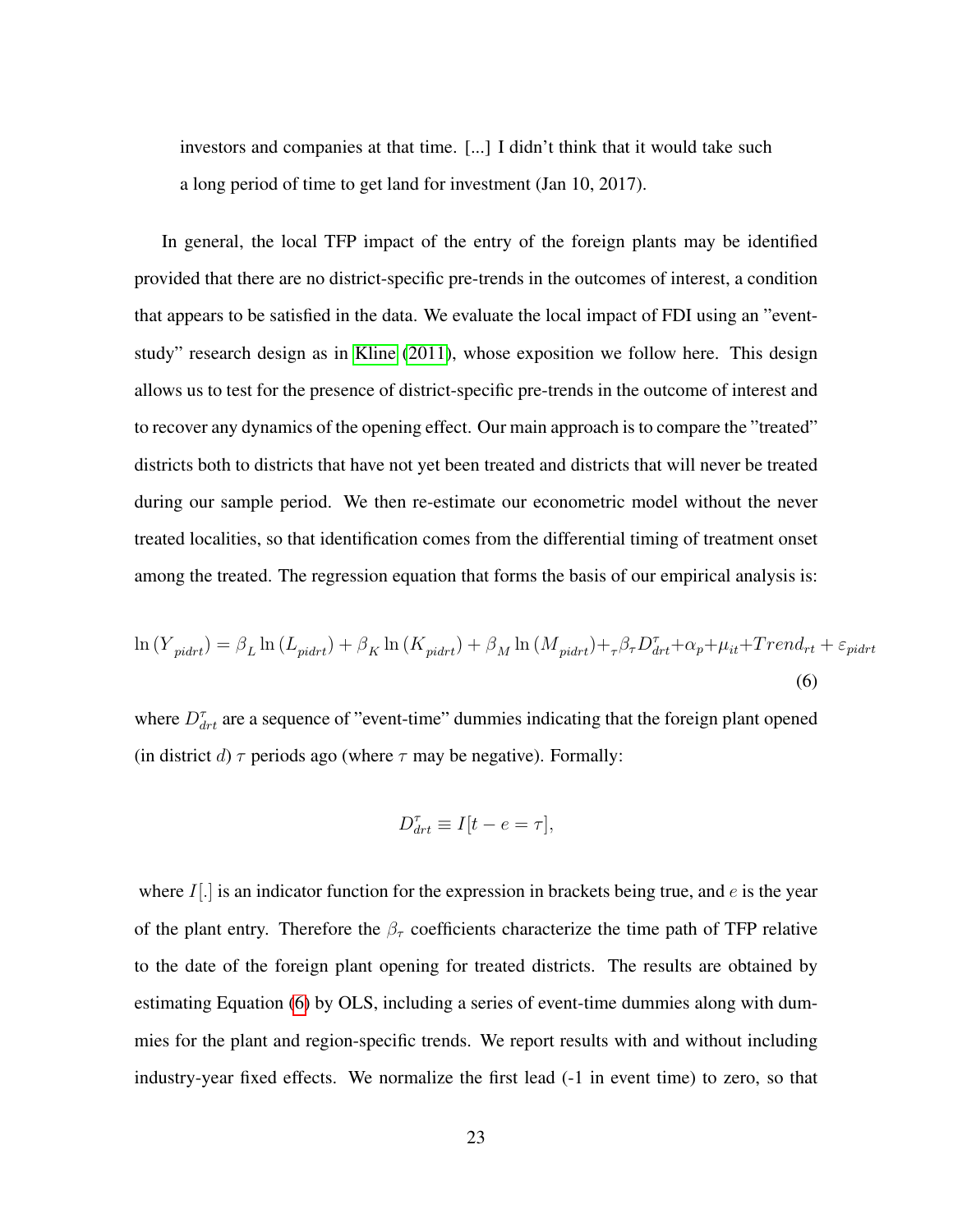all post-event coefficients can be interpreted as treatment effects. We also put in place the endpoint restrictions<sup>13</sup>:

$$
\beta_{\tau} = \begin{array}{cc} \overline{\beta} & \text{if } \tau \ge 3 \\ \underline{\beta} & \text{if } \tau \le -4 \end{array}
$$

These endpoint coefficients give different weight to districts experiencing the entry of the foreign plant early or late in the sample period.<sup>14</sup> Therefore, in discussing the effect of the opening, we concentrate on the event-time coefficients falling within  $\tau = 0$  and  $\tau = 2$ that are identified off of a nearly balanced panel of districts. In order to qualify as a usable FDI manufacturing opening, we impose the following criteria. First, the location has to be assigned by the government. In our data 36% of FDI manufacturing openings report the location to be assigned by the government. Second, the FDI plant's labour force is at least 100 employees or constitutes at least 1% of total employment in local manufacturing in  $\tau = 0$  or  $\tau = 1$ .<sup>15</sup> Third, the opening is not preceded or followed by the entry of FDI whose location was chosen by the plants' owners (i.e. non "allocated by the authorities") and employing at least either 100 employees or 1% of the local manufacturing labour force.<sup>16</sup> Table [A.4](#page-51-1) displays descriptive information on the 17 usable openings. We have a total of 223 control districts of which 206 are never treated.<sup>17</sup> Openings tend to be in non-metallic mineral products (8), food and beverages (4), and wood, furniture and paper (3). Figure [A.3](#page-46-0) displays the geographic distribution of treated districts. Table [4](#page-51-1) displays the means of plant-level variables across districts for 1998, that is at the beginning of our panel, and also the year before the earliest event. Table [A.5](#page-52-0) displays these means for 2006, that is the middle of our panel.<sup>18</sup> These means are shown for districts that experience the event

 $13$ This constraint aids to diminish some of the collinearity between the year and event-time dummies.

<sup>&</sup>lt;sup>14</sup>Notice that the sample of treated districts is unbalanced in event time.

<sup>&</sup>lt;sup>15</sup>In our data 39% of these large FDI manufacturing openings report the location to be assigned by the government.

<sup>&</sup>lt;sup>16</sup>Specifically we exclude districts that receive such openings in  $\tau = (-3,3)$ .

<sup>&</sup>lt;sup>17</sup>We exclude never-treated districts receiving the opening of a large foreign plant whose location was not "allocated by the authorities."

<sup>&</sup>lt;sup>18</sup>This is the year before the fourth event. Since we want to explore the balancing of covariates pre-treatment,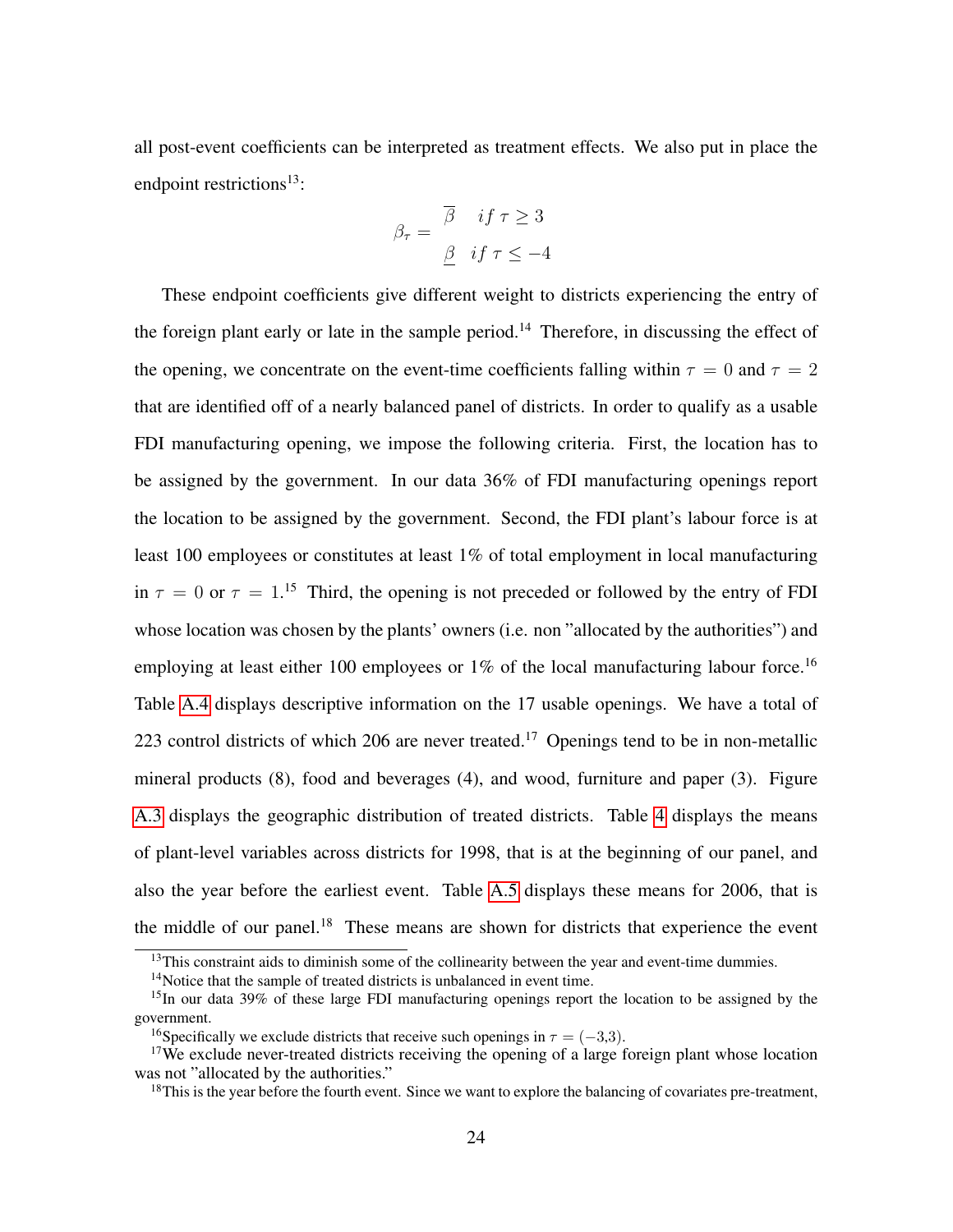and for never-treated districts in columns 1 and 2 respectively. Column 3 reports the tstatistics from a test of equality between columns 1 and 2. This exercise offers a chance to evaluate the soundness of the empirical strategy, as measured by preexisting observable plant characteristics. To the extent that these observable features are balanced among the two sets of districts, this should lend support to the research design. The numbers should be interpreted cautiously because, as shown in Figure [A.1,](#page-44-0) we have fewer plants in the matched CSA sample and therefore more noise in the first half of the panel. If this concern is set aside, the numbers show that the plants in treated districts tend to have lower levels of capital per worker (significant at 10%) in 1998, though not in 2006. The difference in 1998 is consistent with the government targeting regions with lower levels of pre-existing investment. There are not significant differences between the two groups in plant age, output, capital, number of employees, output per worker and plant-level average wages.

#### 4.2.2 Main Results

Figure [4](#page-47-0) plots the estimated  $\beta_{\tau}$  coefficients from estimating Equation [\(6\)](#page-24-0).<sup>19</sup> There is no pretreatment trend in the coefficients but a rather sharp upward break in TFP of local domestic plants after the entry of a government-assigned foreign plant. While the general pattern in Figure [4](#page-47-0) is quite clear, the individual  $\beta_{\tau}$  coefficients are not estimated very precisely. We therefore offer more formal tests of the null hypothesis that the FDI plant entry has no impact on local plants' TFP. To increase statistical power, in Table [5](#page-52-0) we follow the approach in [Kline](#page-41-7) [\(2011\)](#page-41-7) and test hypotheses about the average of the  $\beta_{\tau}$  coefficients over the period between  $\tau = 0$  and  $\tau = 2$ . Column 1 reports baseline estimates. Column 2 allows for industryspecific time-varying shocks  $\mu_{it}$  and is therefore the preferred specification. The estimated average increase over the three years starting with the year of the opening is 16 percent. To put the size of the estimated impact of the FDI opening in perspective, we compute the

we remove from the set of treated, the three districts which experience the event before 2006.

<sup>19</sup>We include industry-year fixed effects.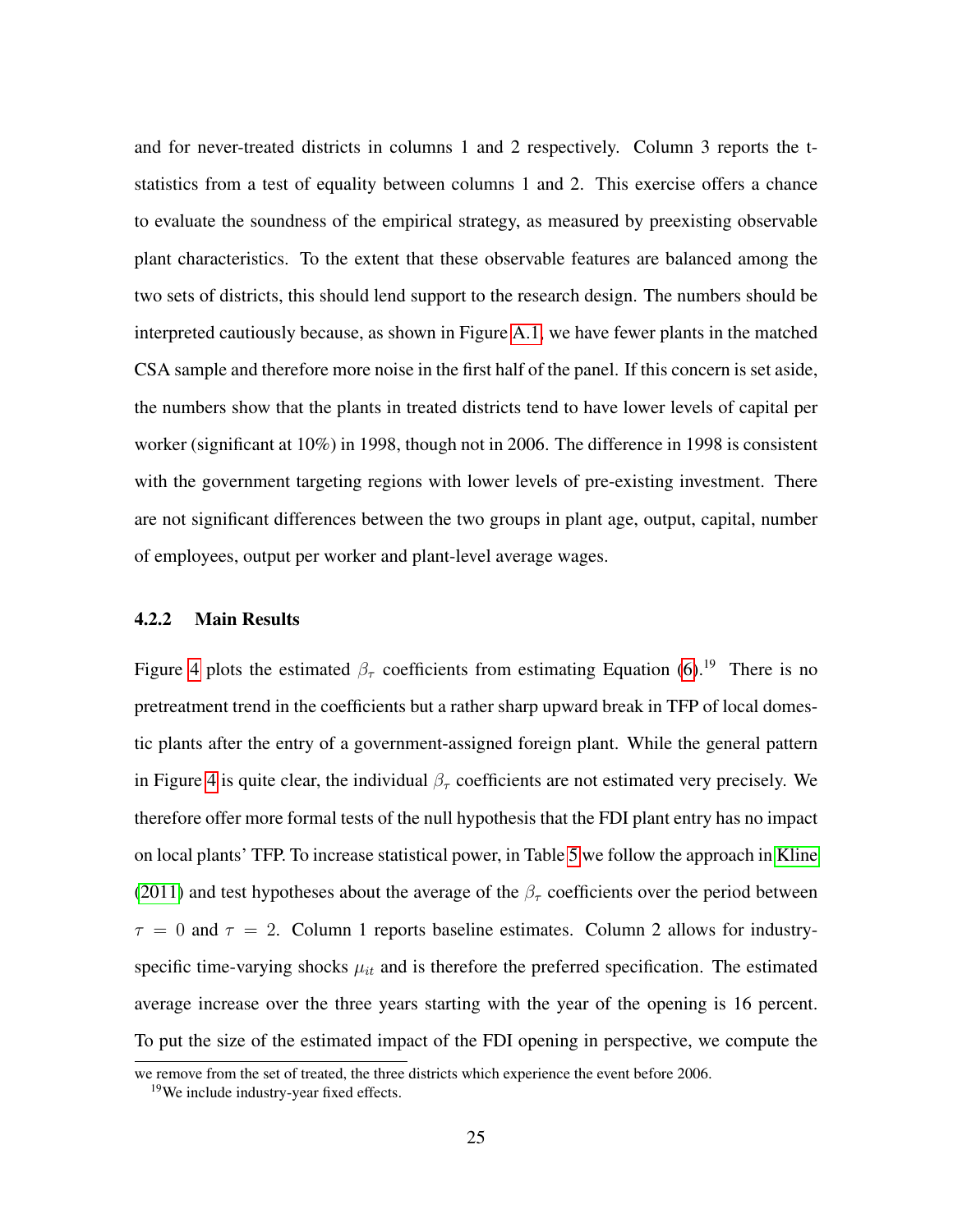portion of total variation in average manufacturing TFP explained by the FDI opening. TFP varies a great deal across Ethiopian districts. A 16 percent increase in TFP corresponds to moving from the 10th percentile of the district-level TFP distribution to the 25th percentile; put differently, it corresponds to a 0.3-standard-deviation increase in the distribution of district TFP.<sup>20</sup> The FDI openings we consider are a key occurrence for these districts, and the implied change in the relative standing of districts is arguably sizable but not improbable. When we drop the never treated localities, and therefore identification comes from the differential timing of treatment onset among the treated localities, the patterns are qualitatively similar (Column 3 of Table [5;](#page-52-0) Figure [5\)](#page-48-0). The patterns are qualitatively similar also when we require domestic plants in treated districts to be in the data for at least 3 years prior to the event (Column 4 of Table [5\)](#page-52-0).

#### <span id="page-27-0"></span>4.3 Validity and Robustness

The main empirical result so far is that after the opening of a large foreign plant, the TFP of domestic plants is significantly higher in treated districts. We now investigate the sensitivity of this finding to various specifications, and explore several possible alternative explanations for the estimated effects.

Transmission bias A significant conceptual concern is the possibility of 'transmission bias', which arises from plants' reaction to unobservable productivity shocks when making input choices [\(Eberhardt and Helmers, 2010\)](#page-39-7). Unlike the typical estimation of plant level production functions, our goal is to obtain a consistent estimate of the event-study coefficients corresponding to the FDI entry, so transmission bias is important only to the extent that it causes biased estimates of these coefficients (GHM p.583). In order to explore the

 $20$ We obtain these quantities using the cross-sectional plant-level data from the LMSM Census for 2006 (the midpoint of our sample period). Specifically, log output is regressed on log inputs and a complete set of districts dummies. We then look at the distribution of the district dummies, which represent the average productivity among all plants in a particular district (GHM, p. 589).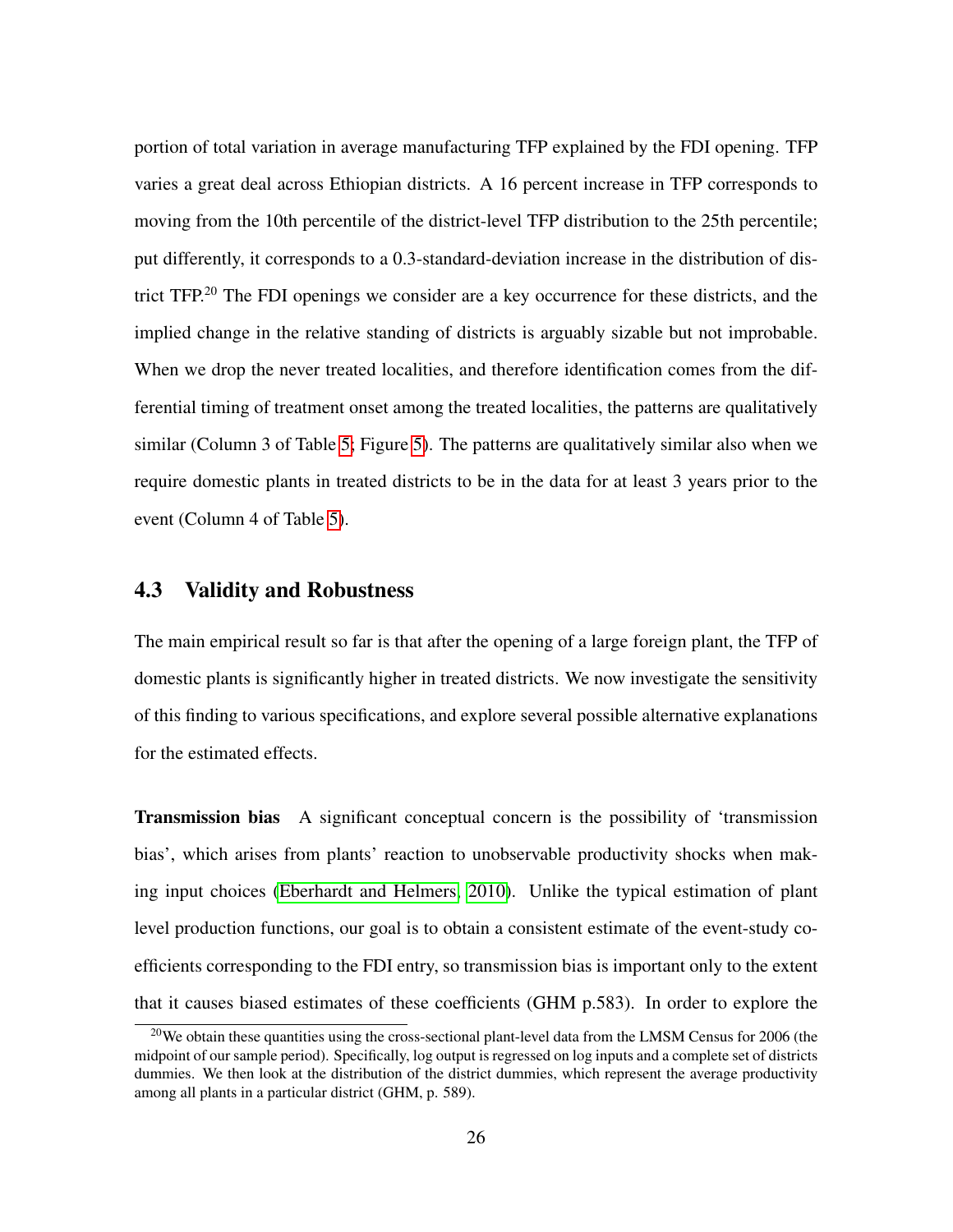significance of transmission bias in our setting, we employ the most popular estimators in the econometric literature on production functions [\(Olley and Pakes, 1996;](#page-42-8) [Levinsohn and](#page-41-8) [Petrin, 2003;](#page-41-8) [Ackerberg, Caves, and Frazer, 2015\)](#page-38-9). The results across the 6 specifications, shown in Table [A.6,](#page-53-0) are qualitatively similar to the main results.

Attrition of Sample Plants A gap in attrition in the sample of domestic plants in treatment and control districts could contribute to the measured gap in TFP among survivors after the FDI opening. The evidence suggests that this is unlikely to explain our finding of positive FDI effects in treatment districts. We find that, in the sample used in Section [4.1,](#page-19-0) similar numbers of treatment and control plants remained in the sample at its end: 52 percent in treatment districts and 54 percent in control districts (i.e., the number of plants at  $\tau = 3$  as a fraction of the number of plants at  $\tau = 0$ ).

Regarding the sample used in Section [4.2,](#page-22-0) we estimate:

$$
\ln\left(Deaths_{drt}\right) = {}_{\tau}\beta_{\tau}D_{drt}^{\tau} + \alpha_d + \psi_t + Trend_{rt} + \varepsilon_{drt}.
$$
\n(7)

The estimated average of the event study coefficients over the three years starting with the year of the opening is 0.25 and not significant (s.e. 0.46).

Changes in the intensity of capital usage If the capital stock in treated districts was used below capacity, then incumbent plants may react to the FDI opening by growing the intensity of their capital usage and therefore increase production (GHM p. 585). To explore this possibility, we control for the ratio of the dollar value of energy usage (which is increasing in the use of the capital stock) to the capital stock. The estimates are qualitatively similar to the main ones. Specifically, using the first research design, the estimated  $\varphi$  is 0.08 (s.e.0.05). Using the second research design, the estimated average of the event study coefficients over the three years starting with the year of the opening is 0.19 (significant at 10% level).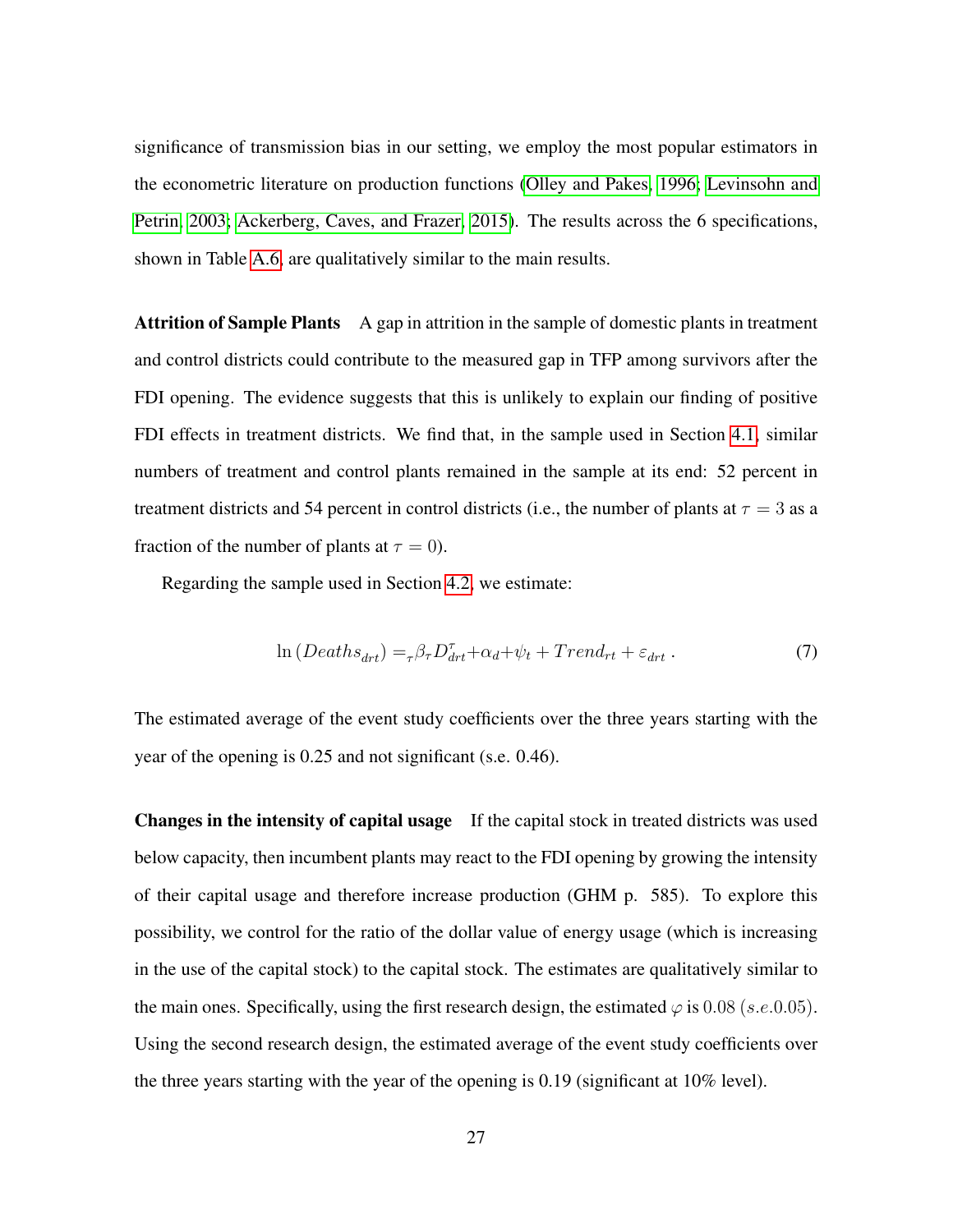Changes in the Price of Plant Output As mentioned above, another concern for the validity of our interpretation of the estimates arises from the observation that the dependent variable in the econometric model is the *value* of output. The theoretically correct dependent variable in a productivity study is the *quantity* of output, but, due to data limitations, this study (and most of the empirical literature on productivity in a large sample of plants) uses price multiplied by quantity. Therefore, the estimated spillover effect may reflect higher output prices rather than higher productivity. To explore this possibility we adopt two approaches. First, we remove domestic plants in a supply link with the new entrant, plants for which output price effects might be largest. The estimates are qualitatively similar to those in Section [4.1](#page-19-0) and [4.2.](#page-22-0) Specifically, using the first research design the estimated  $\varphi$  is 0.27 and significant at conventional levels.<sup>21</sup> When using the second research design, the estimated average of the event study coefficients over the three years starting with the year of the opening is  $0.097$  (s.e  $0.062$ ).

Second, we follow GHM and investigate whether the TFP increase is bigger for plants that sell more locally. Specifically, in our survey we have asked domestic plants the distance to the most important customer.<sup>22</sup> This allows us to estimate a version of equation [\(3\)](#page-51-0) that interacts  $1(OPENING)$ ,  $1(\tau \ge 0)$  and  $[1(OPENING) \cdot 1(\tau \ge 0)]$  with this distance. We do not find that the TFP increase is bigger for plants that sell more locally. Specifically, the coefficient of the interaction of  $[1(OPENING) \cdot 1(\tau \ge 0)]$  with this distance is equal to -0.0002 and not significant (s.e. 0.0004).

Government expenditures The federal and local governments in some cases set up worker training funds, construct new roads, and make other infrastructure investments around the time of entry of a foreign plant. It is possible that these investments benefit domestic plants

 $21$ Since we observe the presence of a supply link only in the last year we focus on the sample that survives until the end of our sample period.

 $22$ Across all sample plants, the median distance is 10km, the 75th percentile is 50km.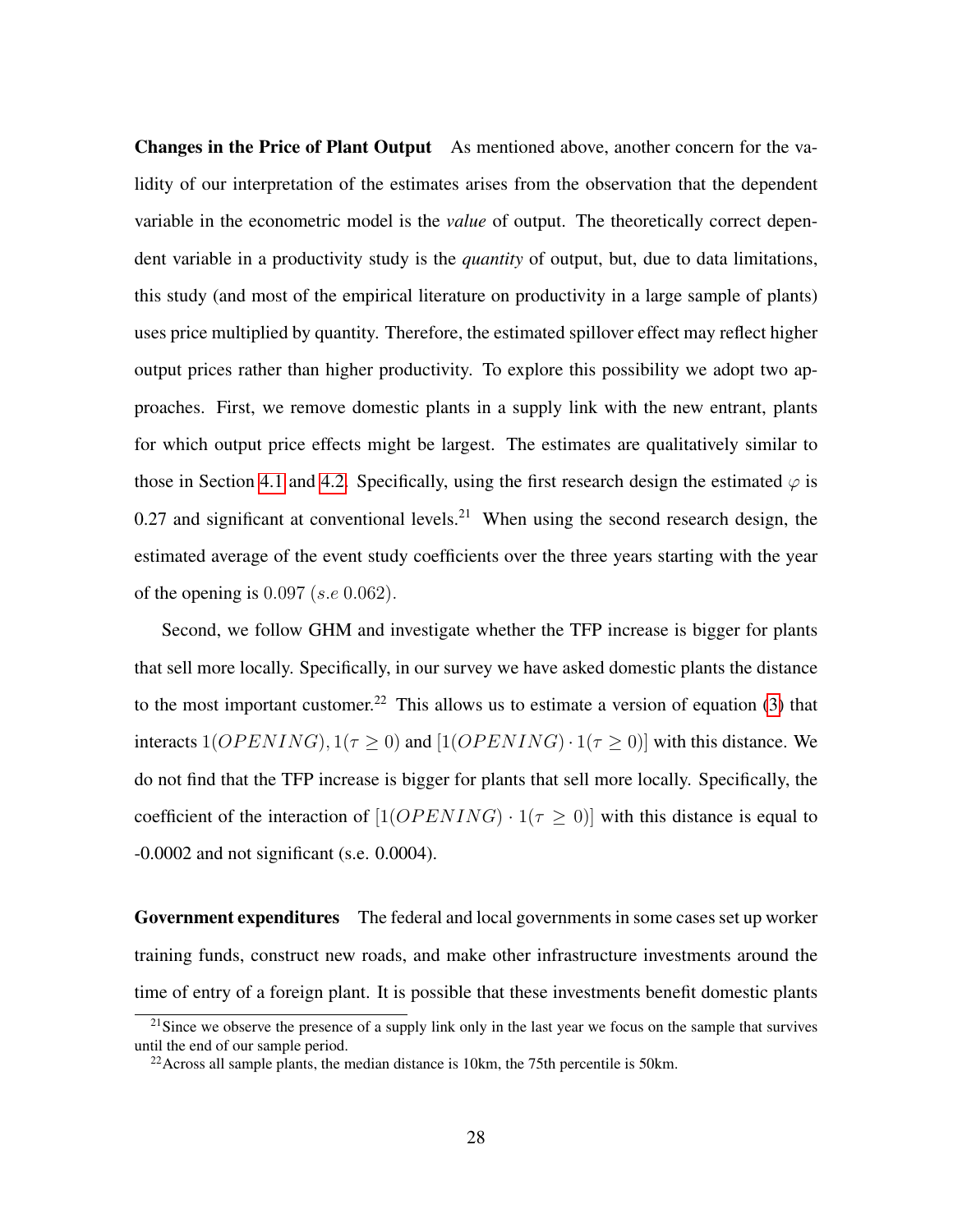in addition to the foreign plant. To examine this possibility, we control for government total capital expenditures and government construction expenditures. Using the first research design, the estimated diff-in-diff coefficient  $\varphi$  is 0.12 (significant at 5% level) both when controlling for government total capital expenditures and government construction expenditures. Using the second research design, the estimated average of the event study coefficients over the three years starting with the year of the opening is 0.20 when controlling for total expenditures and 0.19 when controlling for construction expenditures (significant at 10% level in both cases).

Falsification Test Lastly, we conduct a falsification test in order to verify that our results using our second research design do not capture a general pattern in local outcomes following designation of plant locations according to government plans of regional development, unrelated to the presence of a large foreign plant. We consider the entry of large *domestic* plants that report "Did not choose the location, was allocated by the authorities." We fail to reject the null hypothesis of no local impact of these domestic openings. The estimated average of the event study coefficients over the three years starting with the year of the opening is -0.002 and not significant (s.e. 0.052).

#### 4.4 Further Analysis

Do the foreign plants attract new economic activity? Baseline estimates showed positive TFP changes for local domestic plants following the opening of the new foreign plant. Thus, new manufacturing domestic plants may choose to locate in the districts receiving FDI to gain access to these productivity advantages. Motivated by this observation, we estimate,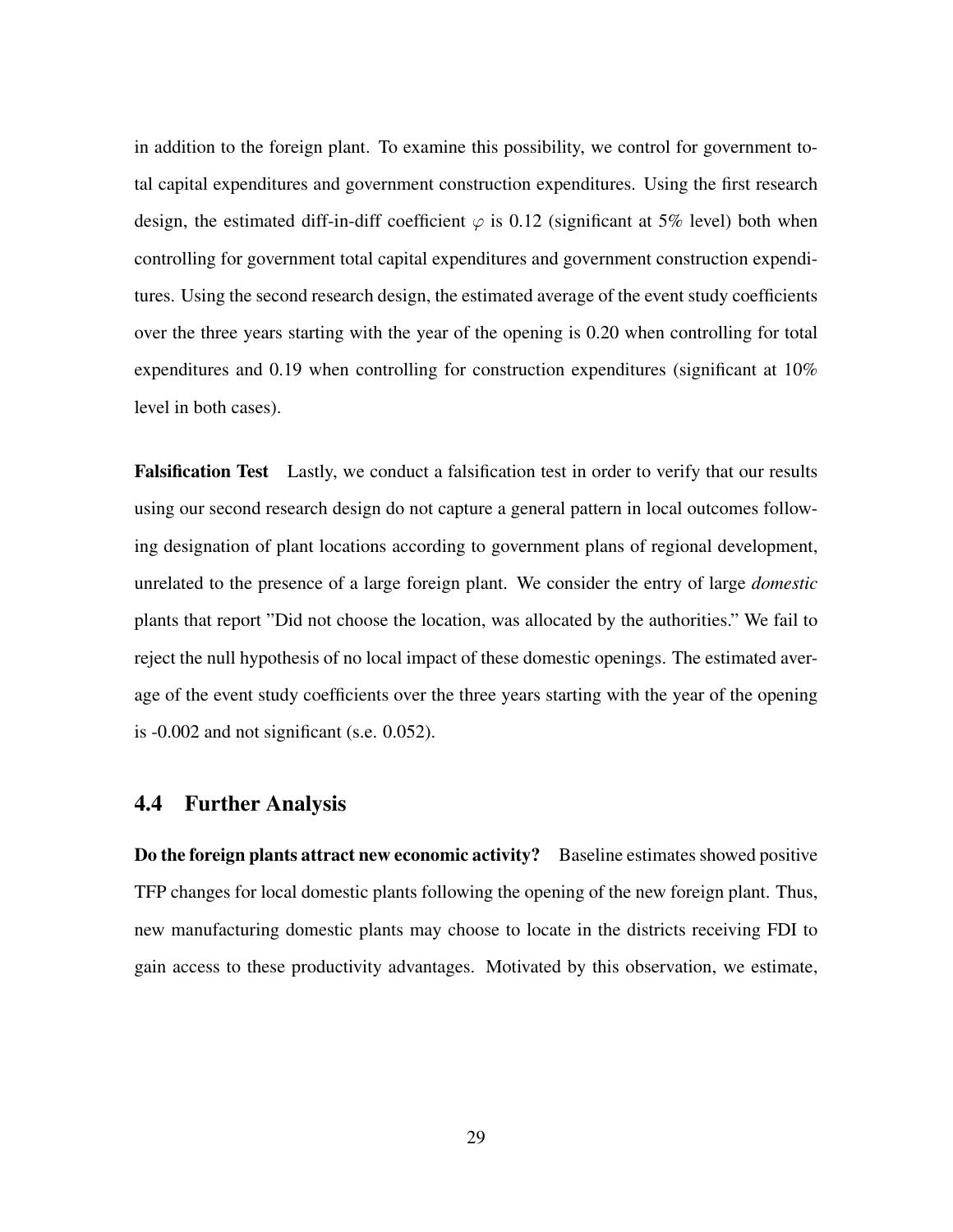<span id="page-31-0"></span>using the first research design:

$$
Births_{jdrt} = \delta 1(OPENING)_{dj} + \kappa 1(\tau \ge 0)_{jt} + \varphi [1(OPENING)_{dj} \cdot 1(\tau \ge 0)_{jt}] +
$$
  
 
$$
+\alpha_d + \psi_t + Trend_{rt} + \varepsilon_{jdrt},
$$
 (8)

where *Births* is either the simple count of new domestic plants or the count weighted by the number of employees at entry, and  $\psi_t$  is a year effect. The regression equation using the second research design is:

<span id="page-31-1"></span>
$$
Births = \tau \beta \tau D_{drt}^{\tau} + \alpha_d + \psi_t + Trend_{rt} + \varepsilon_{drt}.
$$
\n(9)

Table [6](#page-53-0) presents the results. Although the FDI effect is not estimated precisely in two out of the four specifications, it is always positive. In terms of magnitude the range is between  $0.14$  and  $0.54$  of a standard deviation.<sup>23</sup> Overall, these results are consistent with the estimated increases in TFP since it appears that the foreign plants attracted new economic activity in the manufacturing sector to the receiving districts.

Employment and wages at incumbent domestic plants What are the FDI effects on the number of employees at incumbent domestic plants? Using the first research design with (log) employment as dependent variable we estimate a significant positive effect of the FDI opening on employment. The estimated Diff-in-Diff coefficient is equal to 0.22 and significant at 5% level when clustering at district level, and at 10% when using the [Cameron,](#page-39-6) [Gelbach, and Miller](#page-39-6) [\(2008\)](#page-39-6) procedure. When using the second research design, the estimated average of the event study coefficients over the three years starting with the year of the opening is not significant (-0.05 with s.e. 0.09).

What are the FDI effects on wages? Our estimates should be interpreted cautiously

<sup>&</sup>lt;sup>23</sup>Estimates are qualitatively similar when (a) using  $Log(Births)$  as dependent variable; and (b) using the count weighted by the value of total plant production at entry.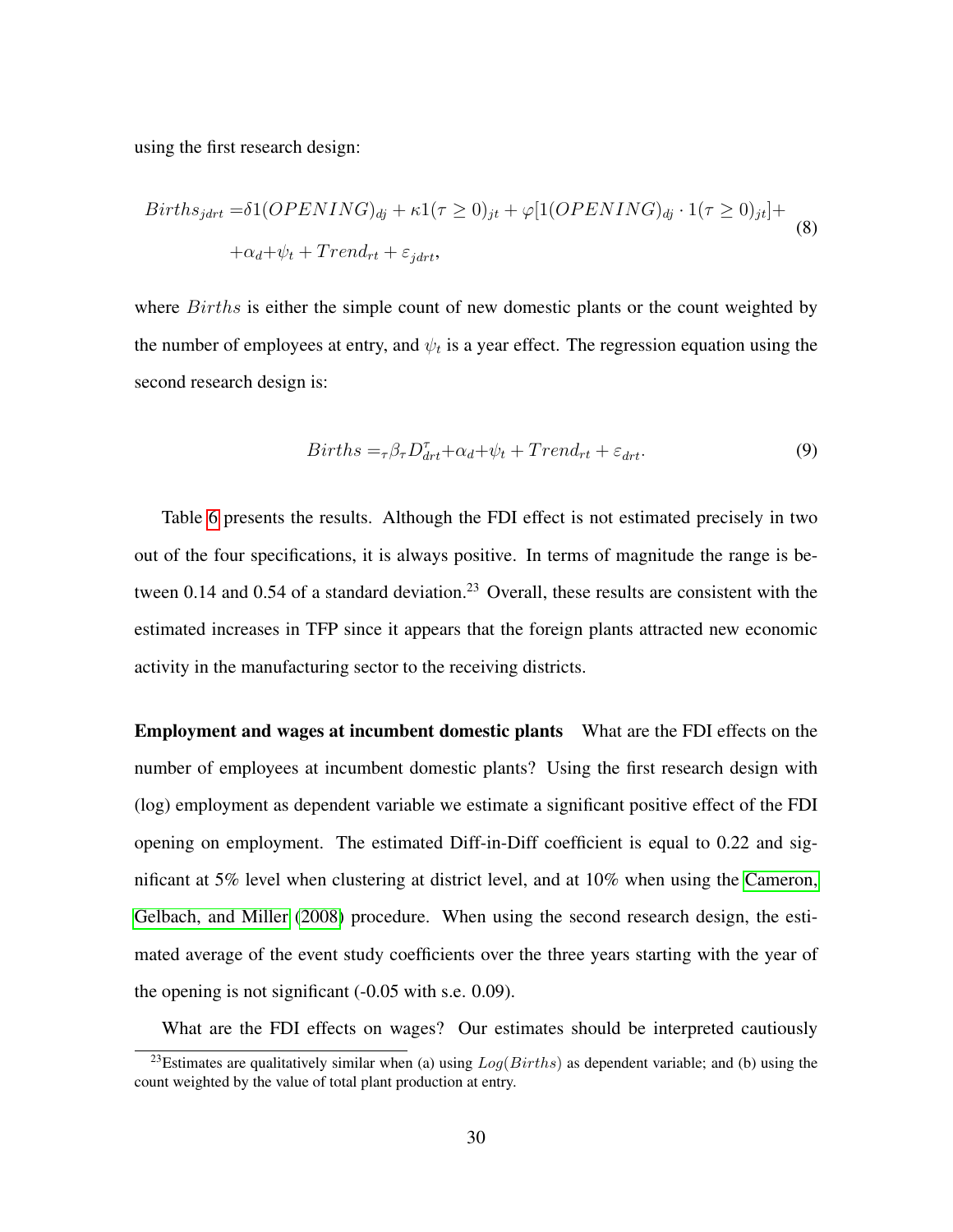because we do not have individual-level wage data and we are forced to use (log) plant level average wage. If this concern is set aside, the estimated Diff-in-Diff coefficient using the first research design with (log) plant level average wage as dependent variable is equal to -0.08 and not significant when clustering at district level (s.e. 0.07), nor when using the [Cameron, Gelbach, and Miller](#page-39-6) [\(2008\)](#page-39-6) procedure. When using the second research design, the estimated average of the event study coefficients over the three years starting with the year of the opening is 0.02 and not significant (s.e. 0.10).

## 5 Evidence from the Survey Module

In this section, we analyze responses to our survey module in order to better understand the mechanisms behind the productivity increases we reported in Section [4.](#page-18-0) We begin by reporting answers to questions about the changes experienced by domestic plants as a result of FDI. We then classify domestic plants according to how they are linked to foreign plants and examine modes of technology transfer by linkage. Finally, we examine the benefits associated with FDI as reported by domestic plants.

Table 7 displays 6 FDI-related outcomes of domestic plants. While all of the reported changes displayed in the table may lead to an increase in the productivity of domestic plants, only the first four outcomes qualify as externalities; using a technology licensed from a foreign plant and changing production technologies due to foreign competition are mediated through market mechanisms. However, in the case of Ethiopia, it may be that domestic plants would not learn about the availability of these technologies if foreign plants were not physically present in the country. This could be because Ethiopia is relatively remote, travel is expensive and access to the internet is still very spotty. To the extent that these things are true, there may be an information externality associated with the presence of FDI.

Definitional issues aside, Table 7 indicates that 12.5% of domestic plants directly adopted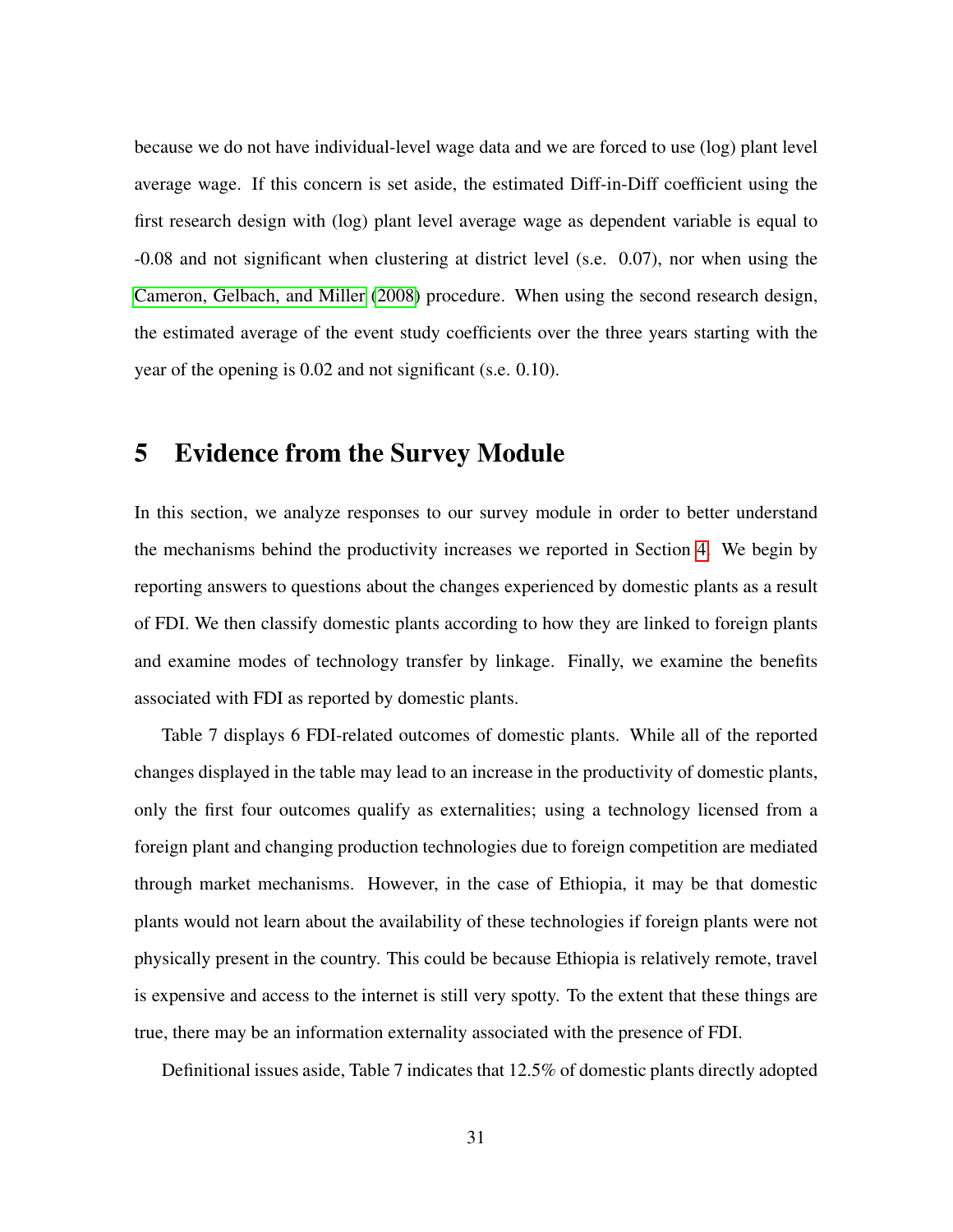production processes by observing foreign plants in the same industry (outcome 1). The vast majority of plants that imitate foreign plants indicate that foreign plants did not try to block the learning from happening - a finding consistent with those in [von Hippel](#page-43-2) [\(1987\)](#page-43-2)'s casestudy of the U.S. steel minimill industry. Table [7](#page-54-0) also shows that about 7% of domestic plants report that the employment of former workers of foreign plants generated positive effects (outcome 2). Domestic plants also report acquiring technology from their FDI customers and suppliers, albeit with lower proportions (outcomes 3-4).

The remainder of Table [7](#page-54-0) shows that around 10% of domestic plants use technology licensed from foreign plants (outcome 5) and that 15% of domestic plants changed their production technologies as the result of competition from foreign plants (outcome  $6$ ).<sup>24</sup> Overall, 17.8% of plants report at least one of the first 4 outcomes, and 24.6 % report at least one of the 6 outcomes.

To better understand the relationship between linkages and technology transfer we examine three modes of technology transfer by linkage type in Table [8.](#page-55-0) The information in Table [8](#page-55-0) is organized in the following way. Across the top we classify domestic plants according to the types of linkages defined in Section [3.2.](#page-15-0) Plants that report none of these three linkages may or may not be in direct competition with foreign plants. For each type of linkage, we report the share of plants reporting a technology transfer mode for linked plants and nonlinked plants. For example, column (1) of Table [7](#page-54-0) indicates that 37% of domestic plants in a labor link with foreign plants directly adopted production processes by observation while 11% of plants not in a labor link with foreign plants also adopted production processes by observation. The p-value of the difference between the two numbers is reported in column (3) and indicates that plants in a labor linkage are statistically significantly more likely to adopt production processes by observation than plants not in a labor linkage.

 $^{24}$ FDI presence can stimulate higher competition and innovation in procurement and marketing techniques as well as product quality encouraging domestic plants to adopt better production technologies to attenuate the heightened risk of elimination from the market.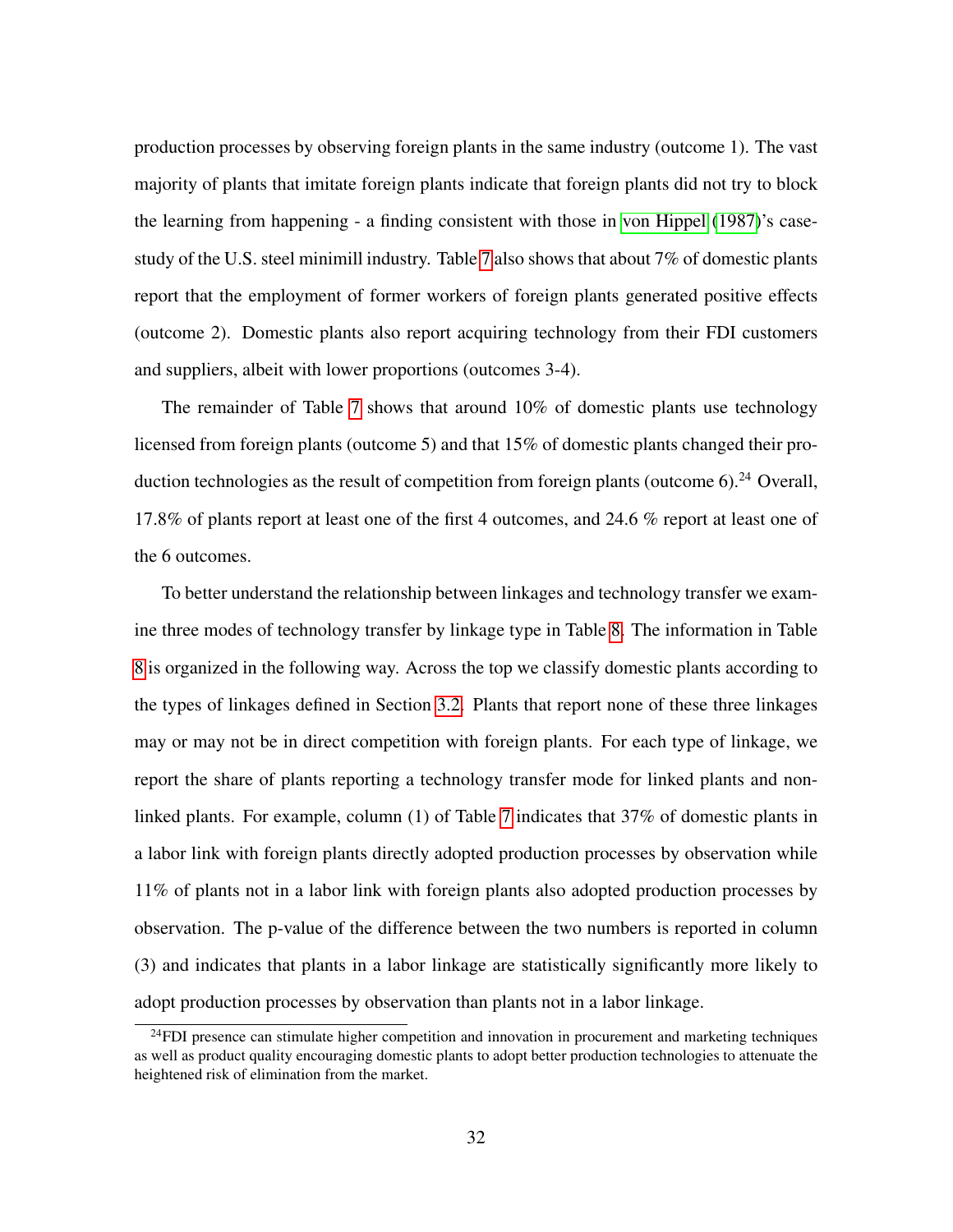In general, columns  $(10) - (12)$  show that domestic plants in formal links with foreign plants are more likely to: (i) adopt production processes by observing foreign plants; (ii) use technology licensed from foreign plants and; (iii) change production technologies due to competition from foreign plants. However, the evidence in column (11) also indicates that 9% of domestic plants not in a formal relationship with foreign plants report adopting production processes through observation, 8% report using technology licensed from foreign plants and 10% report changing production technologies due to competition from foreign plants. In total, 26% of domestic plants report technology improvements associated with the presence of FDI; 69% of this technology transfer took place through formal linkages while the remaining 31% of the technology transfer occurred outside formal linkages. These findings are consistent with those of [Charlot and Duranton](#page-39-8) [\(2004\)](#page-39-8) who, using data for France, find evidence of various forms of communication externalities: face-to-face meetings, word-of-mouth communication and direct interactions between skilled workers from different plants."

The evidence on labor linkages presented in these tables also lends support to the idea that the strong localized aspect of knowledge spillovers discussed in the agglomeration literature arises – at least in part – from the propensity of workers to change jobs within the same local labor market: <sup>25</sup> knowledge is partly embedded in workers and diffuses when workers move between plants. These findings are in line with previous evidence from developed

<sup>&</sup>lt;sup>25</sup>There exist at least two reasons why geographic proximity might be important for observed worker flows. First, distance may act as a barrier for workers' job mobility because of commuting costs or idiosyncratic preferences for location. Descriptive statistics in [Combes and Duranton](#page-39-9) [\(2006\)](#page-39-9) show that labor flows in France are mostly local: about 75% of skilled workers remain in the same employment area when they switch plants. The degree of geographical mobility implied by this figure is small, since the average French employment area is comparable to a circle of radius 23 kilometers. In Dal Bó, Finan, and Rossi [\(2013\)](#page-39-10), randomized job offers produce causal estimates of the effect of commuting distance on job acceptance rates. Distance appears to be a very strong (and negative) determinant of job acceptance: applicants are 33% less likely to accept a job offer if the municipality to which they are assigned is more than 80 kilometers away from their home municipality. The estimates in [Manning and Petrongolo](#page-42-9) [\(2017\)](#page-42-9) also suggest a relatively fast decay of job utility with distance. Another reason geographical proximity may be an important determinant of job mobility is that the plant's informational cost of identifying the "right" employee are larger across localities than within them. A similar argument can be made for the informational costs for workers.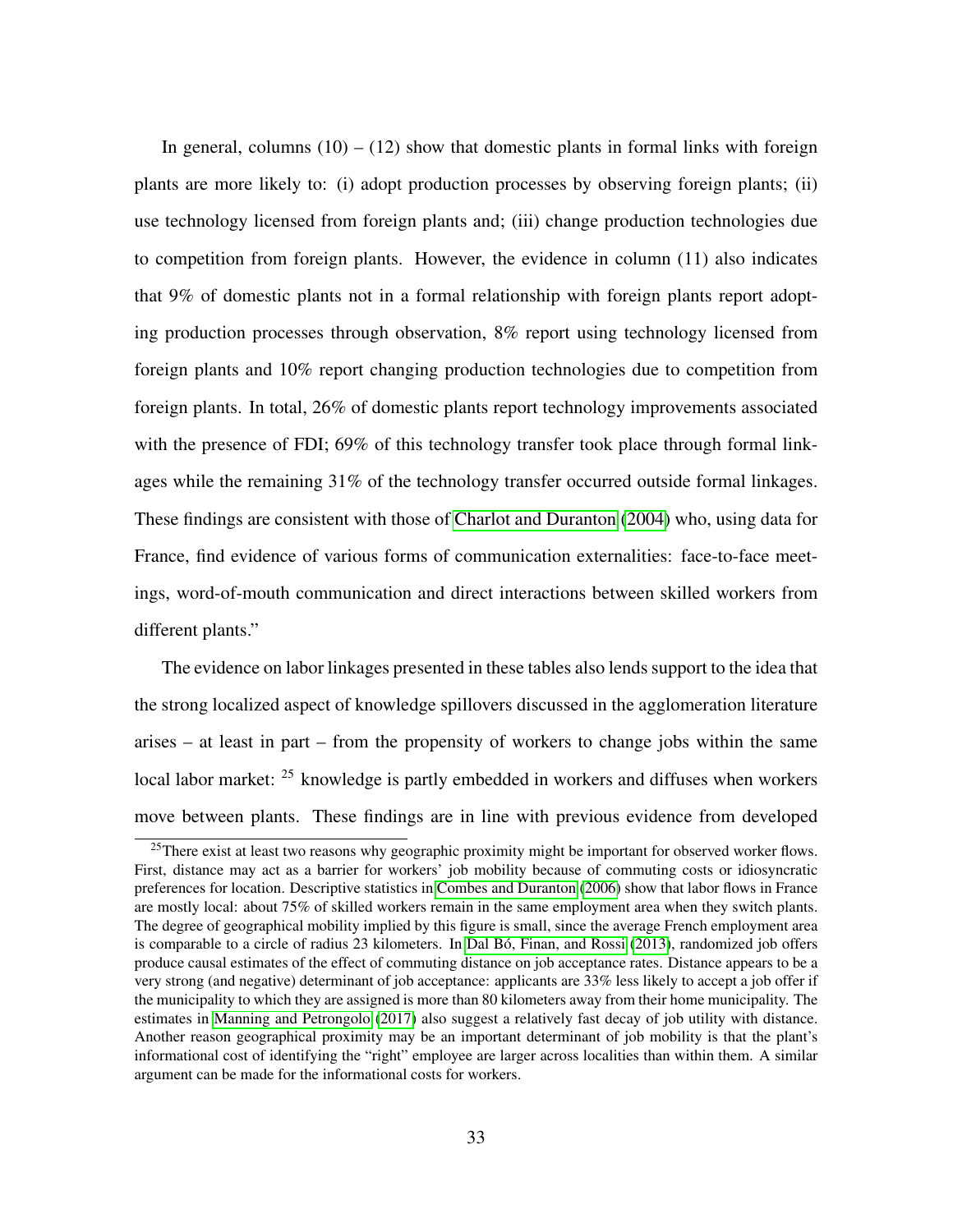countries. [Serafinelli](#page-42-10) [\(2017\)](#page-42-10) finds evidence of labor market based knowledge spillovers in the Veneto region of Italy. In a similar vein, [\(Saxenian, 1994,](#page-42-11) p.37) maintains that the geographic proximity of high-tech plants in Silicon Valley is associated with a more efficient flow of new ideas. They report that "When engineers moved between companies, they took with them the knowledge, skills and experience acquired at their previous jobs".

So far in this section, we have reported only positive outcomes associated with FDI. This is because we are trying to get at the mechanisms behind the increases in TFP that we documented in Section [4.](#page-18-0) However, as pointed out by [Aitken and Harrison](#page-38-2) [\(1999\)](#page-38-2), foreign plant entry may pull demand from domestic plants forcing them to spread their fixed costs over a smaller number of produced units, thereby raising average costs. Row 1 of Table [A.7](#page-54-0) shows that 11.5% of domestic plants report critically important product market competition from foreign plants. The productivity of domestic plants may also be affected by competition in the labor market. As a result of foreign plant entry, domestic plants may be left to hire inferior workers. Row 2 of Table [A.7](#page-54-0) shows that 6% of domestic plants report facing competition from foreign plants in the local labor market. If foreign plants poach high-ability employees from domestic plants, the quality of the workforce in domestic plants may decrease. Row 3 of [A.7](#page-54-0) shows that 8% of domestic plants report having lost skilled workers to FDI. This evidence is consistent with research that finds detrimental effects of FDI.

However, the overall positive effects we report in Section [4](#page-18-0) suggest that on average the benefits of FDI to domestic plants outweigh the costs. In addition, we find that the total value of production by domestic plants increases after the entry of foreign plants in a locality mitigating the concerns raised by [Aitken and Harrison](#page-38-2) [\(1999\)](#page-38-2).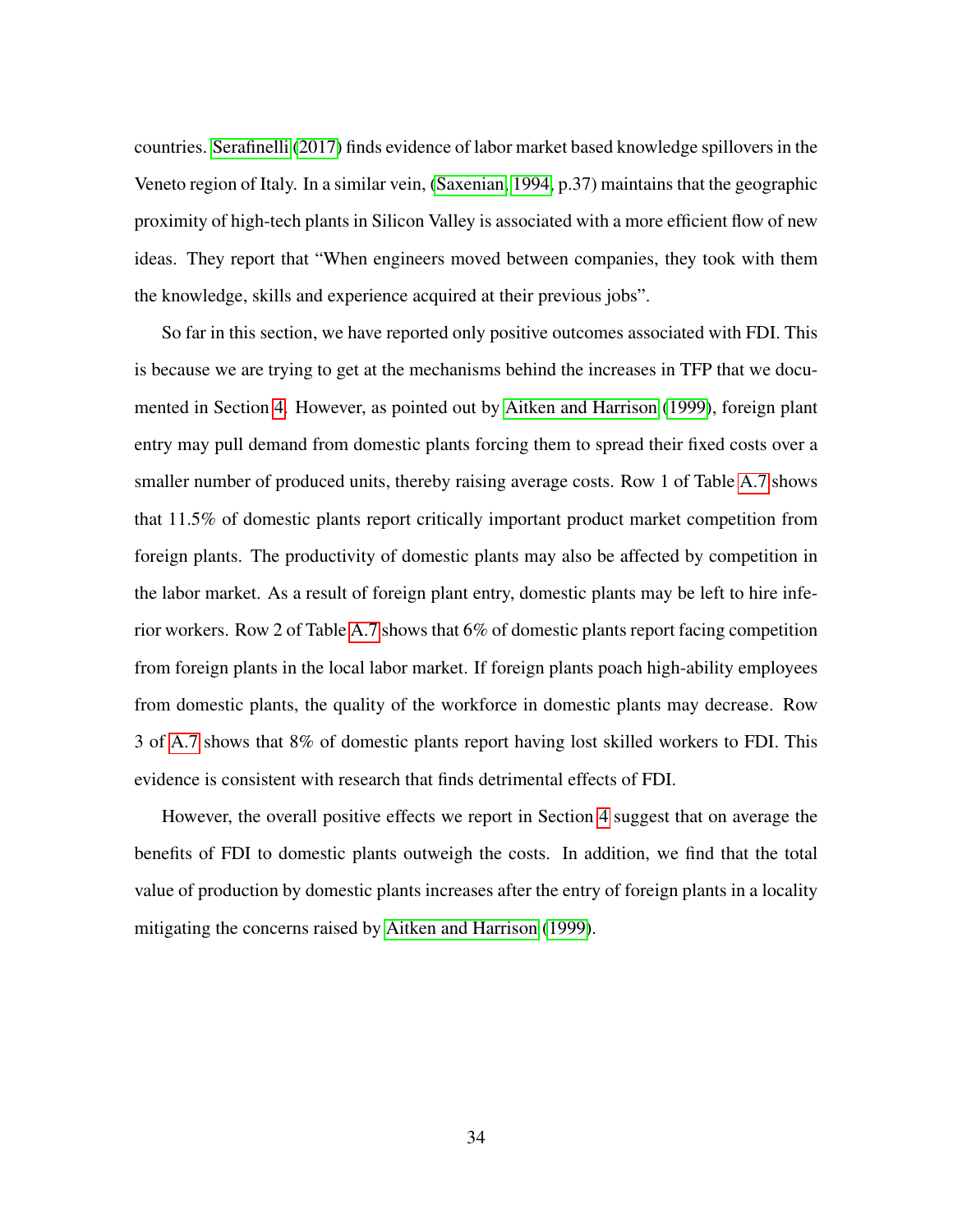## 6 Concluding Remarks

This paper makes three main contributions. First, by comparing changes in TFP among domestic plants in "treated" districts that attracted a large greenfield foreign plant and "untreated" districts where greenfield FDI in the same industry was licensed but not yet operational causal estimates of the magnitude of knowledge spillovers are identified. Over the four years starting with the year of the foreign plant opening, the TFP of domestic plants is 8% higher in treated districts. These estimates are comparable to estimates obtained using an alternative identification strategy that exploits the assignment of land to foreign investors by the Ethiopian government. We also find evidence that foreign plants attract new economic activity to recipient districts.

Second, we provide direct evidence on the ways in which knowledge is transferred from foreign to domestic plants and on the types of knowledge that is transferred. Domestic plants report that they adopt technology from foreign plants through: (i) learning by observation; (ii) hiring workers who previously worked at foreign plants; (iii) direct contact via customer and supplier relationships; (iv) licensing technology from foreign plants and; (v) competitive pressures. Although this learning is more common when domestic plants engage with foreign plants through labor or customer and supplier linkages, the evidence indicates that knowledge transfer through more informal channels is also important. Knowledge about production processes is the most common type of benefit associated with FDI but domestic plants also learn from foreign plants about managerial and organizational practices and logistical aspects of the supply chain, including exporting. This evidence underscores the usefulness of an empirical strategy that moves beyond the confines of industrial classifications.

Third, domestic plants do not appear to pay higher labor costs in order to obtain these productivity spillovers. The finding that average labor costs do not rise with the entry of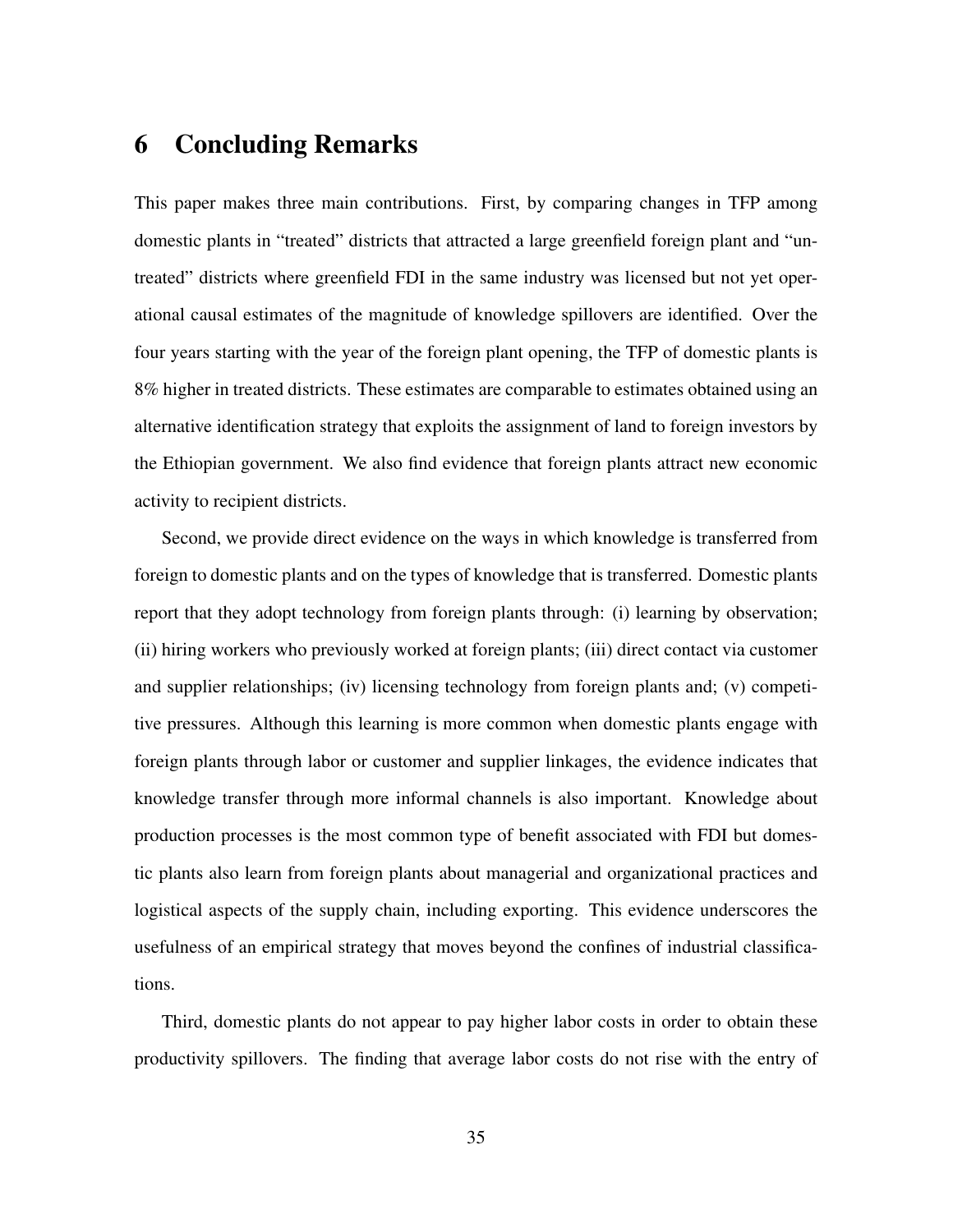foreign plants is consistent with Arthur Lewis's description of unlimited supplies of labor in underdeveloped countries [\(Lewis, 1954\)](#page-41-9). This analysis is necessarily limited by the nature of the employment data and further research is needed to identify the possibility that labor costs for skilled labor increased. In addition, although domestic plants do report some competition from foreign plants, the TFP estimates reveal that on average FDI entry raised TFP.

This paper has demonstrated knowledge transfer from foreign to domestic plants in Ethiopia's manufacturing sector. It has also demonstrated the mechanisms by which knowledge is transferred. The results underscore the importance of locating foreign plants in close proximity to domestic plants. The results also provide some support for the Ethiopian government's industrial policy although more research is needed to quantify the cost of the incentives provided to foreign plants and to compare these costs with the benefits of knowledge spillovers.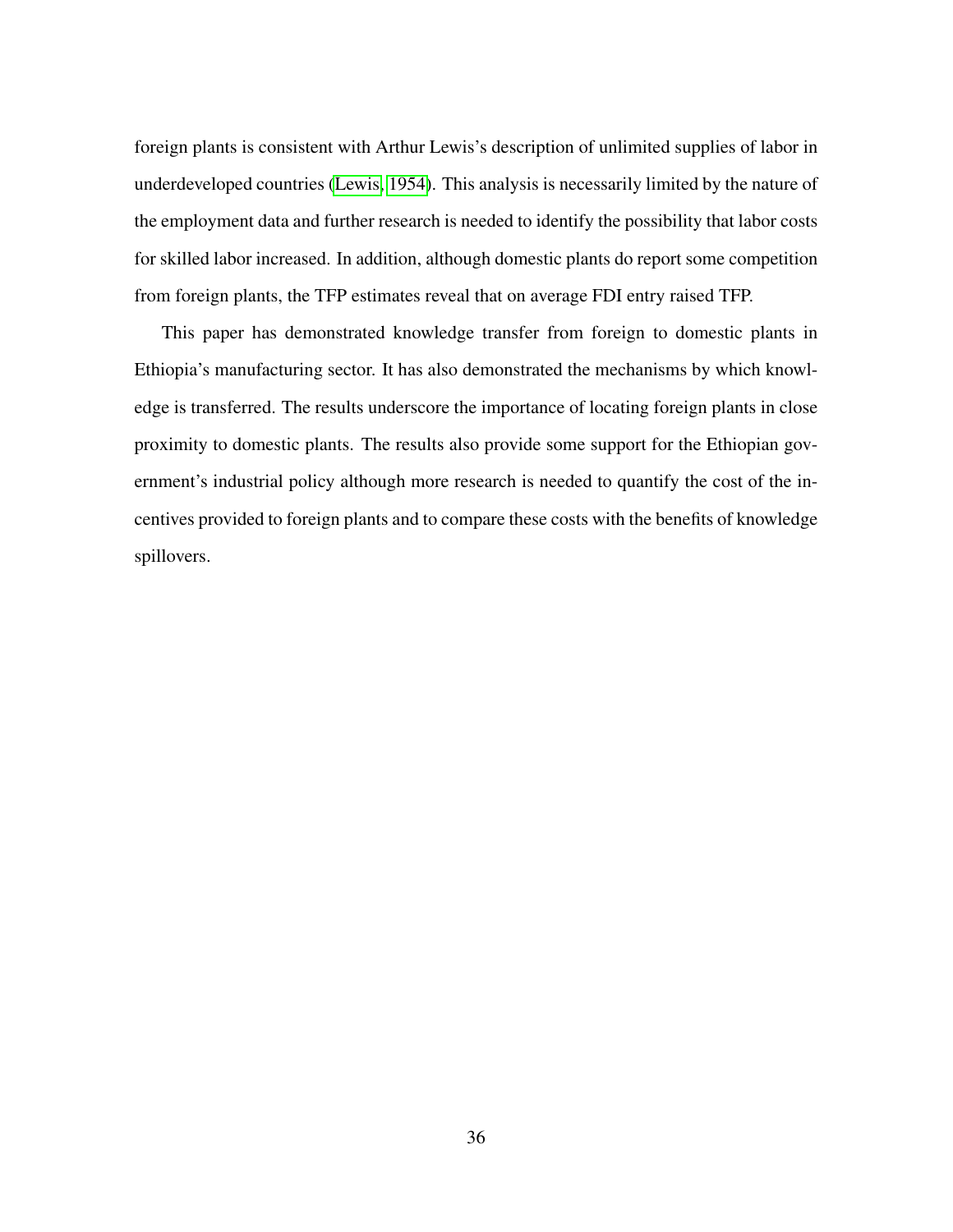## References

- <span id="page-38-6"></span>ABEBE, G., AND F. SCHAEFER (2014): "High Hopes and Limited Successes: Experimenting with Industrial Polices in the Leather Industry in Ethiopia," *Ethiopian Development Research Institute Working Papers*, 011.
- <span id="page-38-9"></span>ACKERBERG, D. A., K. CAVES, AND G. FRAZER (2015): "Identification Properties of Recent Production Function Estimators," *Econometrica, forthcoming*.
- <span id="page-38-7"></span>AFDB (2014): "East African Manufacturing sector: Promoting technology productivity and linkages," Ethiopia country report, African Development Bank.
- <span id="page-38-8"></span><span id="page-38-2"></span>AITKEN, B. J., AND A. E. HARRISON (1999): "Do domestic firms benefit from direct foreign investment? Evidence from Venezuela," *American economic review*, pp. 605–618. ALTENBURG, T. (2010): "Industrial policy in Ethiopia," .
- <span id="page-38-4"></span>ARZAGHI, M., AND J. V. HENDERSON (2008): "Networking off madison avenue," *The Review of Economic Studies*, 75(4), 1011–1038.
- <span id="page-38-0"></span>BALSVIK, R. (2011): "Is Labor Mobility a Channel for Spillovers from Multinationals? Evidence from Norwegian Manufacturing," *Review of Economics and Statistics*, 93(1), 285–297.
- <span id="page-38-5"></span>BAUM-SNOW, N. (2013): "Urban Transport Expansions, Employment Decentralization, and the Spatial Scope of Agglomeration Economies," .
- <span id="page-38-3"></span>BLALOCK, G., AND P. J. GERTLER (2008): "Welfare gains from foreign direct investment through technology transfer to local suppliers," *Journal of International Economics*, 74(2), 402–421.
- <span id="page-38-1"></span>BLOOM, N., AND J. VAN REENEN (2010): "New approaches to surveying organizations," *The American Economic Review*, 100(2), 105–109.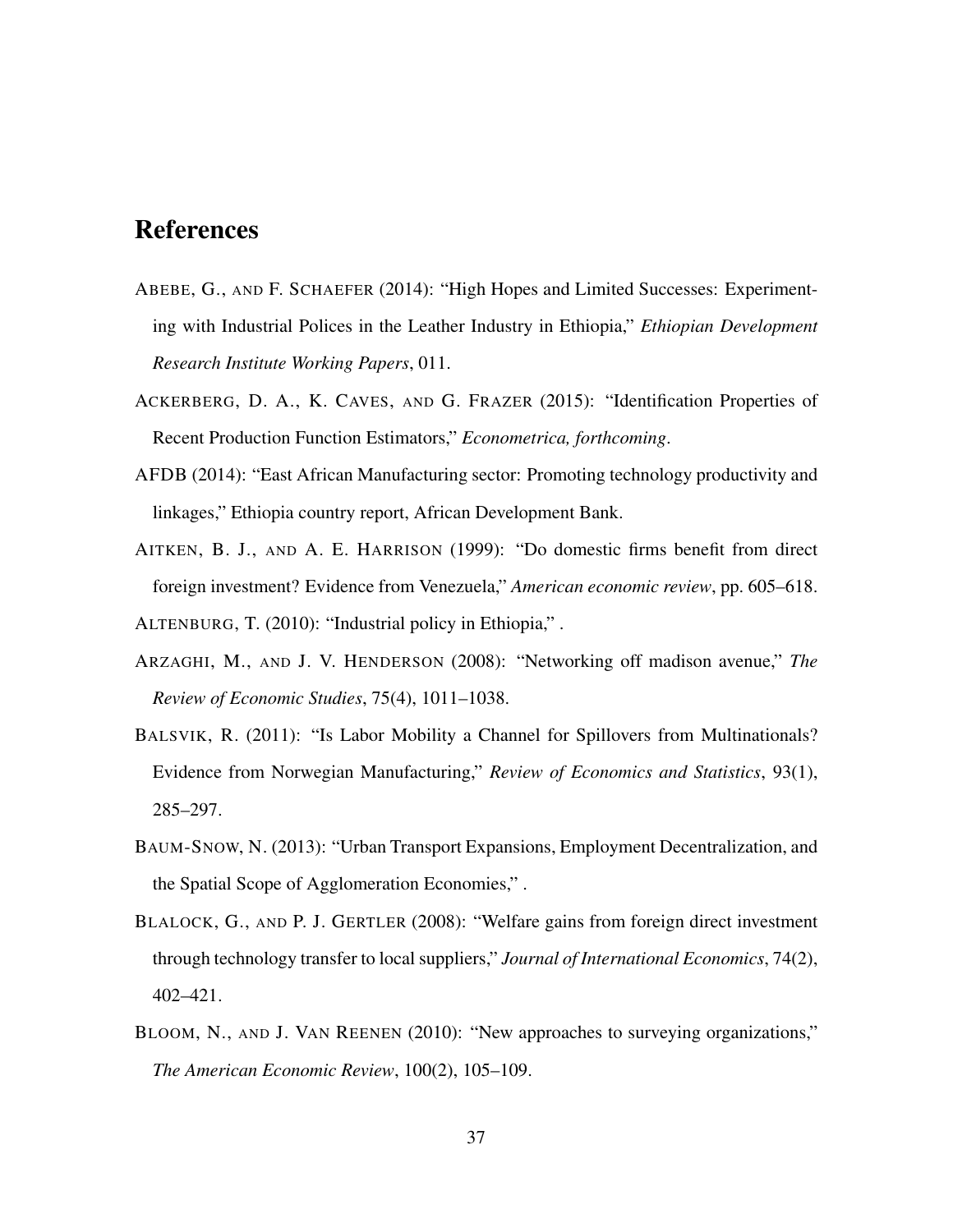- <span id="page-39-6"></span>CAMERON, A. C., J. B. GELBACH, AND D. L. MILLER (2008): "Bootstrap-based improvements for inference with clustered errors," *The Review of Economics and Statistics*, 90(3), 414–427.
- <span id="page-39-8"></span>CHARLOT, S., AND G. DURANTON (2004): "Communication externalities in cities," *Journal of Urban Economics*, 56(3), 581–613.
- <span id="page-39-5"></span>CHEN, G., M. GEIGER, AND M. FU (2015): "Manufacturing FDI in Sub-Saharan Africa: Trends, Determinants, and Impact," .
- <span id="page-39-2"></span><span id="page-39-1"></span>CHOLE, E. (1995): *Democratisation processes in Africa: Problems and prospects*. Codesria.
- COMBES, P., G. DURANTON, L. GOBILLON, D. PUGA, AND S. ROUX (2012): "The productivity advantages of large cities: Distinguishing agglomeration from firm selection," *Econometrica*.
- <span id="page-39-9"></span>COMBES, P. P., AND G. DURANTON (2006): "Labour Pooling, labour Poaching, and Spatial Clustering," *Regional Science and Urban Economics*, 36(1), 1–28.
- <span id="page-39-4"></span>CSA (2015): "Report on Large and Medium Scale Manufacturing and Electricity Industries Survey," Statistical bulletin 580, Central Statistical Agency.
- <span id="page-39-10"></span>DAL BÓ, E., F. FINAN, AND M. A. ROSSI (2013): "Strengthening state capabilities: The role of financial incentives in the call to public service," *The Quarterly Journal of Economics*, 128(3), 1169–1218.
- <span id="page-39-0"></span>DURANTON, G., AND D. PUGA (2004): "Micro-foundations of Urban Agglomeration Economies," *Handbook of Regional and Urban Economics*, 4, 2063–2117.
- <span id="page-39-7"></span>EBERHARDT, M., AND C. HELMERS (2010): *Untested Assumptions and Data Slicing: A Critical Review of Firm-Level Production Function Estimators*. Department of Economics, University of Oxford.
- <span id="page-39-3"></span>EIC (2016): "Ethiopia remains the Prime Choice for FDI," News release, Ethiopian Investment Commission, available at http://www.investethiopia.gov.et/information-center/newsand-events/359-ethiopia-remains-the-prime-choice-for-fdi-2.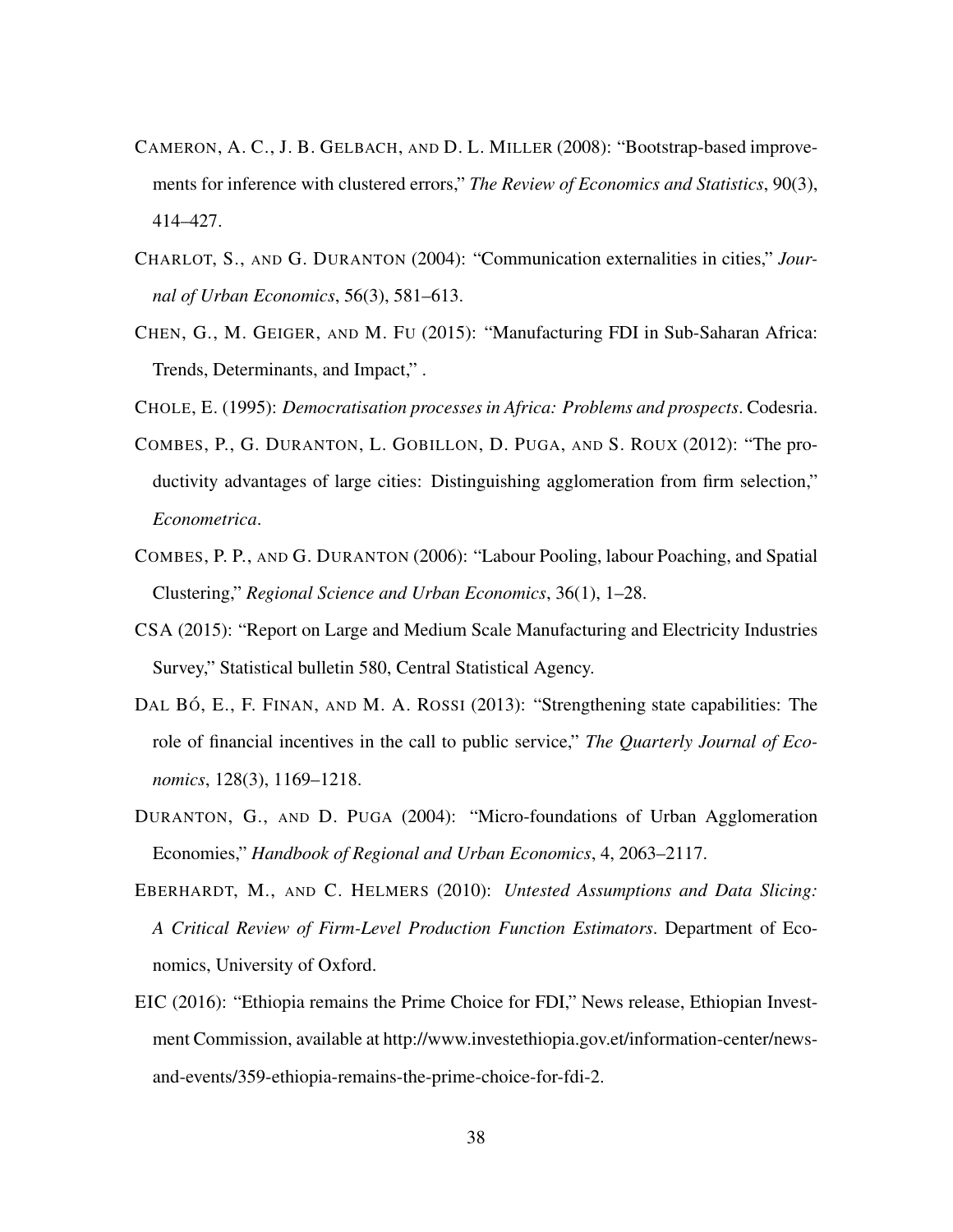- <span id="page-40-6"></span>ELLISON, G., E. L. GLAESER, AND W. KERR (2010): "What Causes Industry Agglomeration? Evidence from Coagglomeration Patterns," *American Economic Review*, 3, 1195– 1213.
- <span id="page-40-8"></span>FDRE (2011): "Urban Land Lease Holding Proclamation No. 721/2011 18th year, No.4," Discussion paper, Federal Democratic Republic of Ethiopia, Addis Ababa, Ethiopia.
- <span id="page-40-9"></span>(2016): "Growth and Transformation Plan II (GTP II) (2015/16-2019/20," Volume 1: Main text, National Planning Commission, Federal Democratic Republic of Ethiopia.
- <span id="page-40-4"></span>FONS-ROSEN, C., S. KALEMLI-OZCAN, B. E. SØRENSEN, C. VILLEGAS-SANCHEZ, AND V. VOLOSOVYCH (2013): "Quantifying productivity gains from foreign investment," Discussion paper, National Bureau of Economic Research.
- <span id="page-40-5"></span>FONS-ROSEN, C., S. KALEMLI-OZCAN, B. E. SORENSEN, C. VILLEGAS-SANCHEZ, AND V. VOLOSOVYCH (2017): "Foreign Investment and Domestic Productivity: Identifying knowledge spillovers and competition effects," Discussion paper, National Bureau of Economic Research.
- <span id="page-40-10"></span>GEIGER, M. T., AND L. C. MOLLER (2015): "Fourth Ethiopia economic update : overcoming constraints in the manufacturing sector," Working paper 97916, World Bank.
- <span id="page-40-7"></span><span id="page-40-2"></span>GLAESER, E. L. (2010): *Agglomeration economics*. University of Chicago Press.
- GLAESER, E. L., AND J. D. GOTTLIEB (2008): "The Economics of Place-Making Policies," *Brookings Papers on Economic Activity*, 2008(1), 155–253.
- <span id="page-40-1"></span>GREENSTONE, M., R. HORNBECK, AND E. MORETTI (2010): "Identifying Agglomeration Spillovers: Evidence from Winners and Losers of Large Plants Openings," *Journal of Political Economy*, 118, 536–598.
- <span id="page-40-3"></span>HADDAD, M., AND A. HARRISON (1993): "Are there positive spillovers from direct foreign investment?: Evidence from panel data for Morocco," *Journal of development economics*, 42(1), 51–74.
- <span id="page-40-0"></span>HARRISON, A., AND A. RODRÍGUEZ-CLARE (2010): "Trade, foreign investment, and in-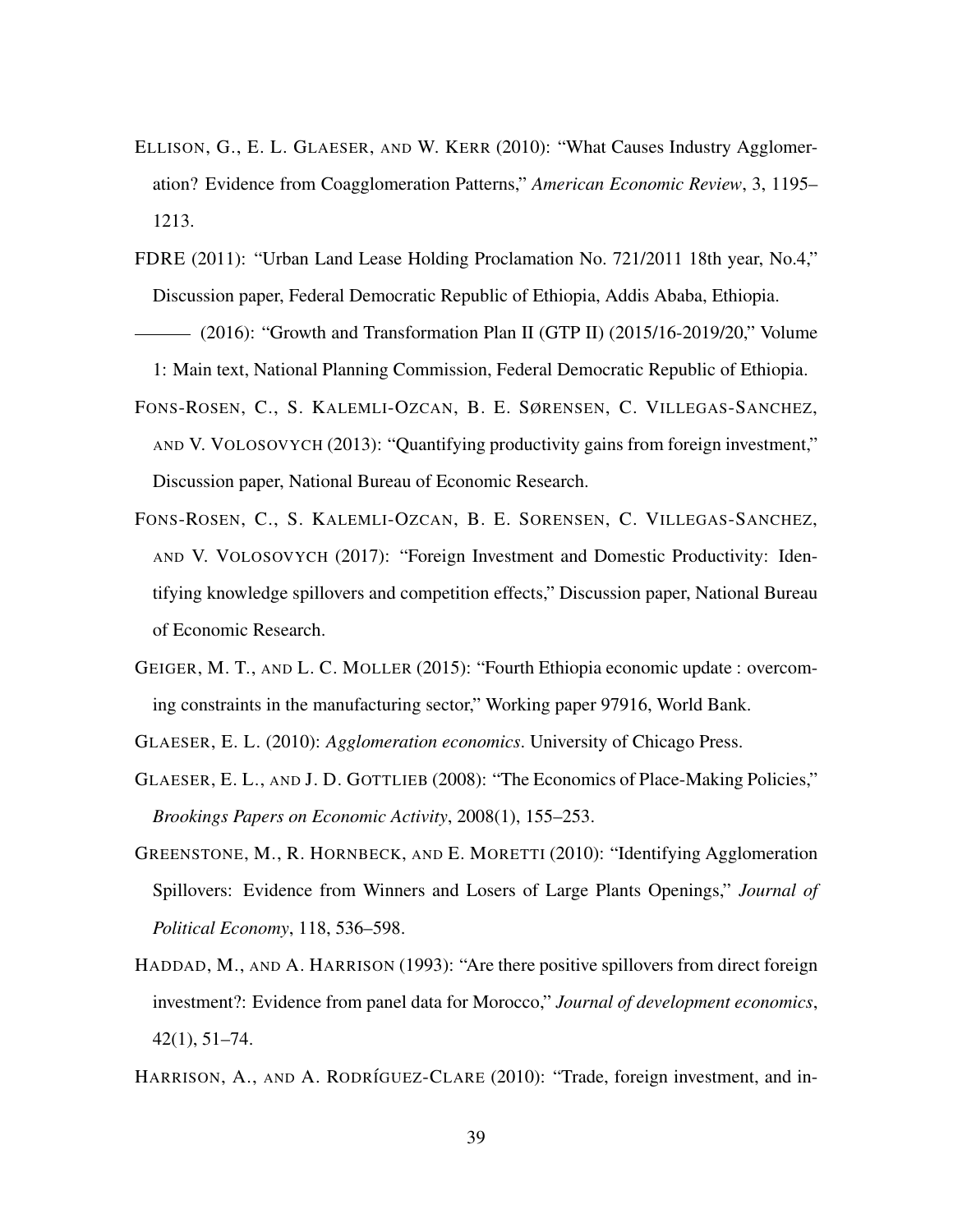dustrial policy for developing countries," in *Handbook of development economics*, vol. 5, pp. 4039–4214. Elsevier.

- <span id="page-41-3"></span>HASKEL, J. E., S. C. PEREIRA, AND M. J. SLAUGHTER (2007): "Does inward foreign direct investment boost the productivity of domestic firms?," *The review of economics and statistics*, 89(3), 482–496.
- <span id="page-41-2"></span>JAVORCIK, B. (2004): "Does foreign direct investment increase the productivity of domestic firms? In search of spillovers through backward linkages," *The American Economic Review*, 94(3), 605–627.
- <span id="page-41-6"></span>JAVORCIK, B. S. (2008): "Can survey evidence shed light on spillovers from foreign direct investment?," *The World Bank Research Observer*, 23(2), 139–159.
- <span id="page-41-4"></span>KELLER, W., AND S. R. YEAPLE (2009): "Multinational enterprises, international trade, and productivity growth: firm-level evidence from the United States," *The Review of Economics and Statistics*, 91(4), 821–831.
- <span id="page-41-0"></span>KLINE, P. (2010): "Place-based Policies, Heterogeneity, and Agglomeration," *American Economic Review*, 100(2), 383–387.
- <span id="page-41-7"></span>KLINE, P. (2011): "The impact of juvenile curfew laws on arrests of youth and adults," *American Law and Economics Review*, p. ahr011.
- <span id="page-41-1"></span>KLINE, P., AND E. MORETTI (2014): "Local Economic Development, Agglomeration Economies, and the Big Push: 100 Years of Evidence from the Tennessee Valley Authority," *The Quarterly Journal of Economics*, 129(1), 275–331.
- <span id="page-41-5"></span>KOSOVA, R. (2010): "Do foreign firms crowd out domestic firms? Evidence from the Czech Republic," *The Review of Economics and Statistics*, 92(4), 861–881.
- <span id="page-41-8"></span>LEVINSOHN, J., AND A. PETRIN (2003): "Estimating Production Functions Using Inputs to Control for Unobservables," *Review of Economic Studies*, 70(2), 317–42.
- <span id="page-41-9"></span>LEWIS, W. A. (1954): "Economic development with unlimited supplies of labour," *The Manchester School*, 22(2), 139–191.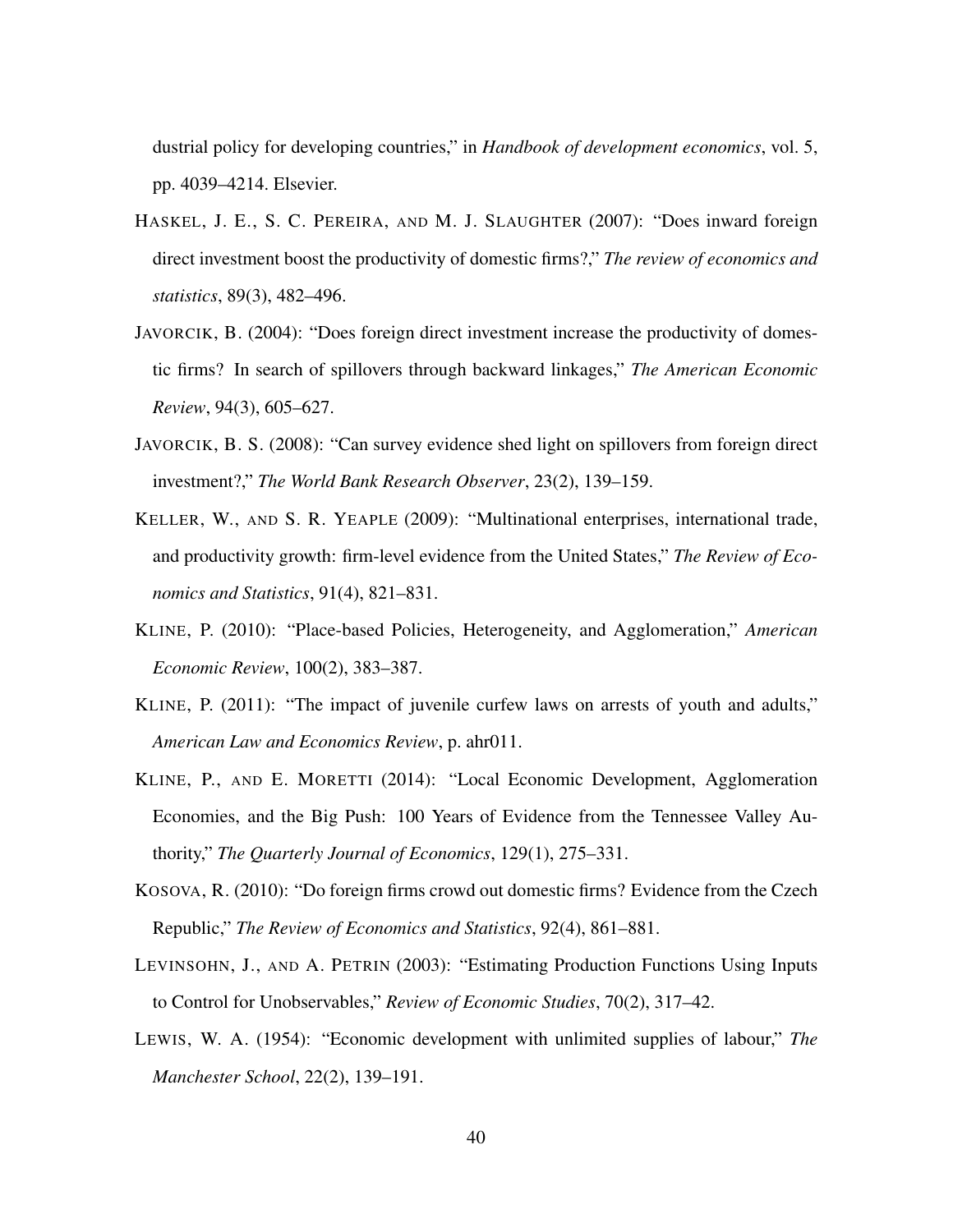- <span id="page-42-9"></span>MANNING, A., AND B. PETRONGOLO (2017): "How local are labor markets? Evidence from a spatial job search model," *American Economic Review*, 107(10), 2877–2907.
- <span id="page-42-6"></span>MOLLER, L. C., AND K. M. WACKER (2015): "Ethiopia's Growth Acceleration and How to Sustain It: Insights from a Cross-Country Regression Model," *World Bank Policy Research Paper Series*, (7292).
- <span id="page-42-3"></span>NEUMARK, D., AND H. SIMPSON (2015): "Place-Based Policies," in *Handbook of Regional and Urban Economics*, ed. by J. V. H. Gilles Duranton, and W. C. Strange, vol. 5 of *Handbook of Regional and Urban Economics*, pp. 1197 – 1287. Elsevier.
- <span id="page-42-2"></span>NEWMAN, C., J. RAND, T. TALBOT, AND F. TARP (2015): "Technology transfers, foreign investment and productivity spillovers," *European Economic Review*, 76, 168–187.
- <span id="page-42-8"></span>OLLEY, G., AND A. PAKES (1996): "The Dynamics of Productivity in the Telecommunications Equipment Industry," *Econometrica*, 64(6), 1263–97.
- <span id="page-42-1"></span>POOLE, J. P. (2013): "Knowledge transfers from multinational to domestic firms: evidence from worker mobility," *Review of Economics and Statistics*, 95(2), 393–406.
- <span id="page-42-0"></span>ROMER, P. M. (1992): "Two strategies for economic development: using ideas and producing ideas," *The World Bank Economic Review*, 6(suppl 1), 63–91.
- <span id="page-42-7"></span>ROODMAN, D. (2018): "BOOTTEST: Stata module to provide fast execution of the wild bootstrap with null imposed," .
- <span id="page-42-4"></span>ROSENTHAL, S., AND W. STRANGE (2003): "Geography, Industrial Organization, and Agglomeration," *Review of Economics and Statistics*, 85(2), 377–393.

<span id="page-42-5"></span>(2004): "Evidence on the Nature and Sources of Agglomeration Economies," *Handbook of Regional and Urban Economics*, 4, 2119–2171.

- <span id="page-42-11"></span>SAXENIAN, A. (1994): *Regional Advantage: Culture and Competition in Silicon Valley and Route 128*. Harvard University Press.
- <span id="page-42-10"></span>SERAFINELLI, M. (2017): "Good Firms, Worker Flows and Local Productivity," *Journal of Labor Economics, forthcoming*.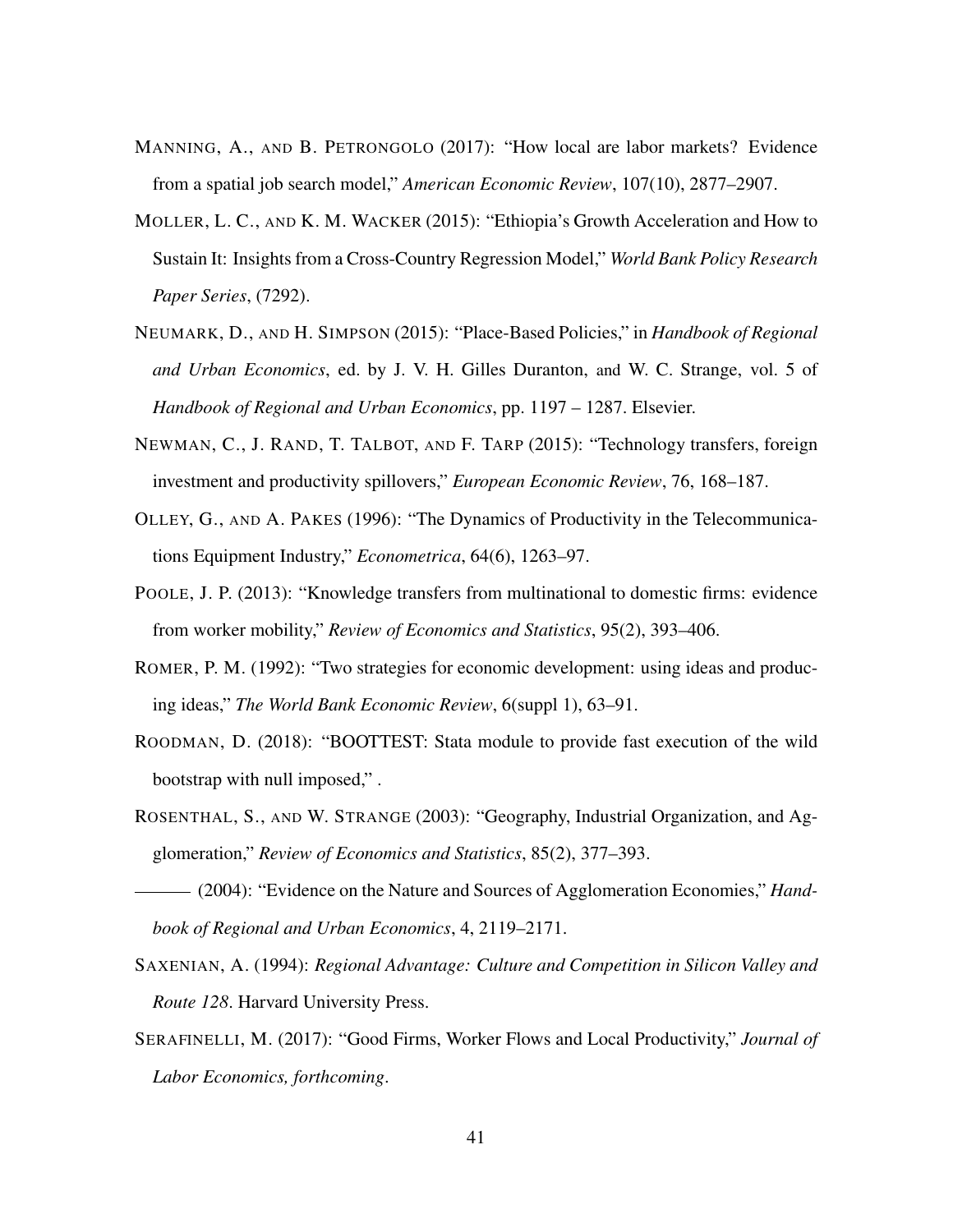- <span id="page-43-0"></span>USDOC (2017): "Ethiopia- Market Challenges," [https://www.export.gov/](https://www.export.gov/article?id=Ethiopia-Market-Challenges) [article?id=Ethiopia-Market-Challenges](https://www.export.gov/article?id=Ethiopia-Market-Challenges).
- <span id="page-43-2"></span>VON HIPPEL, E. (1987): "Cooperation between rivals: Informal know-how trading," *Research Policy*, 16(6), 291–302.
- <span id="page-43-1"></span>WU, C.-F. J. (1986): "Jackknife, bootstrap and other resampling methods in regression analysis," *the Annals of Statistics*, pp. 1261–1295.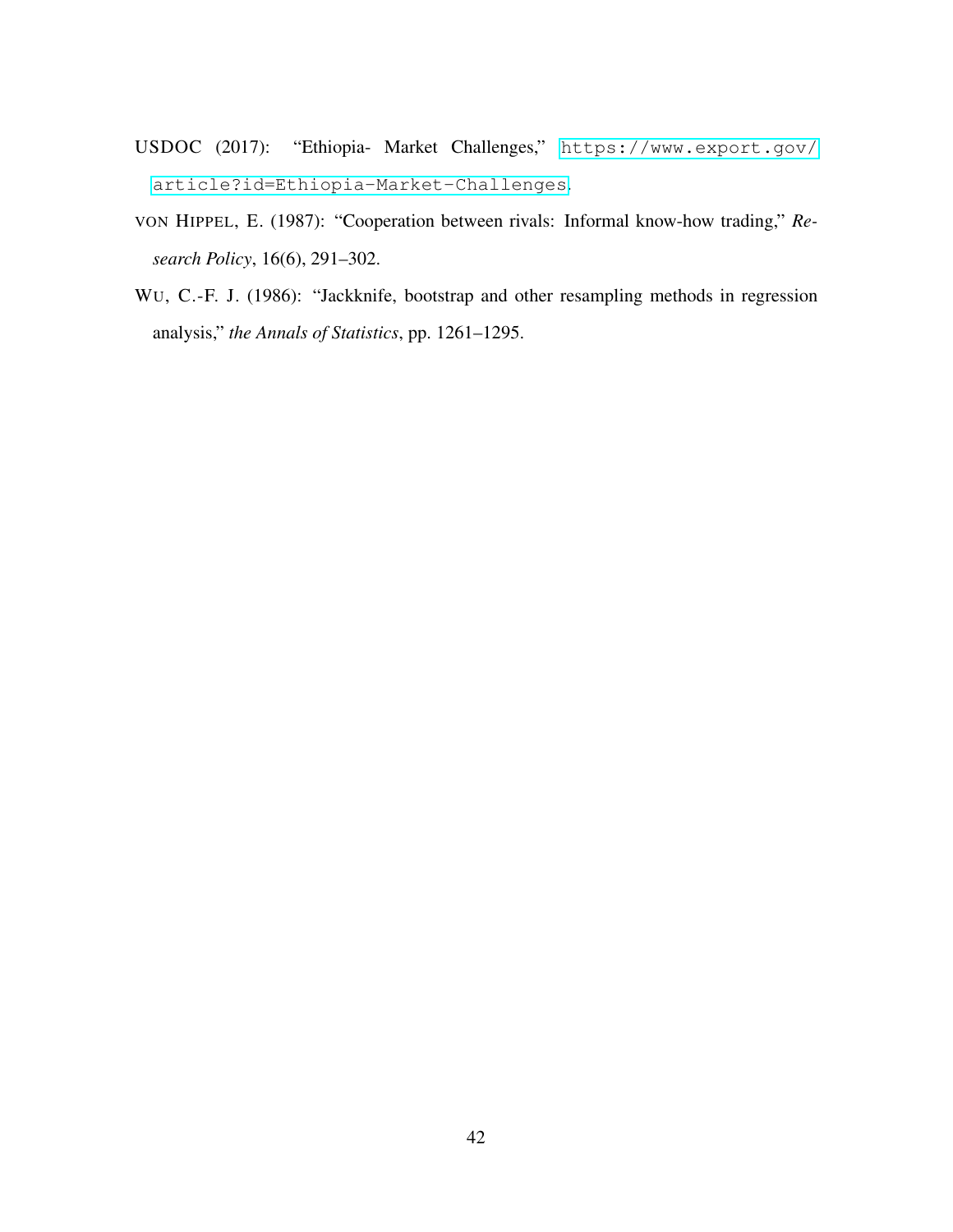

<span id="page-44-0"></span>Figure 1: Domestic Plants' Linkages by Proximity to FDI

The Figure shows the count of domestic plants with customer, supply, or labor linkages to FDI plants by whether an FDI plant is located in the same woreda.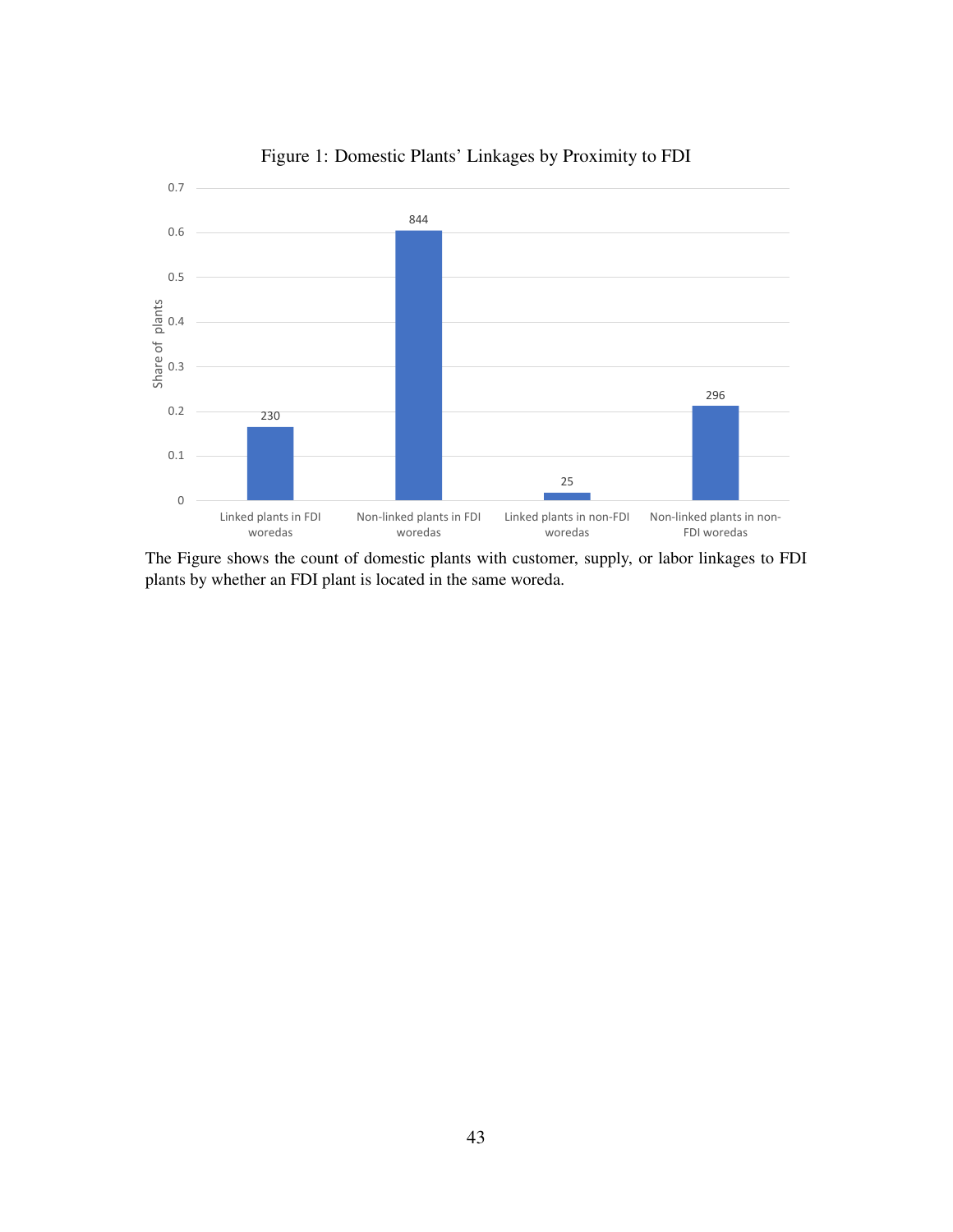Figure 2: Difference in domestic plants' productivity in treated vs control districts, relative to the year of a foreign plant opening (Research Design: Actual vs Planned).

<span id="page-45-0"></span>

Note: The figure plots point estimates for leading and lagging indicators for the large foreign plant opening. The omitted category is one period prior to the large foreign plant opening. Vertical bars correspond to 95 percent confidence intervals with district-clustered standard errors.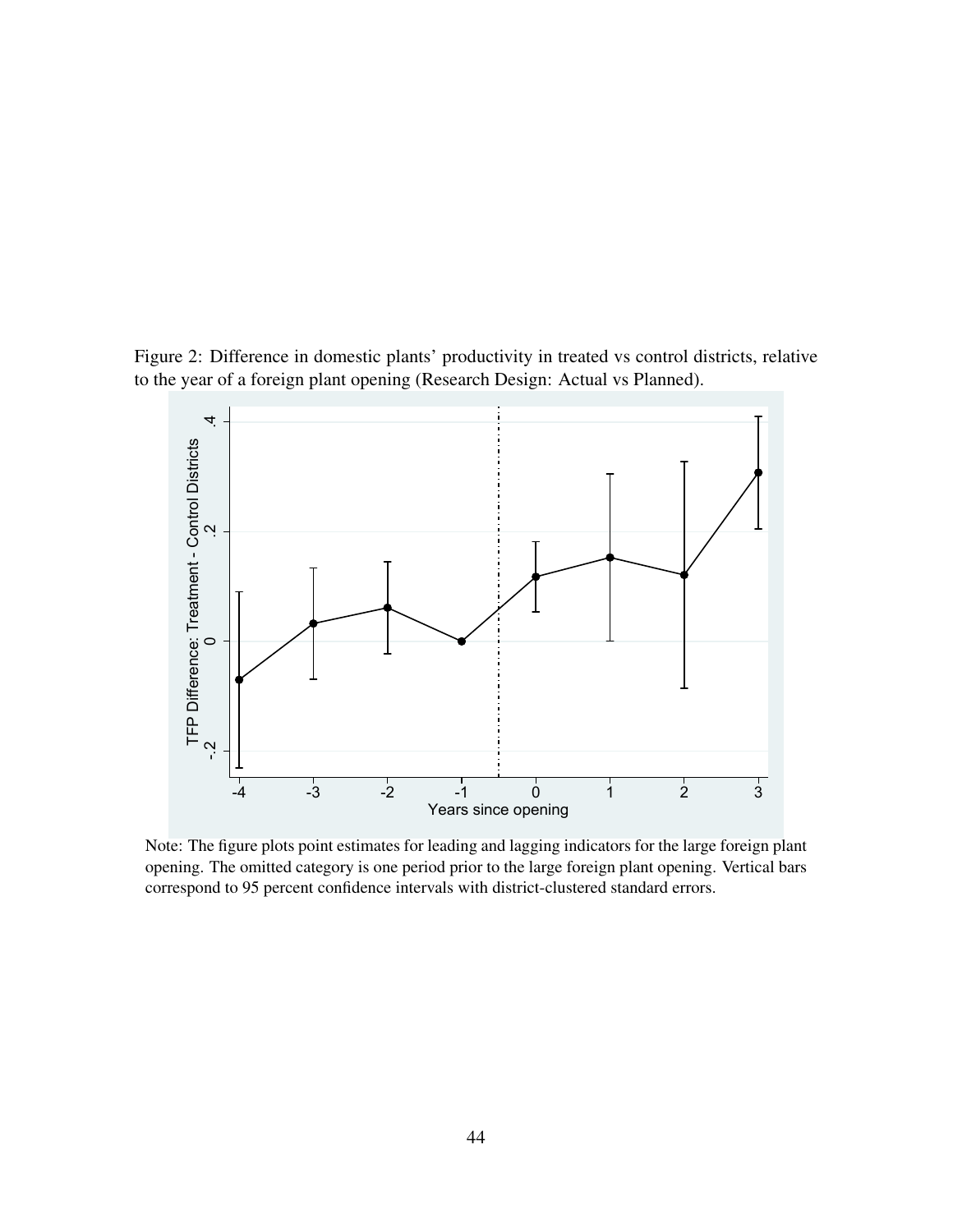Figure 3: Domestic plants' productivity, relative to the year of a foreign plant opening (Research Design: Actual vs Planned).

<span id="page-46-0"></span>

Note: The figure plots point estimates for leading and lagging indicators for the large foreign plant opening. The omitted category is one period prior to the large foreign plant opening.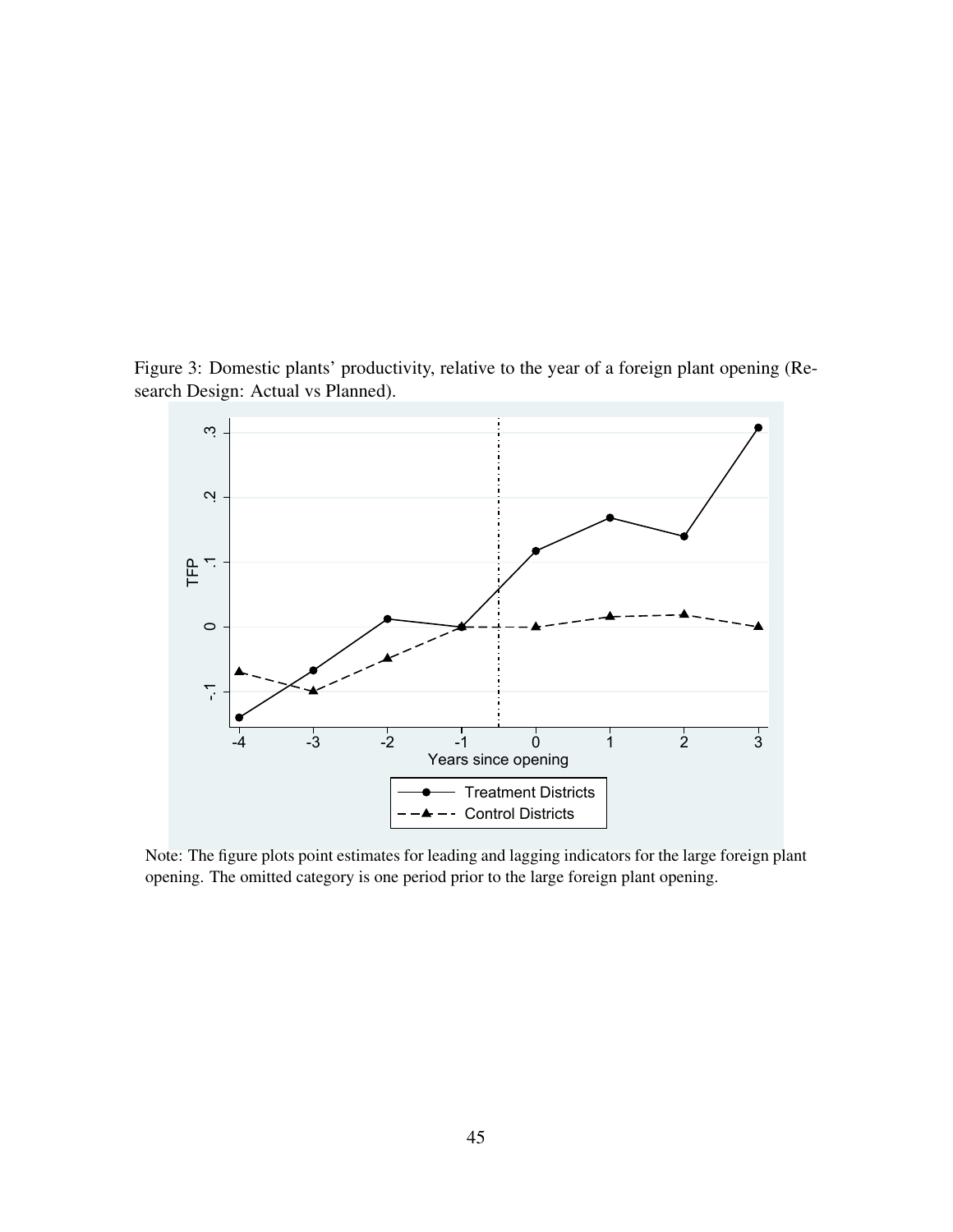Figure 4: Domestic plants' productivity, relative to the year of a foreign plant opening (Research Design: government designation).

<span id="page-47-0"></span>

Note: The figure plots point estimates for leading and lagging indicators for the large foreign plant opening. Event time indicator "-4" set to 1 for periods up to and including 3 periods prior to the event and 0 otherwise. Event time indicator "+3" set to 1 for all periods 3 periods after the event and 0 otherwise. The omitted category is one period prior to the large foreign plant opening. Vertical bars correspond to 95 percent confidence intervals with district-clustered standard errors.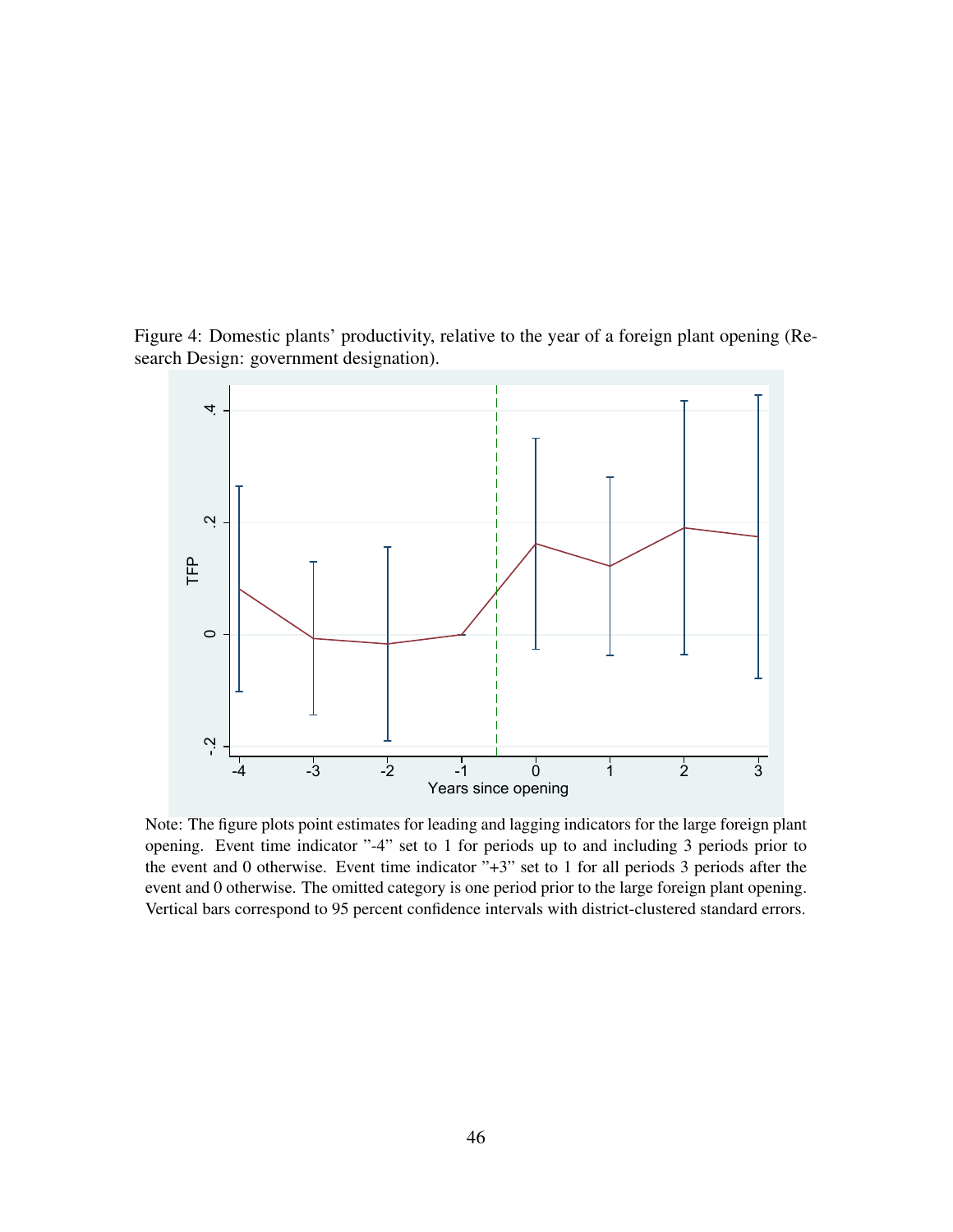

<span id="page-48-0"></span>

Note: The figure plots point estimates for leading and lagging indicators for the large foreign plant opening. Event time indicator "-4" set to 1 for periods up to and including 3 periods prior to the event and 0 otherwise. Event time indicator "+3" set to 1 for all periods 3 periods after the event and 0 otherwise. The omitted category is one period prior to the large foreign plant opening. Vertical bars correspond to 95 percent confidence intervals with district-clustered standard errors.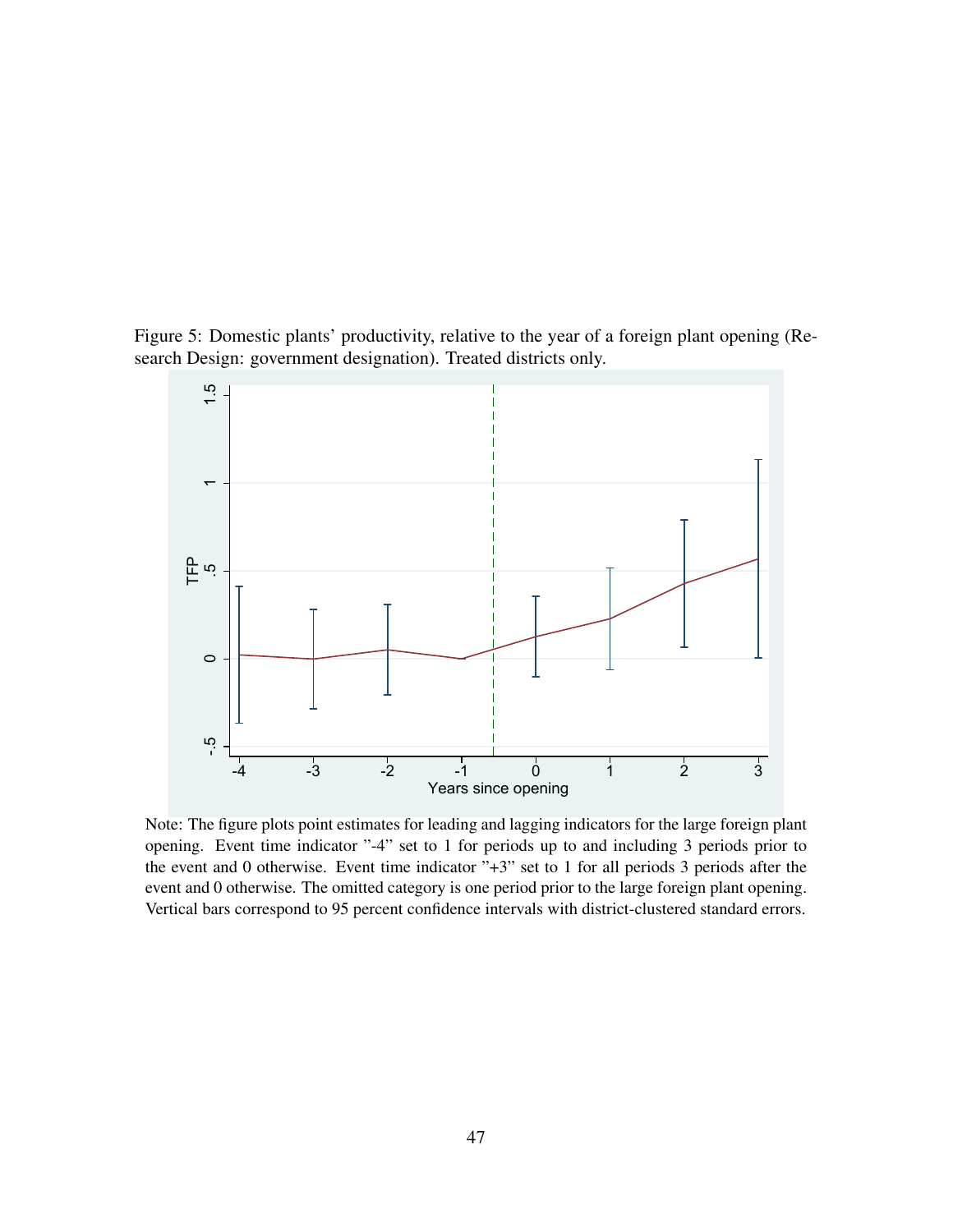|                                               | (1)<br><b>Full Sample</b> | (2)<br><b>FDI</b> | (3)<br>Domestic | (4)<br><i>p</i> -value of diff. $(2)-(3)$ |
|-----------------------------------------------|---------------------------|-------------------|-----------------|-------------------------------------------|
| Number of                                     |                           |                   |                 |                                           |
| workers                                       | 86.7                      | 150.1             | 72.7            | 0.00                                      |
| Value added<br>per worker                     | 143                       | 188               | 133             | 0.06                                      |
| Percent of output<br>sold to FDI $(\%)$       | 2.9                       | 5.1               | 2.4             | 0.00                                      |
| Percent of plants<br>that export              | 5.6                       | 14.2              | 3.7             | 0.00                                      |
| Percent share of<br>export in total sales     | 2.5                       | 6.6               | 1.8             | 0.00                                      |
| Conducted $R \& D$ in the<br>last three years | 7.1                       | 11.0              | 6.3             | 0.00                                      |
| Hold internationally<br>recognized patent     | 1.9                       | 4.2               | 1.4             | 0.00                                      |
| Use technology licensed                       |                           |                   |                 |                                           |
| from abroad                                   | 10.8                      | 13.6              | 10.2            | 0.08                                      |
| Number of observations                        | 1,708                     | 310               | 1,398           |                                           |

<span id="page-49-0"></span>Table 1: Size, performance and technology indicators by ownership type (2013)

Note: Author's compilation based on CSA census and FDI survey module. All monetary amounts are in 1000s of birr.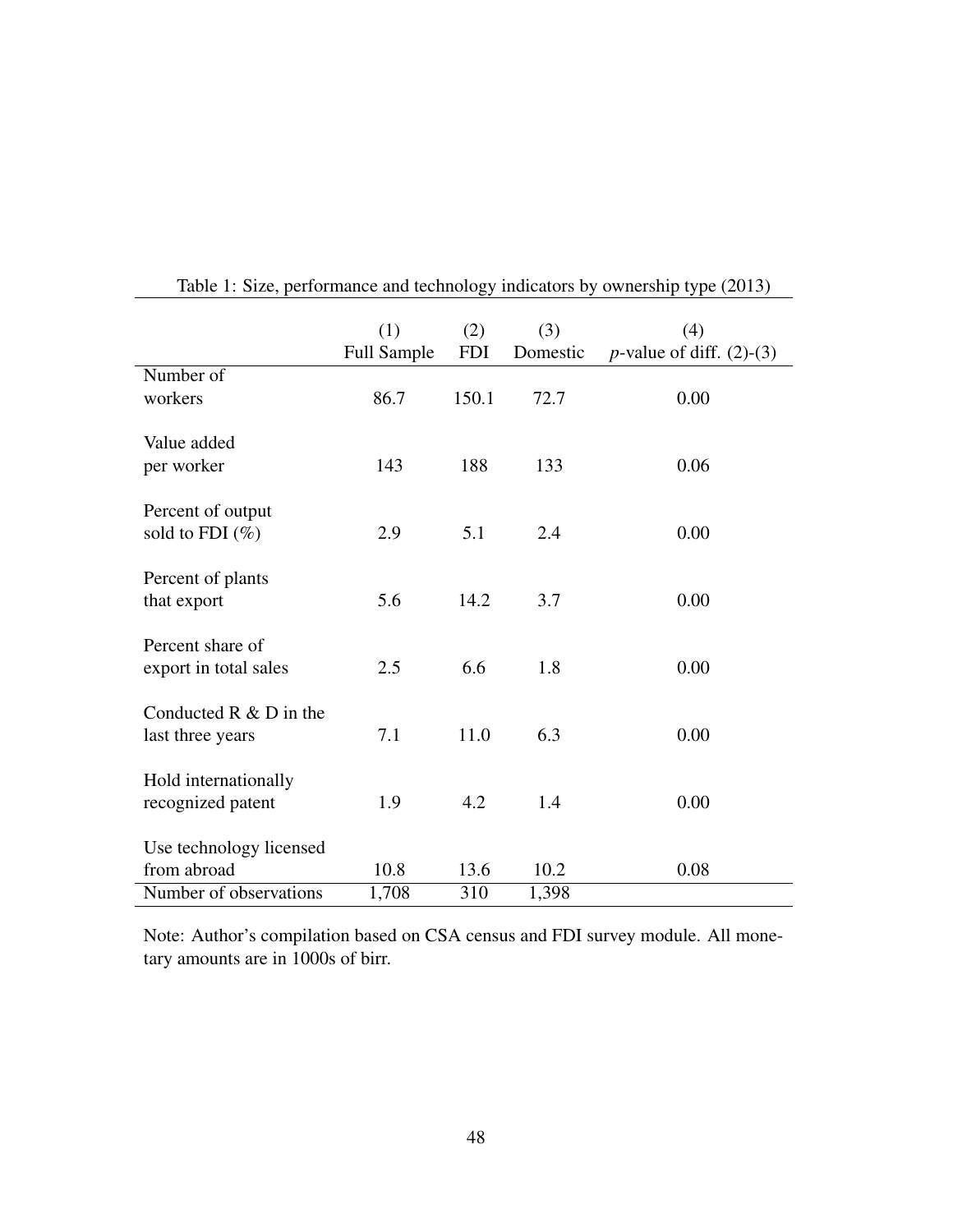<span id="page-50-0"></span>

| ັ                               | Treatment        | Control   | p-value     | p-value         |
|---------------------------------|------------------|-----------|-------------|-----------------|
|                                 | <b>Districts</b> | Districts | $(1)-(2)$   | $(1)-(2)$       |
|                                 |                  |           | (Clustered) | (Cameron et al) |
|                                 | (1)              | (2)       | (3)         | (4)             |
| Output                          | 12230            | 11325     | .78         | .77             |
| Capital                         | 4932             | 6404      | $.5\,$      | .53             |
| <b>Employees</b>                | 82.1             | 93.2      | .51         | .57             |
| Plant Age                       | 12.9             | 11        | $.08*$      | .11             |
| Output per Worker               | 120.72           | 125.14    | .84         | .84             |
| Capital per Worker              | 75               | 62.7      | .43         | .47             |
| Plant-level Average Yearly Wage | 6649             | 5431      | .11         | .18             |

Table 2: Plant Characteristics by Treatment Status, One Year Prior to a foreign plant Opening (Research Design: Actual vs Planned).

P-values in Col 3 are calculated from standard errors clustered at the district level. P-values in Col 4 are obtained using the bootstrap procedure the procedure developed by [Cameron, Gelbach, and](#page-39-6) [Miller](#page-39-6) [\(2008\)](#page-39-6). All monetary amounts are in 1000s of birr.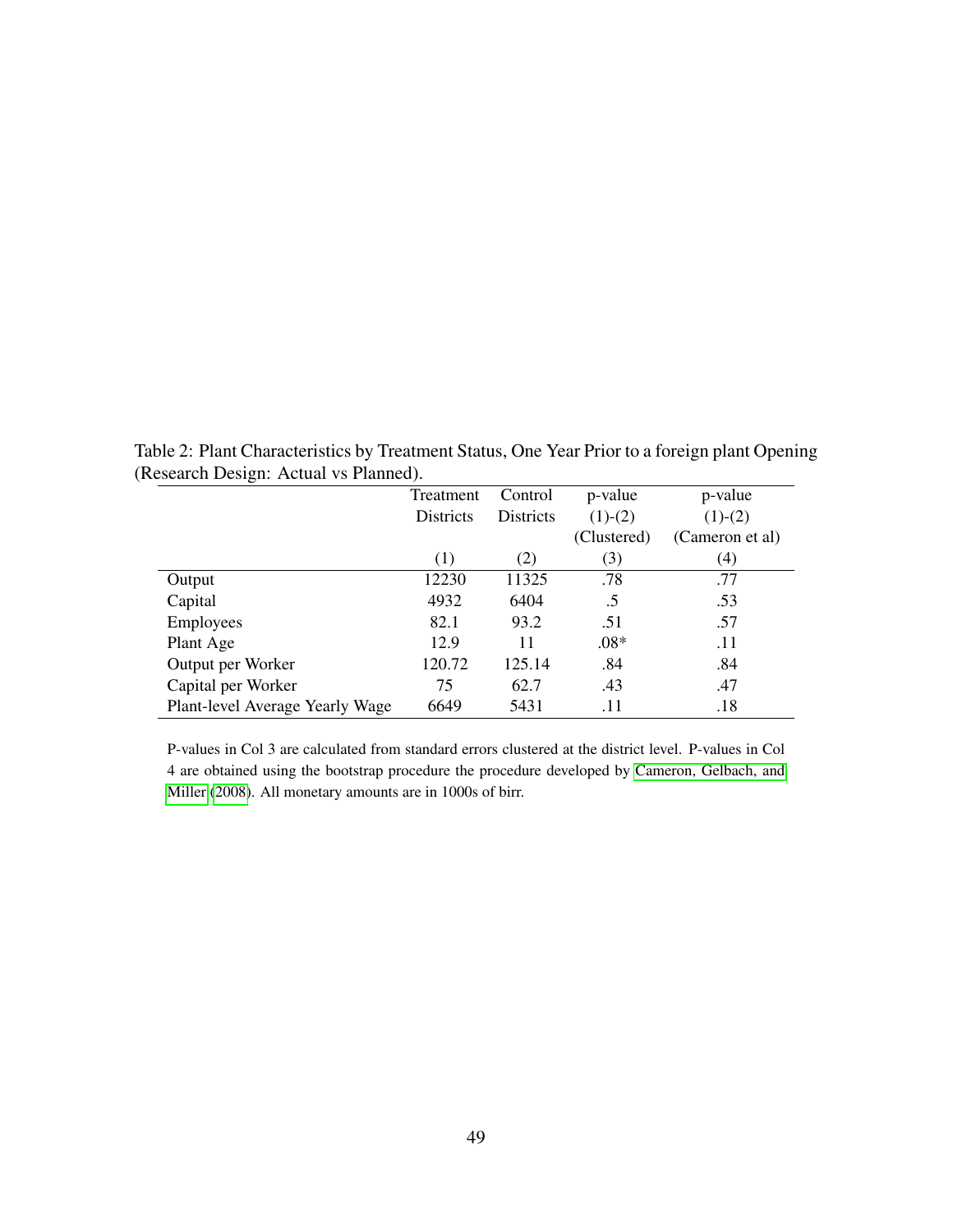|                             | (1)        | (2)            | (3)              |
|-----------------------------|------------|----------------|------------------|
|                             |            |                | At least 3 years |
|                             |            |                |                  |
| log K                       | $0.063***$ | $0.059***$     | $0.051***$       |
|                             | (0.018)    | (0.016)        | (0.015)          |
| log M                       | $0.567***$ | $0.564***$     | $0.552***$       |
|                             | (0.056)    | (0.059)        | (0.061)          |
| logL                        | $0.258***$ | $0.255***$     | $0.273***$       |
|                             | (0.064)    | (0.062)        | (0.062)          |
| Mean Shift                  | 0.046      | 0.083          | 0.110            |
|                             | (0.039)    | $(0.048)*$     | $(0.044)$ **     |
|                             | [0.204]    | $[0.099]$ *    | $[0.029]$ **     |
| Year by 2-digit industry FE | NO         | YES            | <b>YES</b>       |
| <b>Year Dummies</b>         | <b>YES</b> | N <sub>O</sub> | N <sub>O</sub>   |
| <b>Observations</b>         | 10,822     | 10,822         | 9,265            |
| Adjusted R-squared          | 0.906      | 0.907          | 0.907            |

<span id="page-51-0"></span>Table 3: Changes in Domestic plants' productivity, following a foreign plant opening (Research Design: Actual vs Planned).

The table reports results from estimating eq. [\(5\)](#page-20-0). Plant FE and region trends are always included. Standard errors clustered at district level in parentheses. For the mean shift, we report in brackets the pvalue obtained using the bootstrap procedure the procedure developed by [Cameron, Gelbach, and Miller](#page-39-6) [\(2008\)](#page-39-6). In Column 3 incumbent domestic plants in treated districts are required to be in the data for at least 3 years prior to the event.

|                                 |                          |                                | (3)              |
|---------------------------------|--------------------------|--------------------------------|------------------|
|                                 | <b>Treated Districts</b> | <b>Never-Treated Districts</b> | $(1)-(2)$ t-stat |
| Output                          | 20706                    | 6437                           | 0.94             |
| Capital                         | 6426                     | 5904                           | 0.14             |
| Employees                       | 215                      | 68                             | 1.6              |
| Plant Age                       | 11.2                     | 10.2                           | 0.58             |
| Output per Worker               | 58.6                     | 68                             | 0.63             |
| Capital per Worker              | 31.9                     | 50.8                           | $1.74*$          |
| Plant level average yearly wage | 3.35                     | 3.53                           | 0.4              |

<span id="page-51-1"></span>Table 4: Plant Characteristics by Treatment Status, One Year Prior to first foreign plant Opening (1998); Research Design: Government Allocation.

Reported t-statistics are calculated from standard errors clustered at the district level. All monetary amounts are in 1000s of birr.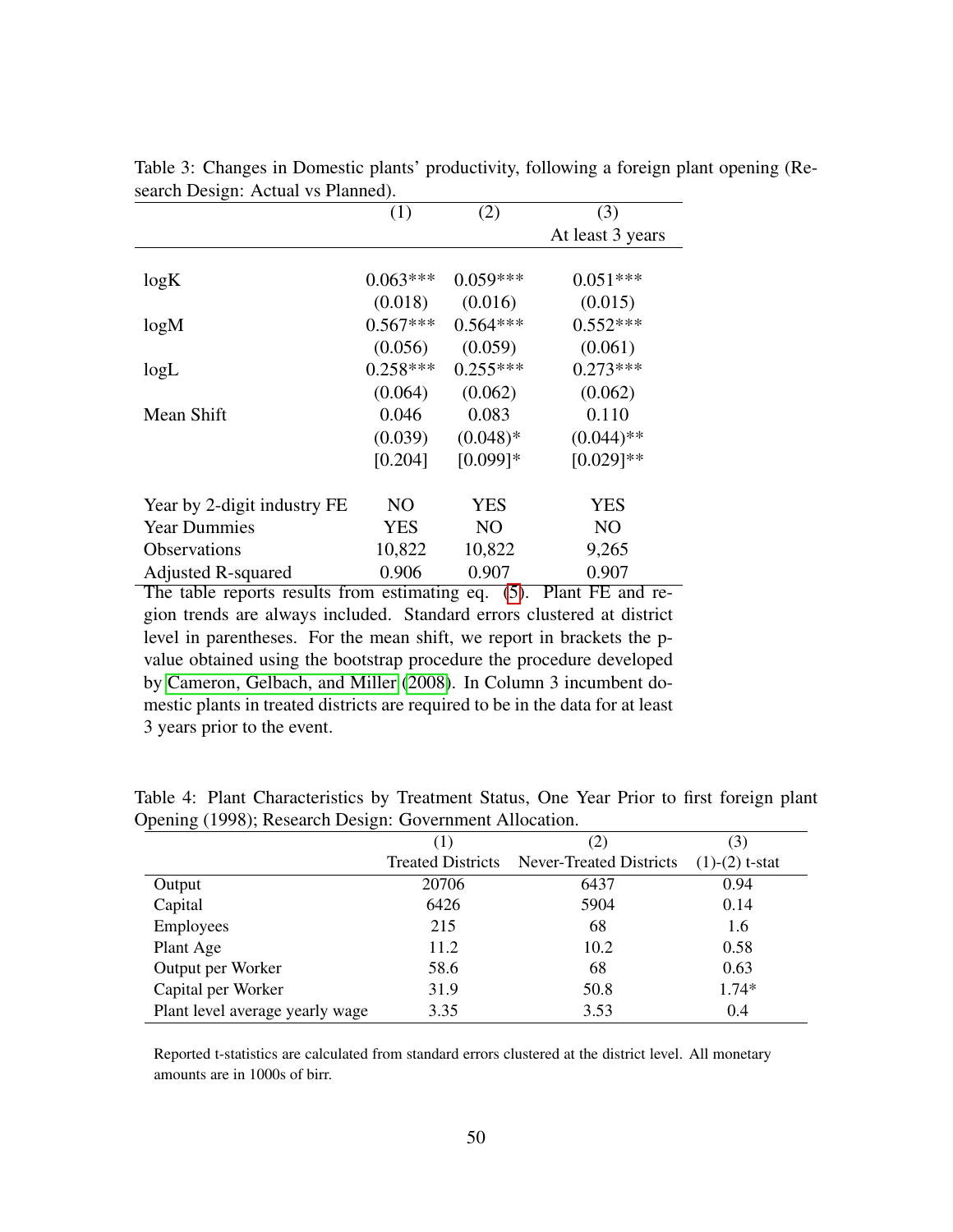|                             | (1)            | (2)            | (3)                 | (4)              |
|-----------------------------|----------------|----------------|---------------------|------------------|
|                             |                |                | <b>Treated Only</b> | At least 3 years |
| Average change              | 0.109          | 0.159          | 0.261               | 0.286            |
|                             | $(0.055)$ **   | $(0.087)$ *    | $(0.136)^*$         | $(0.162)$ *      |
|                             |                |                | $[0.050]$ *         | $[0.080]$ *      |
|                             |                |                |                     |                  |
| Year by 2-digit industry FE | N <sub>O</sub> | <b>YES</b>     | <b>YES</b>          | <b>YES</b>       |
| <b>Year Dummies</b>         | YES            | N <sub>O</sub> | N <sub>O</sub>      | N <sub>O</sub>   |
| <b>Observations</b>         | 4,799          | 4,799          | 968                 | 569              |
| Number of Districts         | 223            | 223            | 17                  | 13               |
|                             |                |                |                     |                  |

<span id="page-52-0"></span>Table 5: Domestic plants' productivity: average of the event-study coefficients between  $\tau = 0$  and  $\tau = 2$  (Research Design: Government Allocation).

This Table accompanies Figure [4.](#page-47-0) Estimates taken from specification of form given in Equation (1). "Average change" refers to the average of the coefficients in periods  $t = 0, 1$ , and 2. Column 3 drops the never treated localities. Column 4 reports estimates from the specification of Column 3 but incumbent domestic plants are required to be in the data for at least 3 years prior to the event. For Column 3 and 4, we report in brackets the p-value obtained using the bootstrap procedure developed by [Cameron, Gelbach, and Miller](#page-39-6) [\(2008\)](#page-39-6). Plant FE and region trends are always included.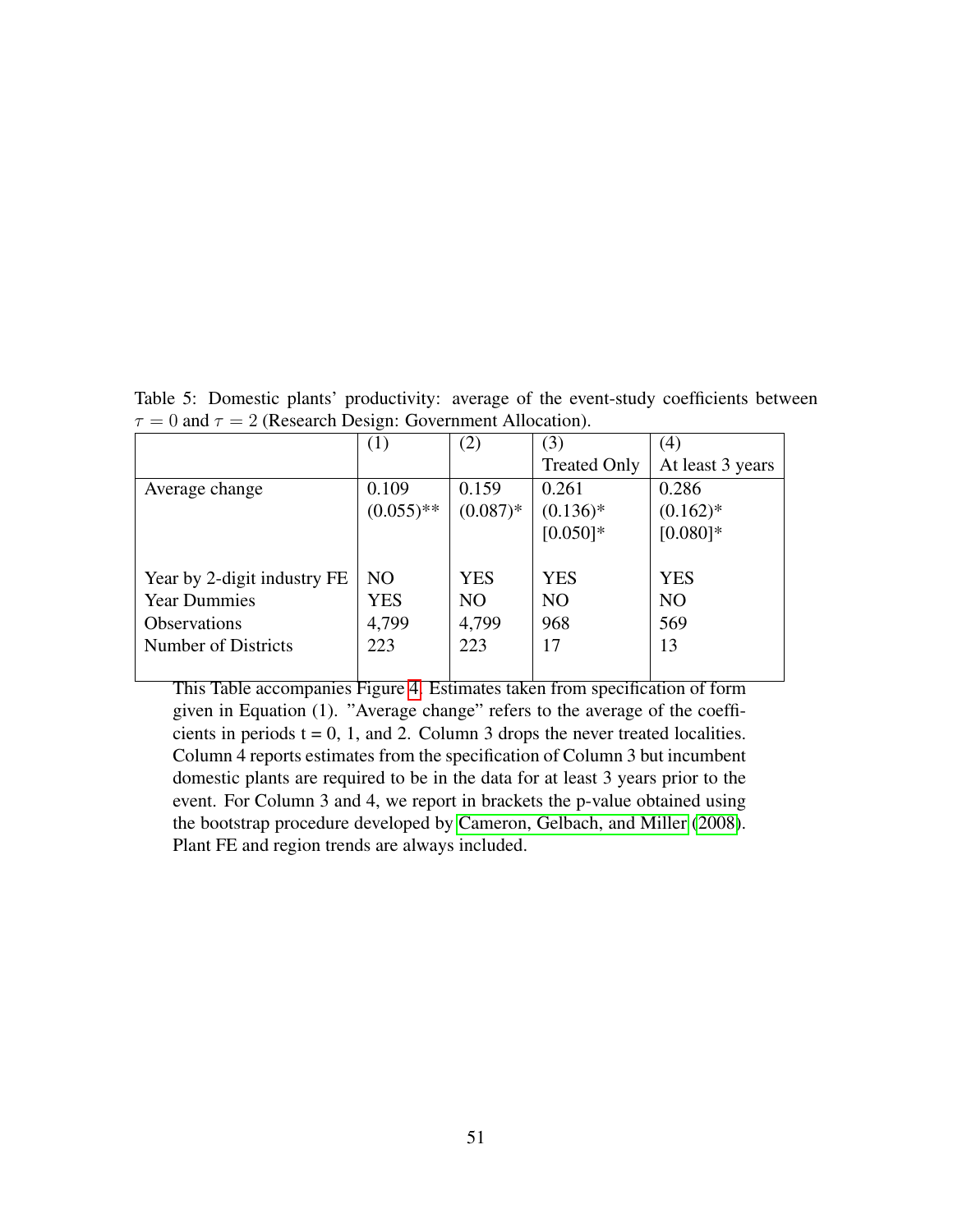|                     | <b>Births</b>                               | Weighted by L                                   |  |  |  |  |
|---------------------|---------------------------------------------|-------------------------------------------------|--|--|--|--|
|                     | (1)                                         | (2)                                             |  |  |  |  |
|                     | Panel A: Research Design: Actual vs Planned |                                                 |  |  |  |  |
| Mean Shift          | 4.093                                       | 303.534                                         |  |  |  |  |
|                     | (2.706)                                     | $(129.333)**$                                   |  |  |  |  |
|                     | [0.1410]                                    | $[0.0260]$ **                                   |  |  |  |  |
| <b>Observations</b> | 212                                         | 212                                             |  |  |  |  |
| Mean y              | 10.94                                       | 529.2                                           |  |  |  |  |
| SDy                 | 28.79                                       | 1704                                            |  |  |  |  |
|                     |                                             | Panel B: Research Design: Government Allocation |  |  |  |  |
| Average change      | $1.763*$                                    | 77.75                                           |  |  |  |  |
|                     | (0.924)                                     | (60.84)                                         |  |  |  |  |
| <b>Observations</b> | 1358                                        | 1358                                            |  |  |  |  |
| Mean y control      | 1.28                                        | 45.31                                           |  |  |  |  |
| SD y control        | 2.75                                        | 227.6                                           |  |  |  |  |

<span id="page-53-0"></span>Table 6: New economic activity following a foreign plant opening.

The table reports results from estimating eq. [\(8\)](#page-31-0) and eq. [\(9\)](#page-31-1). Dependent variable in Column 1 is the simple count of new domestic plants; in Column 2 is the count weighted by the number of employees at entry. "Average change" refers to the average of the coefficients in periods t  $= 0$ , 1, and 2. Standard errors clustered at district level in parentheses. For the mean shift, we report in brackets the p-value obtained using the bootstrap procedure developed by [Cameron, Gelbach, and](#page-39-6) [Miller](#page-39-6) [\(2008\)](#page-39-6).Year Dummies, Districts FE and Region Trends always included.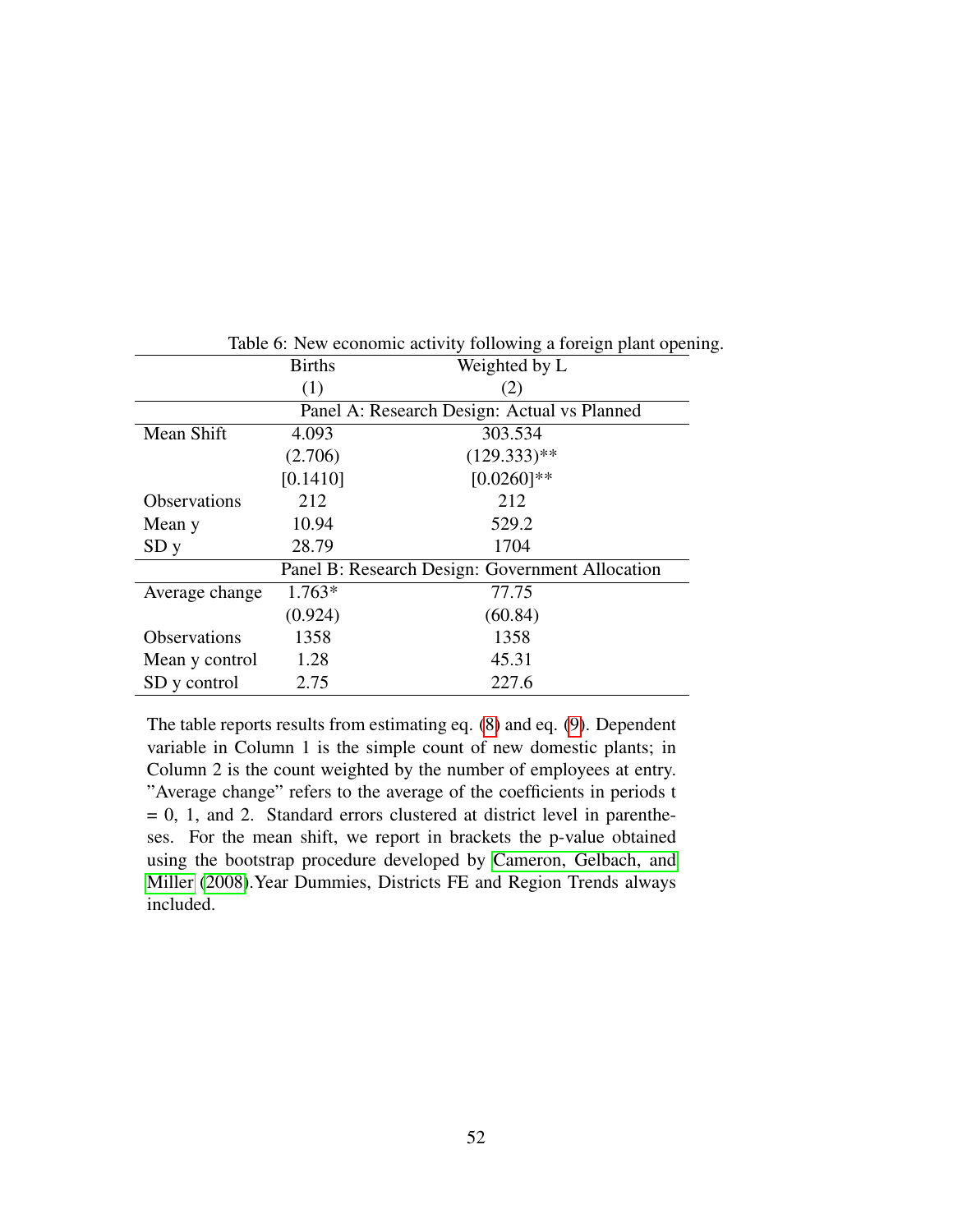<span id="page-54-0"></span>

| Table 7: FDI-related outcomes of domestic plants (% of domestic plants) |  |  |  |
|-------------------------------------------------------------------------|--|--|--|
|-------------------------------------------------------------------------|--|--|--|

| (1) Directly adopted production processes            |       |
|------------------------------------------------------|-------|
| by observing foreign plants in same industry         | 12.6  |
| foreign plants did not try                           |       |
| to prevent the observation/adoption                  | 77.3  |
| (% of plants answering "YES" to above question)      |       |
| (2) Benefited from employing                         |       |
| Former FDI workers                                   | 7.2   |
| (3) Technology transfer                              |       |
| from FDI customers                                   | 4.5   |
| (4) Technology transfer                              |       |
| from FDI suppliers                                   | 1.79  |
|                                                      |       |
| $(5)$ Use technology<br>licensed from foreign plants | 10.2  |
|                                                      |       |
| (6) Changed production technologies                  |       |
| due to competition from FDI                          | 15.3  |
| At least one of the                                  |       |
| above outcomes $(1)$ to $(4)$                        | 17.8  |
| At least one of the                                  |       |
| above outcomes $(1)$ to $(6)$                        | 24.6  |
| Number of                                            | 1,398 |
| observations                                         |       |

Note: Author's compilation based on and FDI survey module

L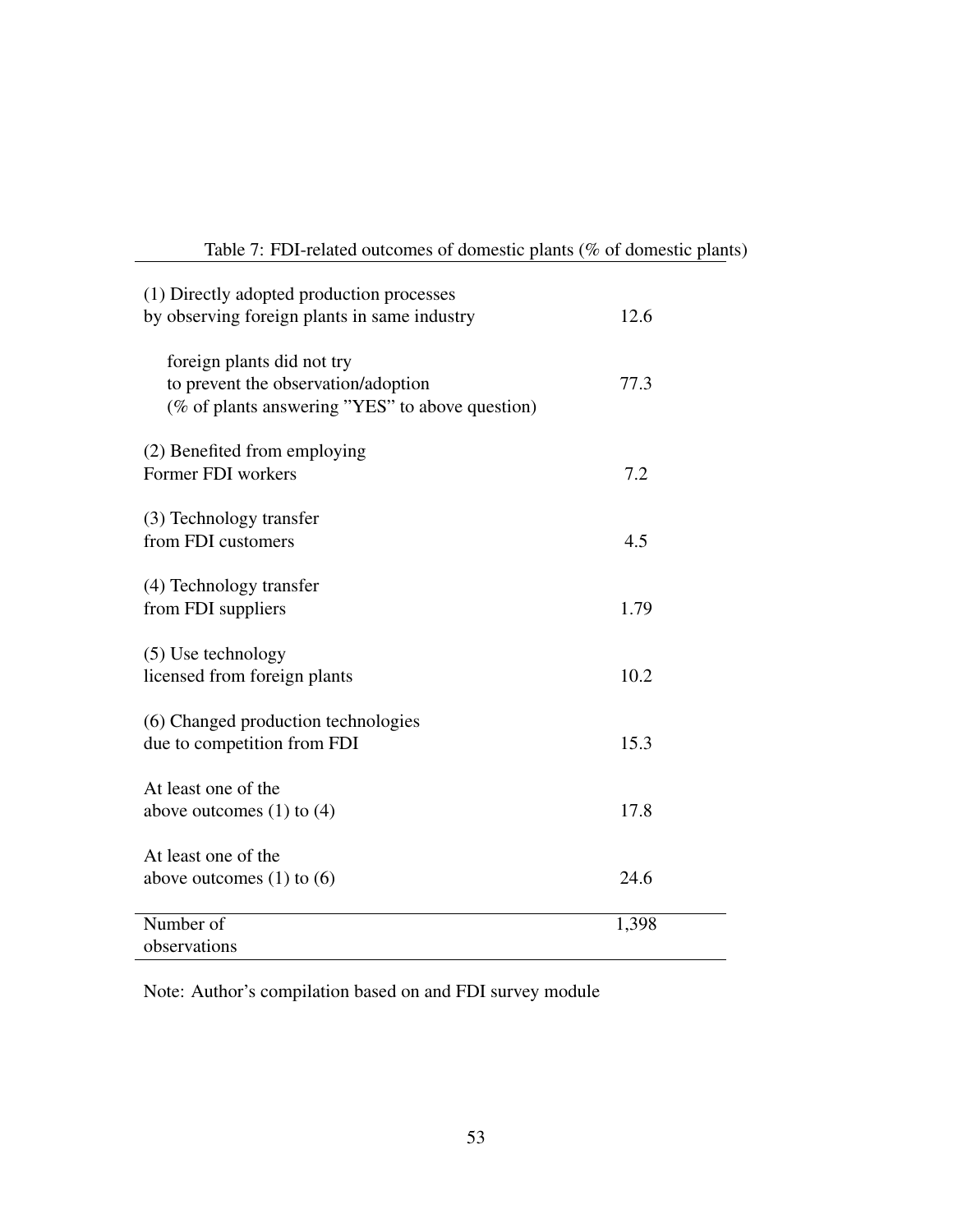<span id="page-55-0"></span>

|                                                                                                                                                                                                |     |                      | Table 8: Linkages and Change of Technology by Domestic Plants |                |                      |                        |            |                               |                     |                 |                      |                     |
|------------------------------------------------------------------------------------------------------------------------------------------------------------------------------------------------|-----|----------------------|---------------------------------------------------------------|----------------|----------------------|------------------------|------------|-------------------------------|---------------------|-----------------|----------------------|---------------------|
|                                                                                                                                                                                                |     | Labor link           |                                                               |                | Customer link        |                        |            | Supply link                   |                     |                 | Any link             |                     |
|                                                                                                                                                                                                |     | $\odot$              | $\odot$                                                       | $\widehat{E}$  | $\tilde{c}$          | $\widehat{\mathbf{e}}$ |            | $\circledS$                   | $\ddot{\circ}$      | $\widehat{\Xi}$ | $\widehat{\Xi}$      | (12)                |
|                                                                                                                                                                                                | Yes | $\tilde{\mathsf{z}}$ | p-value<br>of diff.                                           | Yes            | $\tilde{\mathsf{z}}$ | p-value<br>of diff.    | Yes        | $\overset{\circ}{\mathsf{z}}$ | p-value<br>of diff. | Yes             | $\mathsf{z}^{\circ}$ | p-value<br>of diff. |
| Directly adopted                                                                                                                                                                               |     |                      |                                                               |                |                      |                        |            |                               |                     |                 |                      |                     |
| by observing FDI plants<br>production processes<br>in the same industry                                                                                                                        | 37  |                      | S                                                             | 27             | $\ddot{5}$           | $\odot$                | $\ddot{c}$ |                               | $\odot$             | .28             | S.                   | $\odot$             |
| Use technology licensed<br>from foreign plants                                                                                                                                                 |     | S.                   | S                                                             | $\frac{8}{18}$ |                      | ā                      |            | S.                            | ā                   | $\overline{5}$  | $\overline{0}$       | $\mathcal{S}$       |
| competition from FDI<br>Changed production<br>technologies due to                                                                                                                              | 45  | S                    | $\mathcal{S}$                                                 | 39             | $\vec{a}$            | $\odot$                | 38.        | $\ddot{13}$                   | $\odot$             | 38              |                      | $\overline{0}$      |
|                                                                                                                                                                                                | 50  | 1.298                |                                                               | $\infty$       | 1,305                |                        | 125        | 1,270                         |                     | 255             | 1,140                |                     |
| Labor linked plants are defined as those hiring a former FDI employee, supply-linked plants are defined as those selling output to FDI plants, and customer-linked plants are defined as those |     |                      |                                                               |                |                      |                        |            |                               |                     |                 |                      |                     |
| buying raw material from FDI plants. Columns compare plants reporting each type of linkage to those who do not.                                                                                |     |                      |                                                               |                |                      |                        |            |                               |                     |                 |                      |                     |

54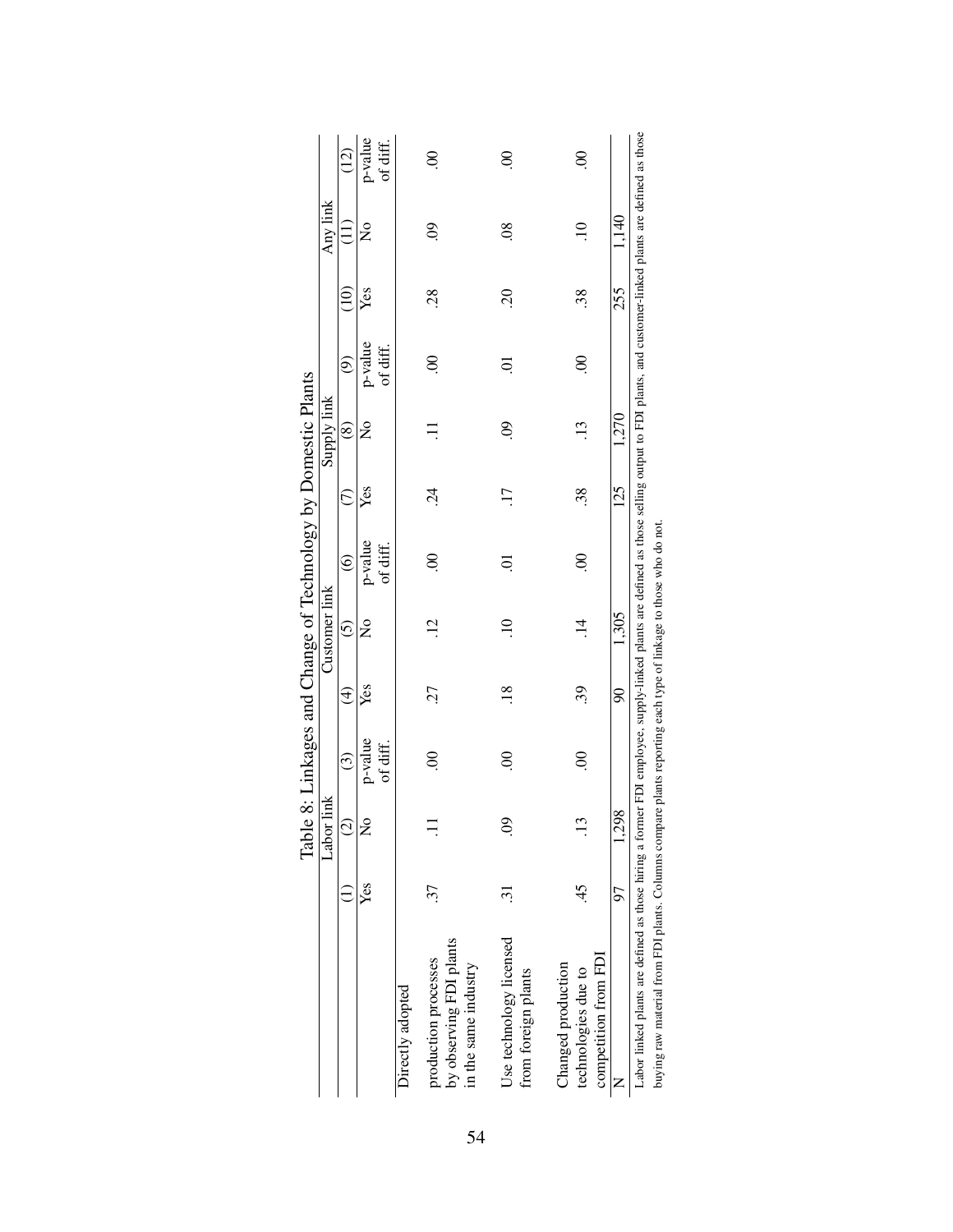| Table 9: Reported Benefits from Domestic Firms Linkages to FDI Firms |                       |
|----------------------------------------------------------------------|-----------------------|
| Benefit                                                              | Share of observations |
| <b>Labor Linkages</b>                                                |                       |
| Production Technologies                                              | 0.65                  |
| Management and Organizational Practices                              | 0.14                  |
| Knowledge of How to Export                                           | 0.09                  |
| Others                                                               | 0.11                  |
| <b>Customer Linkages</b>                                             |                       |
| Production Technologies                                              | 0.65                  |
| Management and Organizational Practices                              | 0.17                  |
| Knowledge of How to Export                                           | 0.01                  |
| Others                                                               | 0.16                  |
| <b>Supply Linkages</b>                                               |                       |
| Product Design                                                       | 0.40                  |
| Worker Training                                                      | 0.19                  |
| Production Technologies                                              | 0.18                  |
| Logistics                                                            | 0.11                  |
| <b>Organization Structure</b>                                        | 0.12                  |
| <b>Any Linkage</b>                                                   |                       |
| Production Technologies                                              | 0.45                  |
| Product Design                                                       | 0.20                  |
| Management and Organizational Practices                              | 0.13                  |
| Logistics Including Exporting                                        | 0.07                  |
| Worker Training                                                      | 0.07                  |
| Others                                                               | 0.08                  |

Table 9: Reported Benefits from Domestic Firms' Linkages to FDI Firms

Notes: The total number of firms included is equal to 179. Product design includes increases in the variety and quality of products. Worker training includes training of managers and those they supervise. Supply chain logistics includes better marketing and distrubution of products as well as supply chain management. Management and organizational practices include managerial practices, organizational structures and physical upkeep of premises.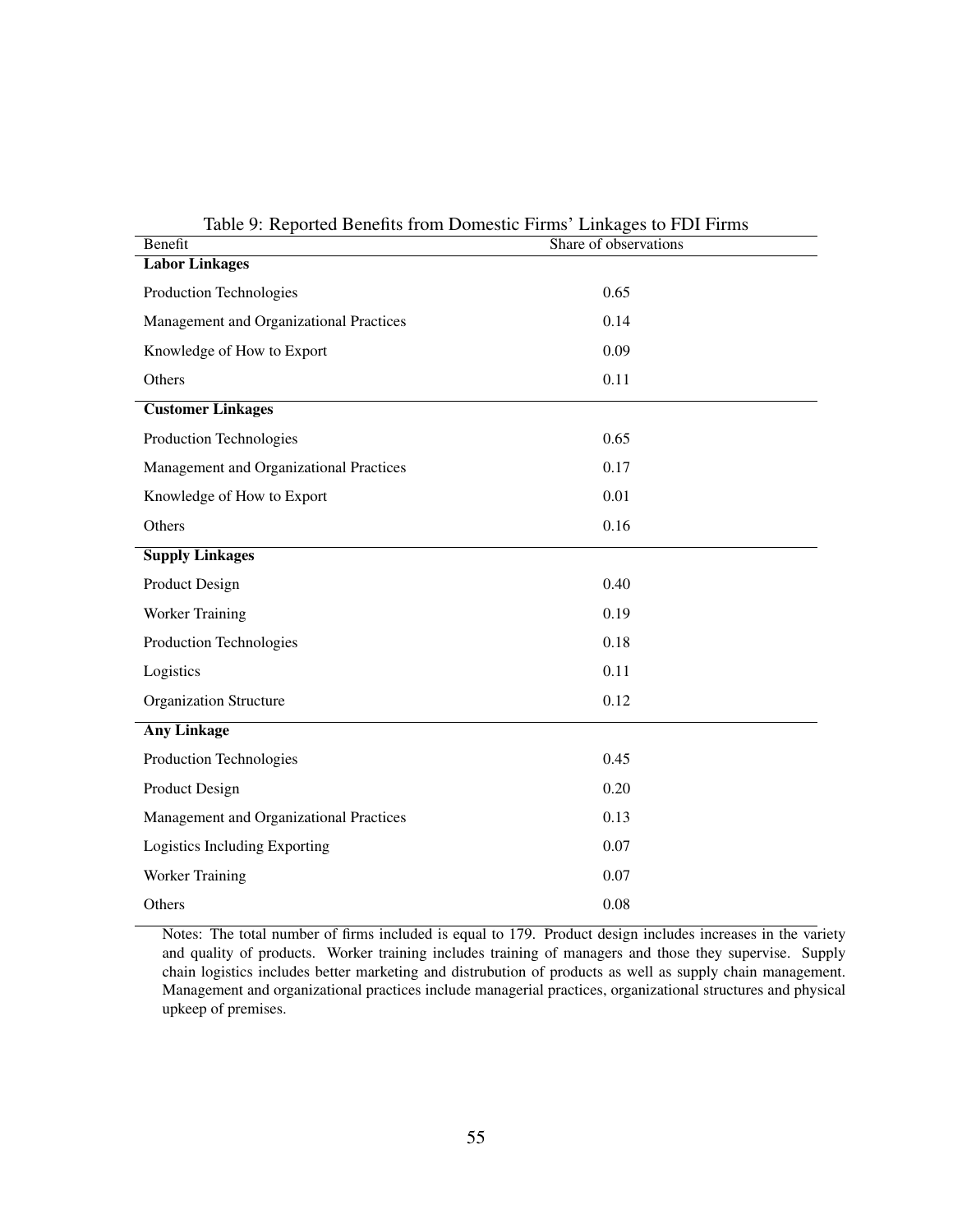## Appendix

#### <span id="page-57-0"></span>A.I Dataset construction

We faced three main challenges trying to link IDs across years: 1) verifying that, pre-2011/12, unique IDs were consistent across years, that is, that they identify the same plant across the different rounds; 2) doing the same for the 2011/12 and 2012/13 rounds independently of the pre-2011/12 data, and; 3) linking plants between these two separate datasets.

During the first stage of creating the panel we checked the consistency of the existing unique plant ID numbers across pre-2011/12 and post 2011/12 rounds – independently, as there is no ID variable in the raw data to link plants between these two set of rounds. For each period (pre- or post- 2011/12), we pooled together all rounds and used as much information in the data as possible to determine the validity of the existing unique plant IDs. We relied on any information available on phone numbers, location of the plant (e.g. region, zone, woreda, etc.), $^{26}$  the Ethiopian Electric Power Corporation (EEPCO) number of the plant, and the P.O. box number.

As a further consistency check, we used the business directory that CSA compiled as a "framework" for the census for 2008/09.<sup>27</sup> This list is compiled by CSA every year with data from different ministries and government agencies as a reference to identify which plants exist and should be part of the data for the year was compiled by CSA. The list includes the name and plant number that CSA assigns to each plant during that round, as well as phone number and locational information (i.e. region, zone, woreda, town, etc.). This information

 $26$ CSA is only concerned with gathering and publishing data at the regional level and not at the level of smaller geo-political units (like zones or woredas). As a result, enumerators are only required to fill-in information about the establishment's region, effectively leaving the option open for the enumerator to record or not the rest of the locational information of the establishment. Thus, it is not uncommon to see, for the same establishment, years for which all locational information is complete and years for which only the region was recorded.

<sup>&</sup>lt;sup>27</sup>Unfortunately, similar lists for other rounds of the LMSM are not available. According to the Director of the Business Statistics Directorate, due to changes in management and issues with the storing of data, the lists for other years have been lost.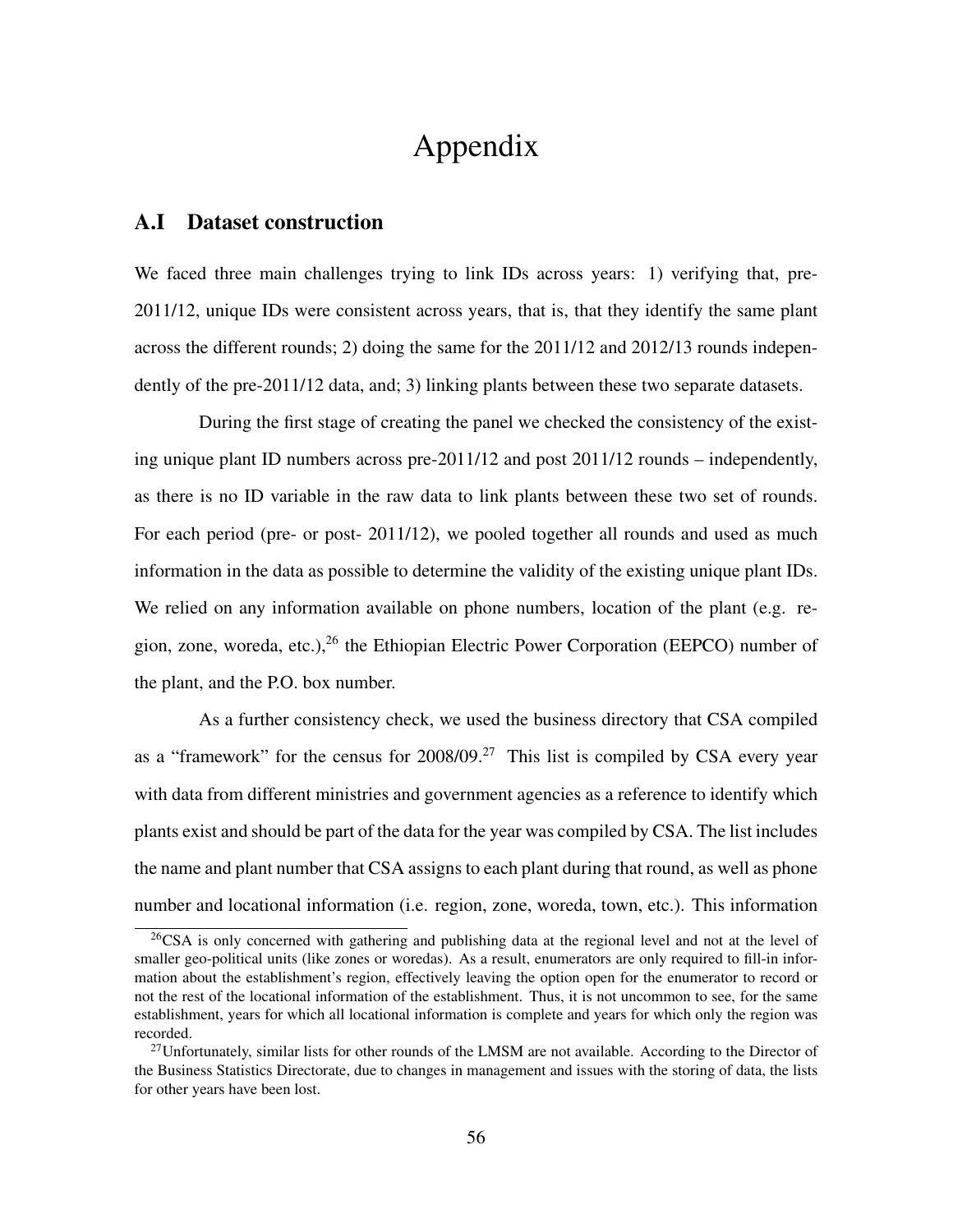was useful to determine which plant numbers may be duplicated or incorrect, at least circa 2008/09.

While there is typically no electronic record of the plant's name in the database, it is possible to compile this information directly from the paper questionnaires. CSA's staff went through all available paper questionnaire that CSA had in storage, collected plant's name from each paper questionnaire, and linked plants across available years using this information.<sup>28</sup> This effort was crucial in creating the panel identifiers for two reasons. First, it provided a link between the pre- and post-2011/12 rounds. Second, it provided us with additional information to validate unique plant IDs for rounds between 2008/09 and 2010/11.

During the final stage we evaluated the different matches obtained from all methods described above and determined which matches were valid. This was done using Stata to the extent possible but, in most cases, a visual inspection of the validity of each match was necessary to ascertain the match provided by Stata. If matches did not seem valid then, a case-by-case match was done manually. If no valid match was found, the observation was left unmatched and a new unique ID was created for those plants.

#### <span id="page-58-0"></span>A.II Algorithm used to find control districts

Our analysis in Section [4.1](#page-19-0) required us to find at least one control district for each treatment one. We implemented an algorithm based on information on industry and time of approval of a FDI project. Let  $\tau^{lic.tr}$  denote year, but be normalized so that the year when the FDI project got approved (in a treatment district) is  $\tau^{lic.tr} = 0$ . Our algorithm consisted of the following steps.

1. For each treatment district (characterized by a given year of approval of the project and a given industry) look for a control in the same year and with a foreign plant in

<sup>&</sup>lt;sup>28</sup>Unfortunately, CSA staff was only able to retrieve paper questionnaires for the last 5 rounds of the LMSM – it is CSA's policy to store paper questionnaires for no more than 5 years.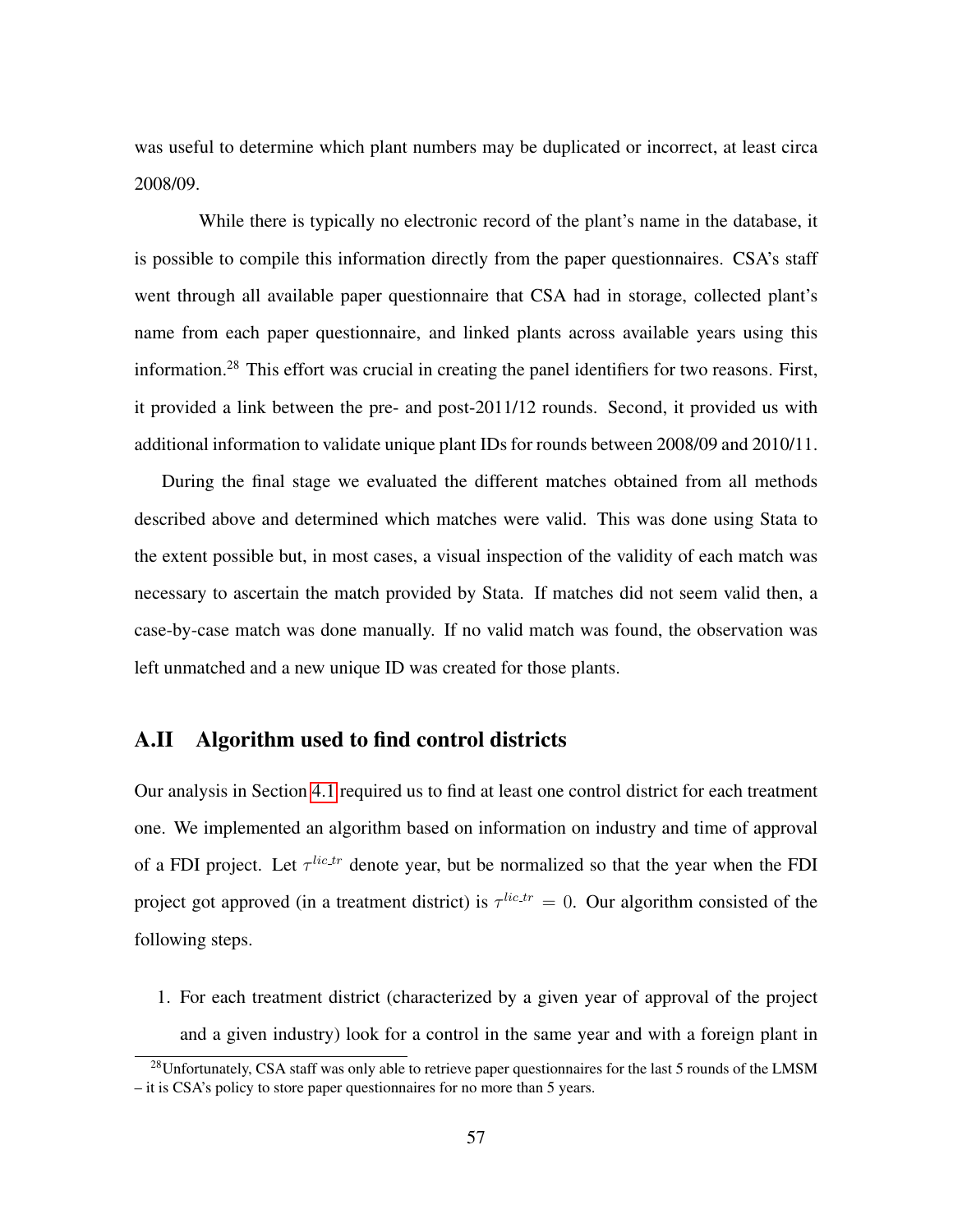same 4-digit industry (i.e. a district where an FDI plant in the same 4-digit industry and in the same year got approval but then did not open the plant during the period in which the foreign plant was operating in the treatment district)

- 2. If you cannot find one, look for a control in the same year in same 3-digit industry
- 3. If you cannot find one, look for a control in the same year in same 2-digit industry
- 4. If you cannot find one, look for a control district where the project was approved between  $\tau^{lic} = -1$  and  $\tau^{lic} = 1$  (in the same 4-digit industry)
- 5. If you cannot find one, look for a control district where the project was approved between  $\tau^{lic} = -1$  and  $\tau^{lic} = 1$  (in the same 3-digit industry)
- 6. And so on for  $\tau^{lic} \in [-2, 2]$  and  $\tau^{lic} \in [-3, 3]$ , until  $\tau^{lic} \in [-3, 3]$  and same 2-digit industry
- 7. For the foreign plants which start operation but have a missing year of licence, assume the year of the licence is  $\tau^l = \tau - 3$ . <sup>29</sup>
- 8. Repeat steps 1-6 using the second list of treatment districts obtained in step 7
- 9. If multiple control districts are identified, keep them
- 10. If in a given year there are two treatment districts and one usable control district, pick randomly one treated district and discard the other
- 11. If in a given year there are three treatment districts and two usable control districts, pick randomly two treated districts and discard the third. Assign randomly the two control districts to the two treatment districts

<sup>&</sup>lt;sup>29</sup>Three years is the mean lag between licence and entry in the sample of FDI plants (a) whose labour force is at least 100 employees or constitutes at least 1% of total employment in local manufacturing in  $\tau = 0$  or  $\tau = 1$ ; and (b) whose location is not assigned by the government. See Figure [A.4.](#page-47-0)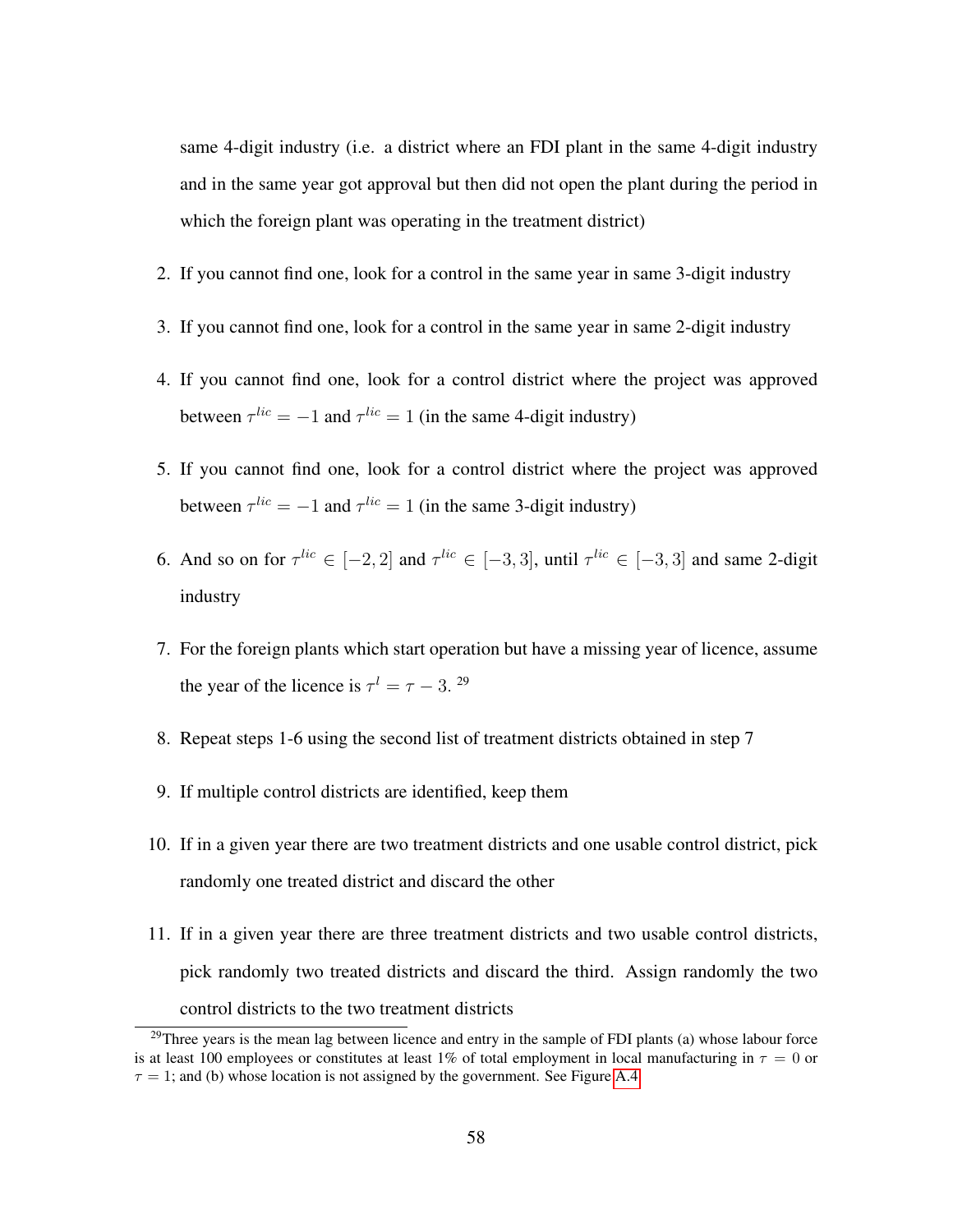## A.III Additional Figures and Tables



Figure A.1: CSA Matched Sample

The Figure shows the count of plants and the total employment by year in the matched CSA sample.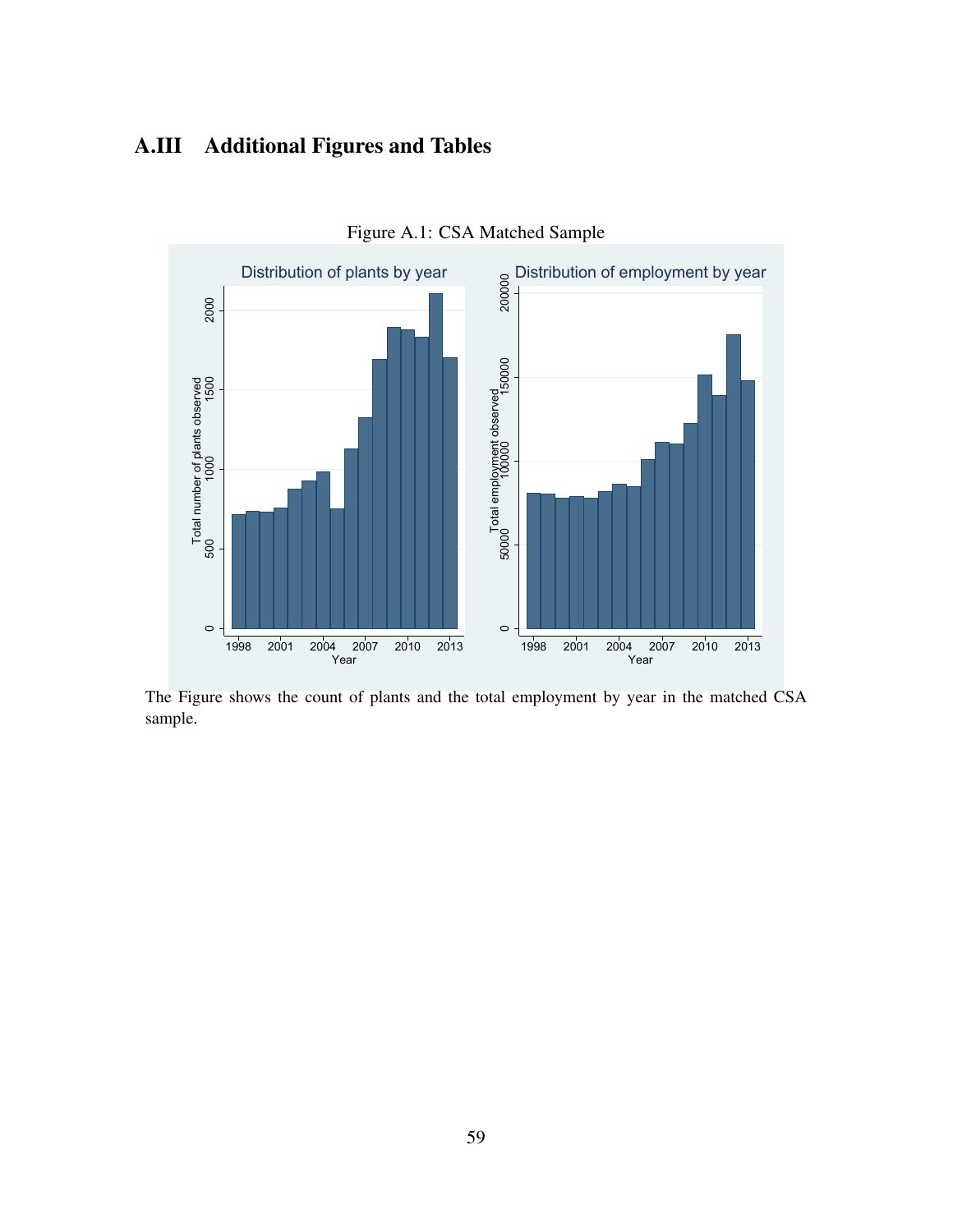

Figure A.2: Administrative Map of Ethiopia

Source: UN Office for the Coordination of Humanitarian Affairs

|                    |             | TAUR $\pi$ . CSA Marched Sample |       |            |       |
|--------------------|-------------|---------------------------------|-------|------------|-------|
| <b>Variable</b>    | <b>Mean</b> | (Std. Dev.)                     | Min.  | Max.       | N     |
| Output             | 10486.382   | (27715.159)                     | 20.6  | 328553.938 | 16889 |
| Capital            | 3839.554    | (9139.566)                      | 0.555 | 96957.102  | 16751 |
| <b>Employes</b>    | 59.891      | (106.925)                       |       | 814        | 17150 |
| Plant Age          | 12.247      | (12.395)                        |       | 63         | 16925 |
| Output per Worker  | 156.295     | (282.275)                       | 2.698 | 2552.79    | 16889 |
| Capital per Worker | 60.748      | (99.208)                        | 0.202 | 736.191    | 16751 |
| <b>Yearly Wage</b> | 7.557       | (6.761)                         | 0.653 | 53.342     | 17126 |
|                    |             |                                 |       |            |       |

Summary statistics from 6,321 unique plants, observed across all years (1996-2013). All monetary amounts in '000s of birr. Average Yearly Wage is the plant-level average yearly wage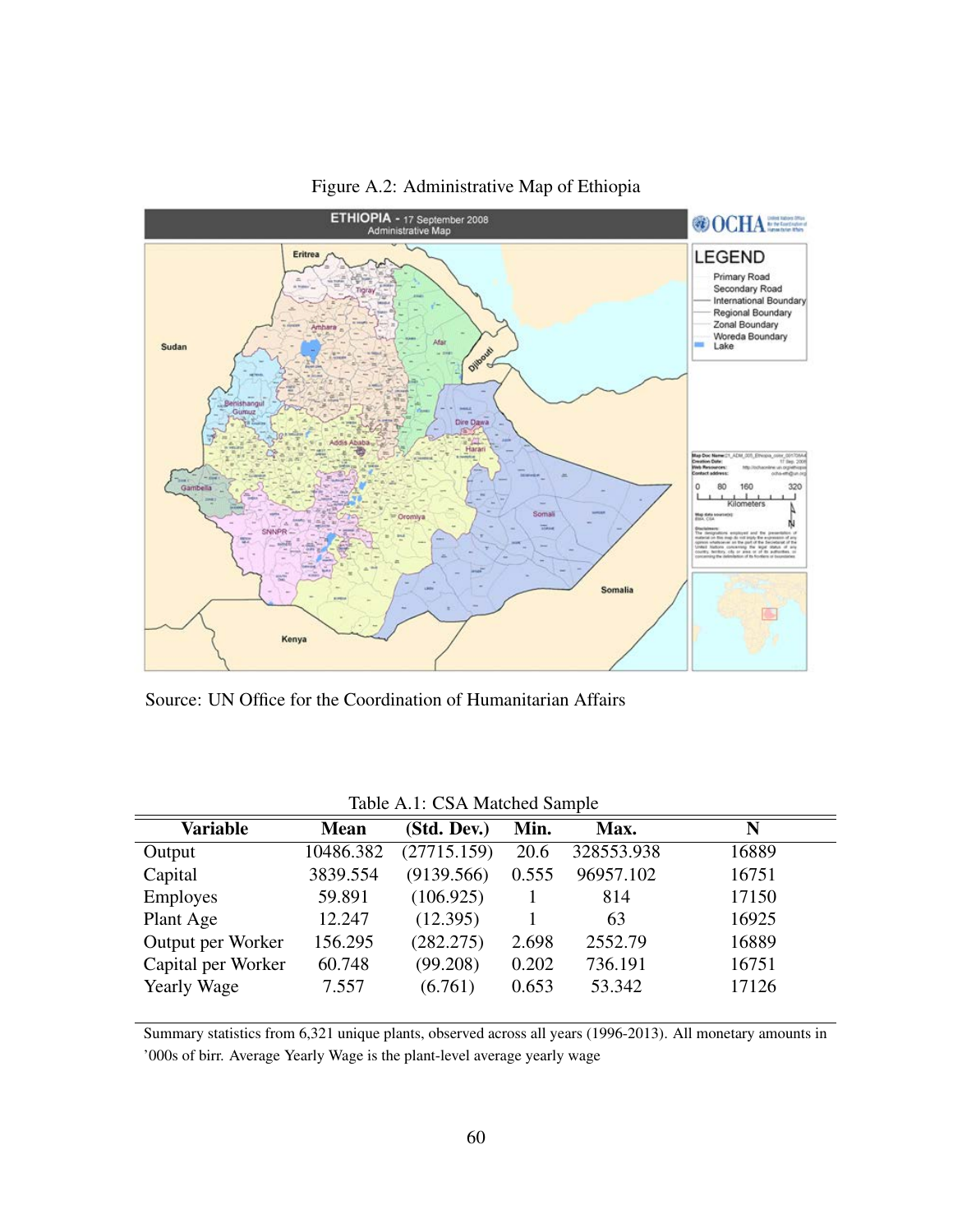Figure A.3: Geographic distribution of treated districts (research design: government designation)



Red circles denote the treated districts. Dark lines denote regional boundaries.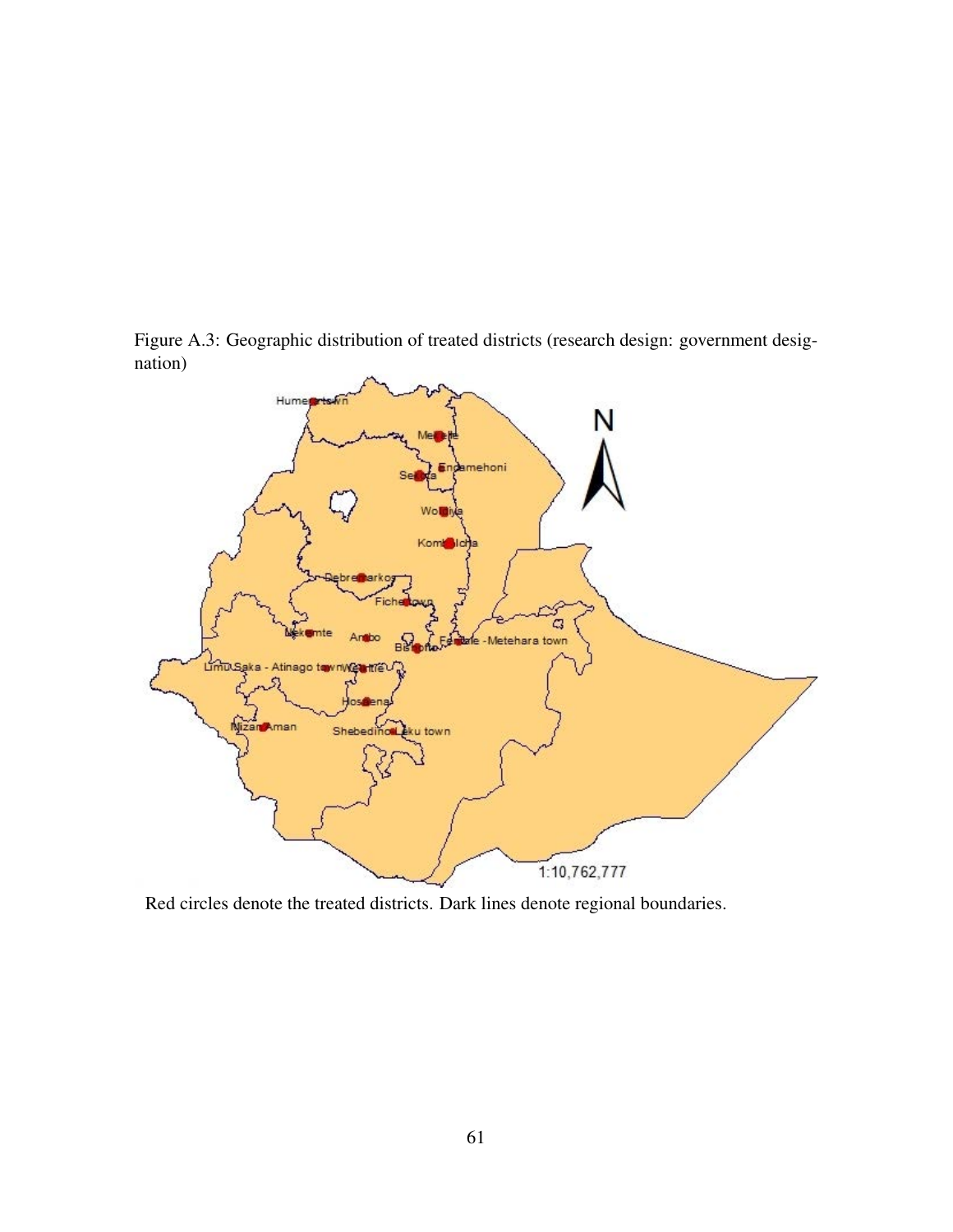

Figure A.4: Difference between year of entry and year of permit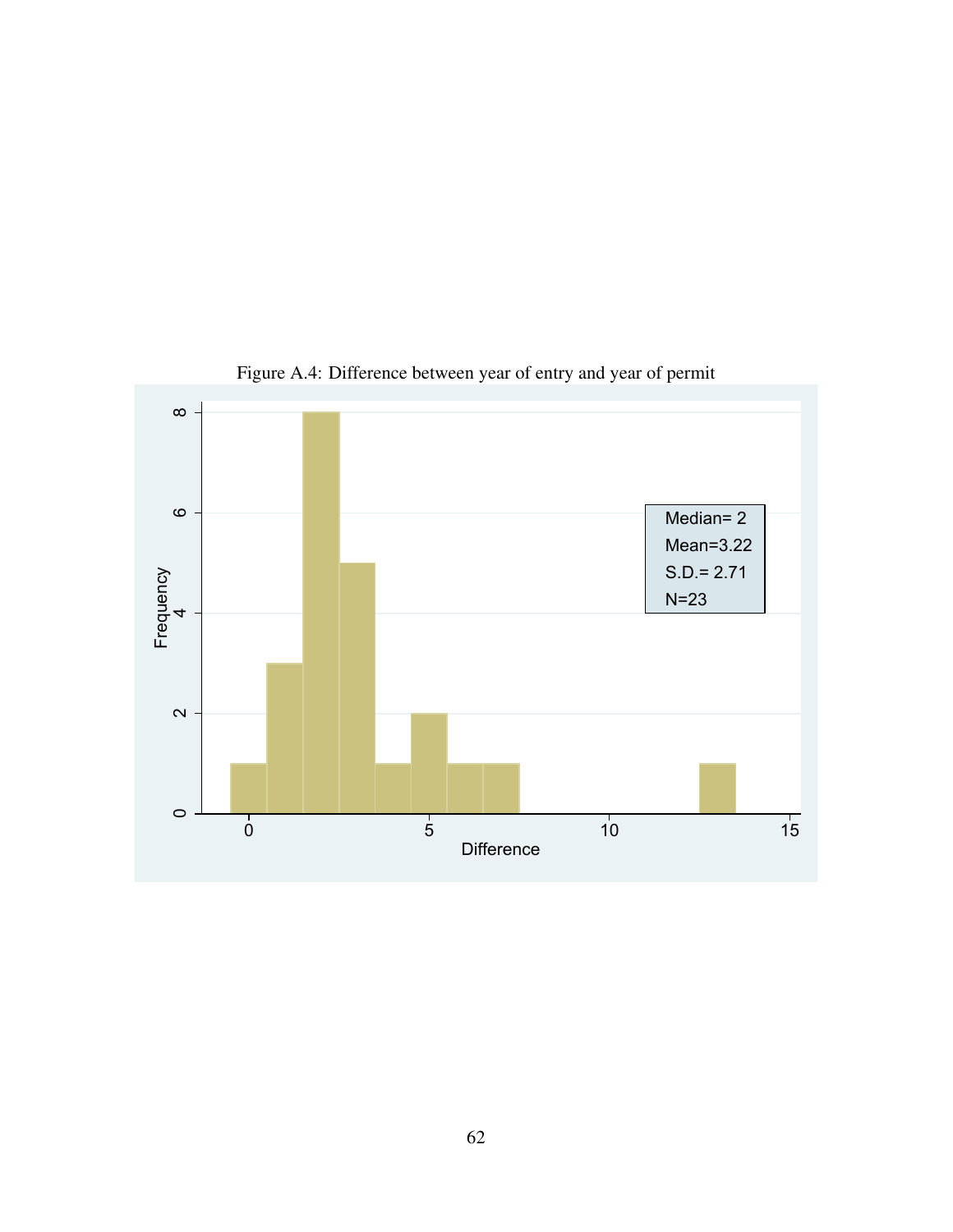|                             | <b>FDI</b> | Domestic | $p$ -val |
|-----------------------------|------------|----------|----------|
| Number of workers           | 187        | 81       | 0.00     |
| Production workers          |            |          |          |
| Monthly wage                | 1,706      | 1,464    | 0.38     |
| Years of schooling          | 9.88       | 9.53     | 0.01     |
| Percent with TVET diploma   | 19.5       | 16.7     | 0.02     |
| Supervisor Foremen and      |            |          |          |
| quality control personnel   |            |          |          |
| Monthly wage                | 2,081      | 1,849    | 0.13     |
| Years of schooling          | 12.0       | 11.8     | 0.23     |
| Marketing workers           |            |          |          |
| Monthly wage                | 2,389      | 2,075    | 0.00     |
| Years of schooling          | 12.3       | 12.1     | 0.10     |
| <b>Administrative Staff</b> |            |          |          |
| Monthly wage                | 2,606      | 1,920    | 0.00     |
| Years of schooling          | 12.3       | 12.0     | 0.09     |
| Managers including          |            |          |          |
| low level managers          |            |          |          |
| Monthly wage                | 5,674      | 4,840    | 0.00     |
| Years of schooling          | 14.5       | 14.3     | 0.58     |
| Number of observations      | 310        | 1,398    |          |

Table A.2: Wages and workforce education by ownership type, sample means

Note: TVET is Technical and vocational education training. All monetary amounts are in birr.

Author's compilation based on CSA census and FDI survey module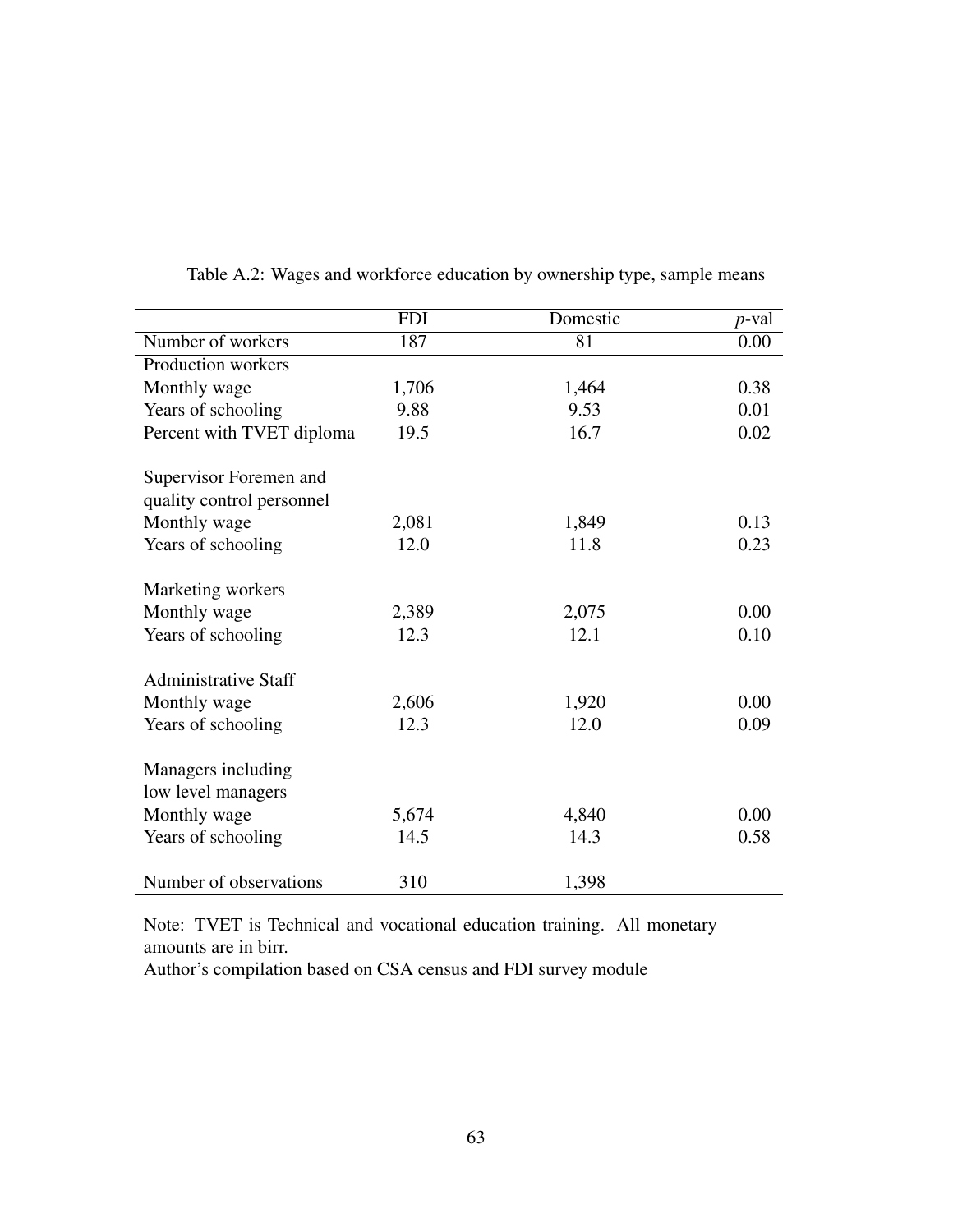| avic A.J. Sampic of PDI Opening and Districts (Research Design. Actual vs. 1 famicu)<br>FDI Openings | 12                 |
|------------------------------------------------------------------------------------------------------|--------------------|
| Number of controls per treatment district:                                                           |                    |
| $\mathbf{1}$                                                                                         | 9                  |
| $\overline{2}$                                                                                       | 3                  |
| Reported year of foreign plant opening                                                               |                    |
| 2004-2007                                                                                            | 5                  |
| 2008-2010                                                                                            | 7                  |
| Foreign plant industries:                                                                            |                    |
| Food & beverages                                                                                     | 5                  |
| Chemicals & chemical products                                                                        | 3                  |
| Non-metallic mineral products                                                                        | 3                  |
| Motor vehicles                                                                                       | $\mathbf{1}$       |
| Foreign plant characteristics:                                                                       |                    |
| # Employees                                                                                          | 113.71<br>(187.00) |
| Share of local labor market (%)                                                                      | 9.91<br>(18.48)    |

## Table A.3: Sample of FDI Opening and Districts (Research Design: Actual vs. Planned)

This Table displays descriptive information on the usable openings and districts used in the first research design. The algorithm used to find control districts is described in Section [A.II.](#page-58-0) The values for Employees and Share of local labor market are the average between  $\tau = 0$  and  $\tau = 1$ . Standard deviations are shown in parentheses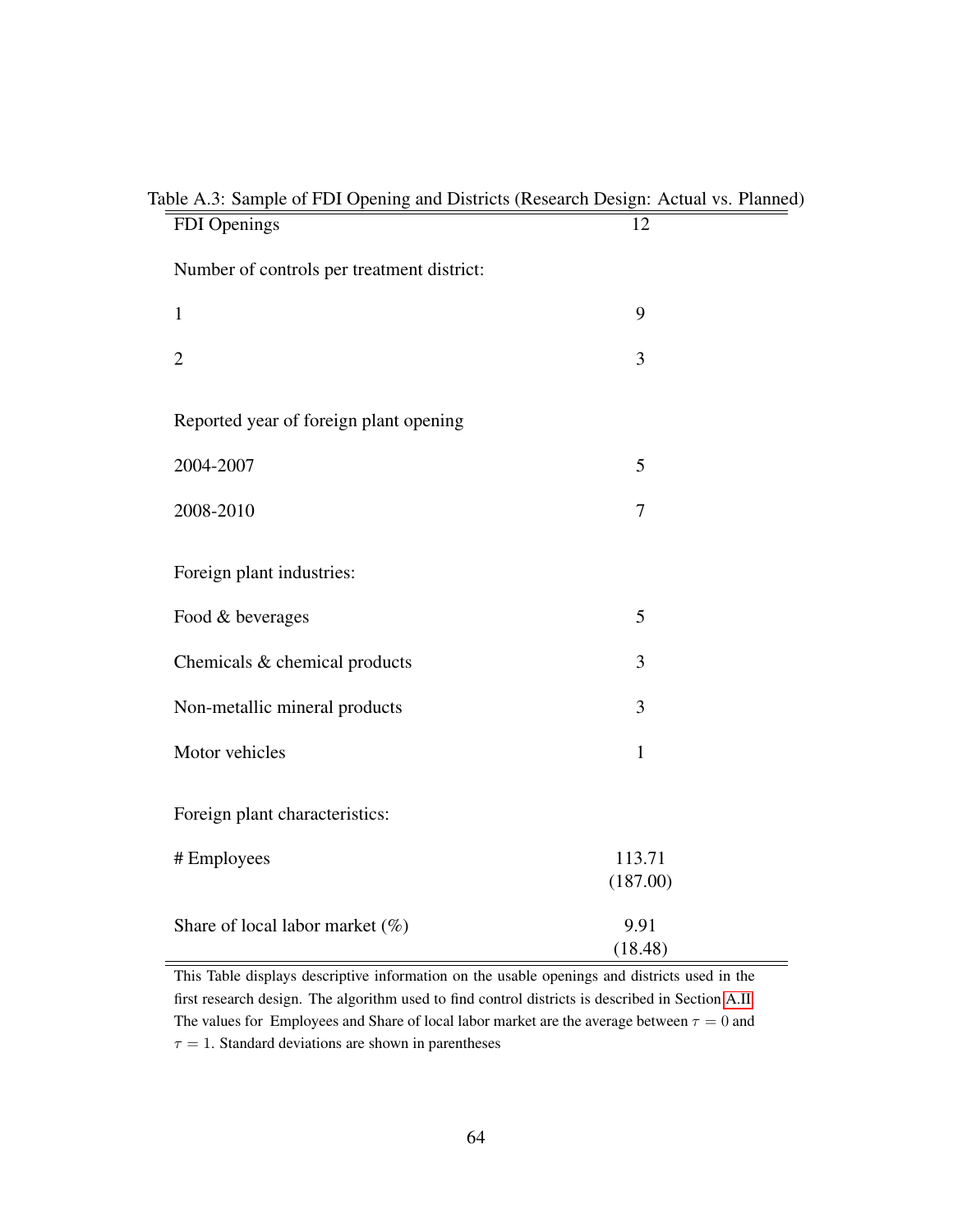| Sample FDI openings                     | $\overline{17}$  |
|-----------------------------------------|------------------|
| Never-treated districts                 | 206              |
| Reported year of foreign plant opening: |                  |
| 1999-2005                               | 3                |
| 2006-2012                               | 14               |
| Foreign plant industries:               |                  |
| Non-metallic mineral products           | 8                |
| Wood, furniture & paper                 | $\overline{4}$   |
| Food & beverages                        | 3                |
| <b>Basic metals</b>                     | $\mathbf{1}$     |
| Chemicals & chemical products           | $\mathbf{1}$     |
|                                         |                  |
| Foreign plant characteristics:          |                  |
| # Employees                             | 51.29<br>(90.06) |
| Share of local labor market $(\%)$      | 18.69<br>(16.35) |
|                                         |                  |

#### Table A.4: Sample of FDI Opening and Districts (Research Design: Government Allocation)

This Table displays descriptive information on the usable openings and districts used in the second research design. The values for Employees and Share of local labor market are the average between  $\tau = 0$  and  $\tau = 1$ . Standard deviations are shown in parentheses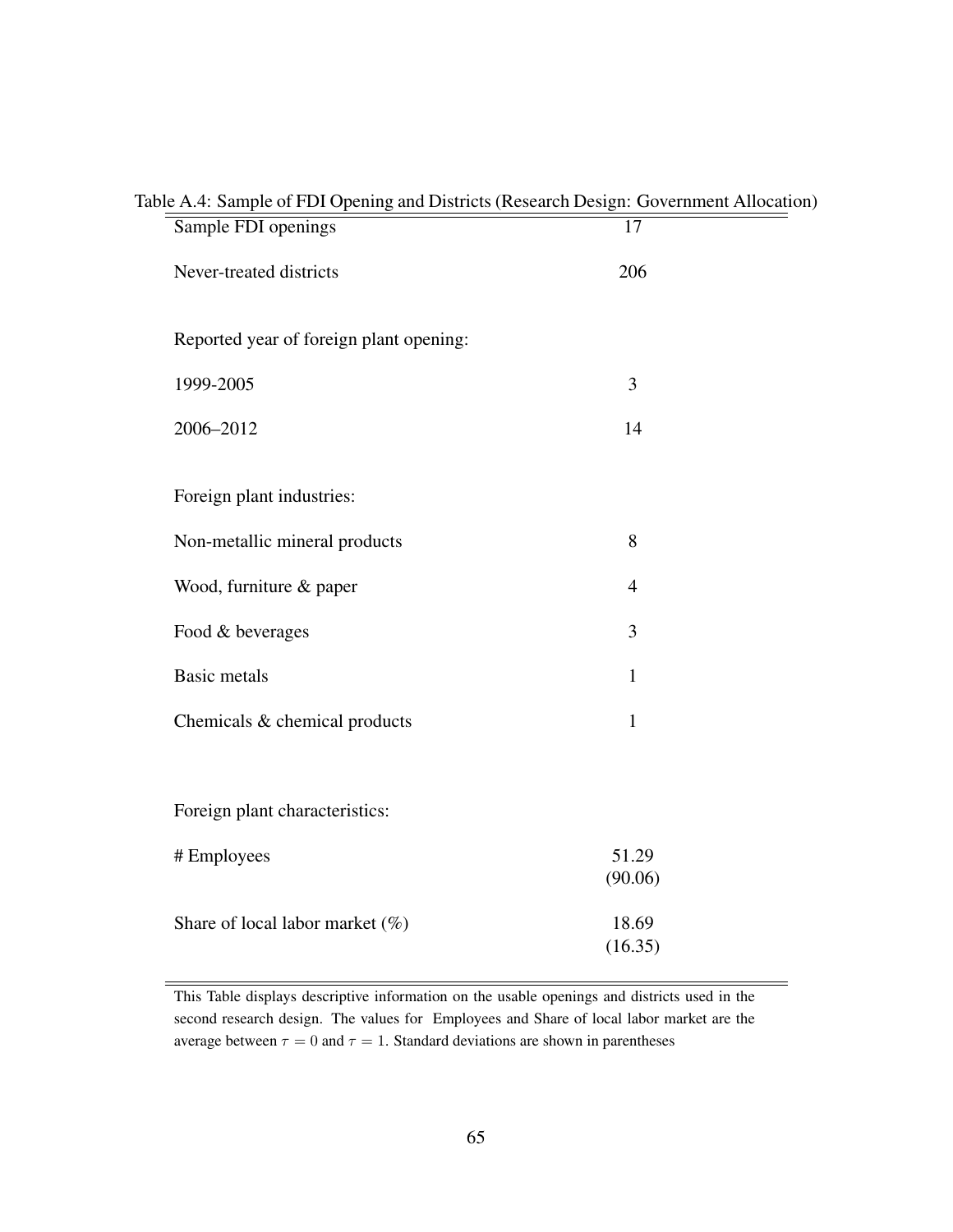Table A.5: Plant Characteristics by Treatment Status, Year 2006; Research Design: Government Allocation.

|                                 | (1)                      | (2)                            | (3)              |
|---------------------------------|--------------------------|--------------------------------|------------------|
|                                 | <b>Treated Districts</b> | <b>Never-Treated Districts</b> | $(1)-(2)$ t-stat |
| Output                          | 21065                    | 9099                           | 0.82             |
| Capital                         | 5748                     | 7413                           | 0.44             |
| Employees                       | 99                       | 49                             | 1.08             |
| Plant Age                       | 9.7                      | 9.4                            | 0.31             |
| Capital per Worker              | 48.5                     | 58                             | 0.58             |
| Output per Worker               | 116                      | 109.3                          | 0.21             |
| Plant-level Average Yearly Wage | 4.92                     | 4.53                           | 0.59             |

Reported t-statistics are calculated from standard errors clustered at the district level. All monetary amounts are in 1000s of birr. 2006 is the year before the fourth event. Since we want to explore the balancing of covariates pre-treatment, we remove from the set of treated, the three districts which experience the event before 2006.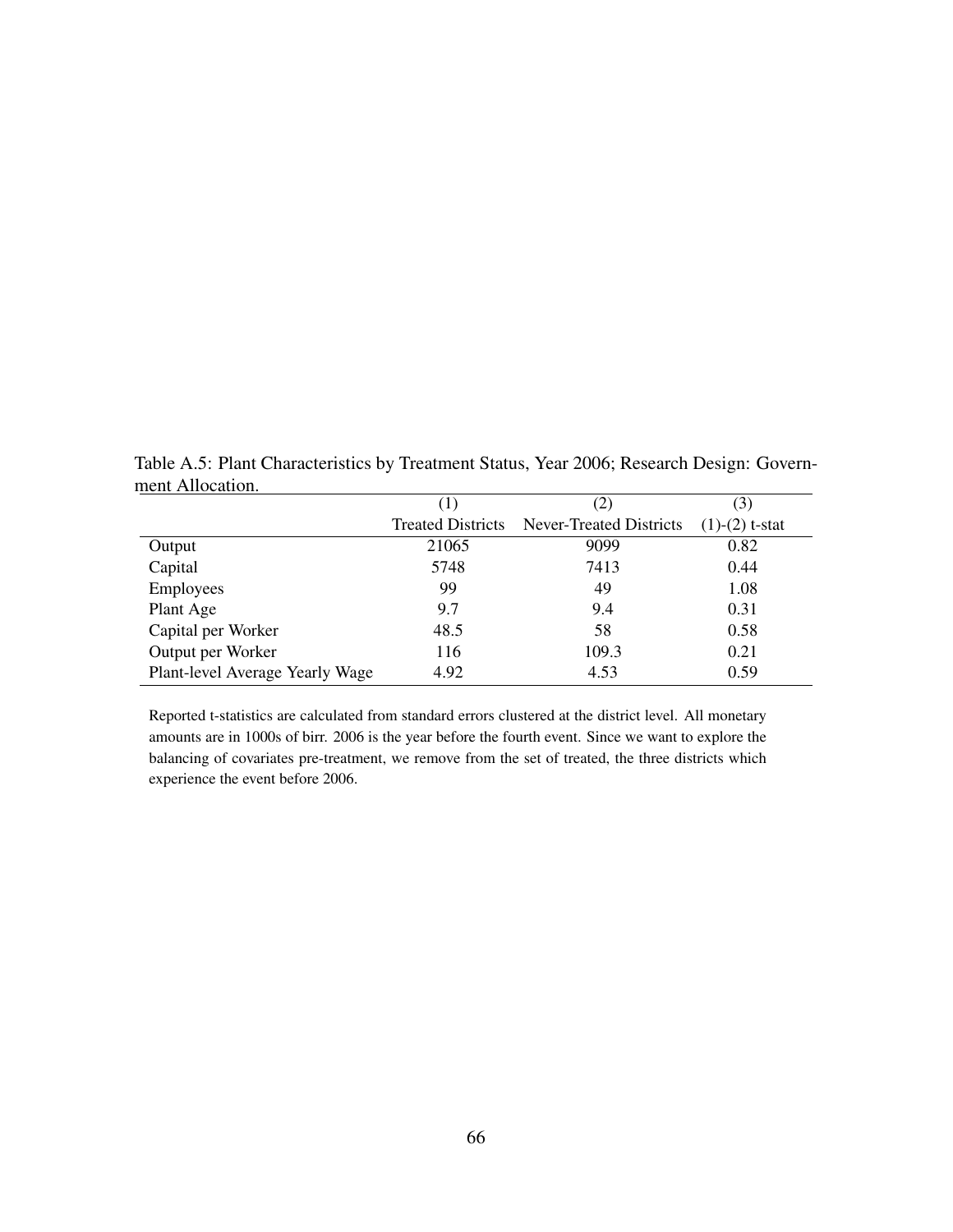|                               |                                                 |              | Materials-   |
|-------------------------------|-------------------------------------------------|--------------|--------------|
|                               |                                                 |              | Capital and  |
|                               | Investment-                                     | Materials-   | Materials-   |
|                               | Capital                                         | Capital      | Labor        |
|                               | Interactions                                    | Interactions | Interactions |
|                               | (1)                                             | (2)          | (3)          |
|                               | Panel A: Research Design: Actual vs Planned     |              |              |
|                               |                                                 |              |              |
| Mean Shift                    | $0.295***$                                      | $0.100**$    | $0.093**$    |
|                               | (0.085)                                         | (0.046)      | (0.044)      |
| <b>Observations</b>           | 5,541                                           | 10,822       | 10,822       |
|                               | Panel B: Research Design: Government Allocation |              |              |
|                               |                                                 |              |              |
| Average change $\tau = 0 - 2$ | 0.124                                           | $0.168*$     | $0.162**$    |
|                               | (0.139)                                         | (0.086)      | (0.082)      |
| Observations                  | 3,240                                           | 6,230        | 6,230        |
|                               |                                                 |              |              |

Table A.6: Changes in Domestic plants' productivity, following a foreign plant opening, Robustness to Specifications Adressing Transmission Bias

Dependent variable: Log(Output). The table reports results from fitting several versions of eq. [\(3\)](#page-51-0) and eq. [\(6\)](#page-24-0). Column 1 controls for a fourthdegree polynomial function of log capital and log investment and the interaction of both functions (see Olley and Pakes 1996). Column 2 includes the same controls as col. 1 but replaces log investment with log materials (see Levinsohn and Petrin 2003). Column 3 adds interactions between log materials and log labor to the controls in col. 2 (see Ackerberg et al. 2015). "Average change  $\tau = 0 - 2$ " refers to the average of the coefficients in periods  $t = 0, 1$ , and 2. Standard errors clustered at district level in parentheses. Industry X Year Dummies, Plant FE and Region Trends always included.